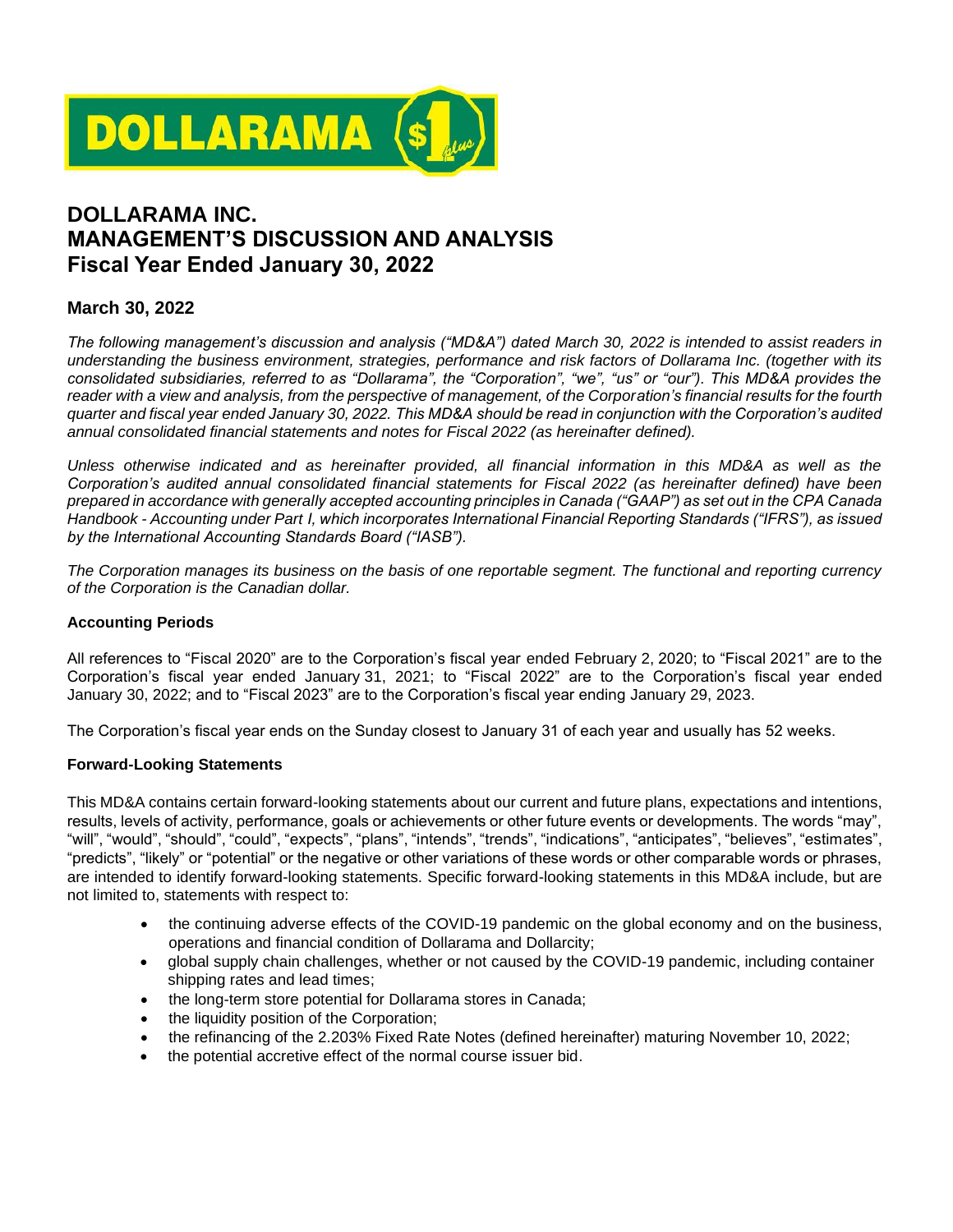Forward-looking statements are based on information currently available to management and on estimates and assumptions made by management regarding, among other things, general economic and geopolitical conditions and the competitive environment within the retail industry in Canada and in Latin America, in light of its experience and perception of historical trends, current conditions and expected future developments, as well as other factors that are believed to be appropriate and reasonable in the circumstances. However, there can be no assurance that such estimates and assumptions will prove to be correct. Many factors could cause actual results, level of activity, performance or achievements or future events or developments to differ materially from those expressed or implied by the forward-looking statements, including the following factors which are discussed in greater detail in the "Risks and Uncertainties" section of this MD&A: future increases in operating costs (including increases in statutory minimum wages and incremental costs associated with COVID-19 measures), future increases in merchandise costs (including as a result of rising raw material costs and tariff disputes), future increases in shipping and transportation costs (including as a result of freight costs and fuel price increases), inability to sustain assortment and replenishment of merchandise, increase in the cost or a disruption in the flow of imported goods (including as a result of the COVID-19 pandemic, global supply chain disruptions and the geopolitical instability triggered by the conflict between Russia and Ukraine), failure to maintain brand image and reputation, disruption of distribution infrastructure, inventory shrinkage, inability to enter into or renew, as applicable, store, warehouse and head office leases on favourable and competitive terms, inability to increase warehouse and distribution centre capacity in a timely manner, seasonality, market acceptance of private brands, failure to protect trademarks and other proprietary rights, foreign exchange rate fluctuations, potential losses associated with using derivative financial instruments, level of indebtedness and inability to generate sufficient cash to service debt, changes in creditworthiness and credit rating and the potential increase in the cost of capital, interest rate risk associated with variable rate indebtedness, competition in the retail industry, disruptive technologies, general economic conditions, departure of senior executives, failure to attract and retain quality employees, disruption in information technology systems, inability to protect systems against cyber-attacks, unsuccessful execution of the growth strategy, holding company structure, adverse weather, pandemic or epidemic outbreaks, earthquakes and other natural disasters, climate change, geopolitical events and political unrest in foreign countries, unexpected costs associated with current insurance programs, product liability claims and product recalls, litigation, regulatory and environmental compliance and shareholder activism.

These factors are not intended to represent a complete list of the factors that could affect the Corporation; however, they should be considered carefully. The purpose of the forward-looking statements is to provide the reader with a description of management's expectations regarding the Corporation's financial performance and may not be appropriate for other purposes; readers should not place undue reliance on forward-looking statements made herein. Furthermore, unless otherwise stated, the forward-looking statements contained in this MD&A are made as at March 30, 2022 and management has no intention and undertakes no obligation to update or revise any forward-looking statements, whether as a result of new information, future events or otherwise, except as required by law.

All of the forward-looking statements contained in this MD&A are expressly qualified by this cautionary statement.

## **Recent Events**

## *Warehousing Capacity Expansion*

In Fiscal 2022, Dollarama entered into a long-term lease for a seventh warehouse, located in Laval, Quebec, to increase its near-term warehousing capacity. The new 500,000 square foot built-to-suit facility is currently under construction and is expected to be operational by the end of Fiscal 2023.

## *Quarterly Cash Dividend*

On March 30, 2022, the Corporation announced that its Board of Directors had approved a 10% increase of the quarterly cash dividend for holders of common shares, from \$0.0503 to \$0.0553 per common share. This dividend is payable on May 6, 2022 to shareholders of record at the close of business on April 15, 2022. The dividend is designated as an "eligible dividend" for Canadian tax purposes.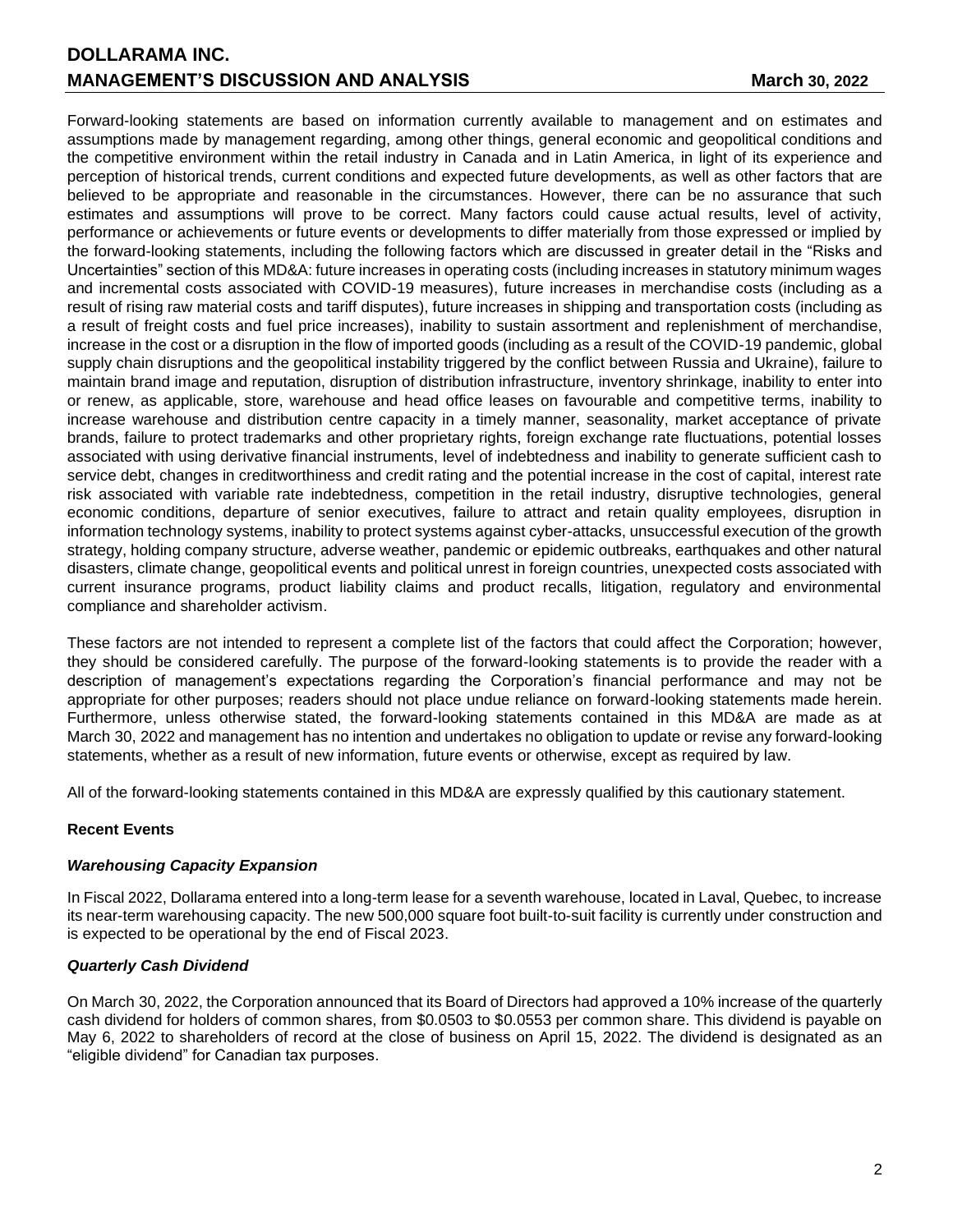#### **Overview**

#### *Our Business*

As at January 30, 2022, the Corporation had 1,421 stores in Canada, including 65 net new stores opened during Fiscal 2022, and continues to expand its network across the country. Stores average 10,381 square feet and offer a broad assortment of consumable products, general merchandise and seasonal items, including private label and nationally branded products, all at compelling values. Merchandise is sold in individual or multiple units at select, fixed price points up to \$4.00. Throughout the course of Fiscal 2023, the Corporation will gradually roll out additional price points up to \$5.00, consistent with its multi-price point strategy in place since 2009. Over time, this will enable the Corporation to maintain and enhance its broad product assortment and compelling value. All stores are corporately operated, providing a consistent shopping experience, and many are located in high-traffic areas in metropolitan areas, mid-sized cities and small towns.

The Corporation's strategy is to grow sales, operating income, net earnings, earnings per share and cash flows by expanding its Canadian store network and by offering a compelling value proposition on a wide variety of merchandise to a broad base of customers. The Corporation continually strives to maintain and improve the efficiency of its operations.

The Corporation has an online store to provide additional convenience to its Canadian customers—individuals and businesses alike—who wish to buy products in large quantities that may not be available in-store. A selection of products from the broader consumable, general merchandise and seasonal offering are available for purchase through the online store by the full case only.

The Corporation also has operations in Latin America through its 50.1% equity interest in Dollarcity, a Latin American value retailer headquartered in Panama. Dollarcity offers a broad assortment of consumable products, general merchandise and seasonal items at select, fixed price points up to US\$4.00 (or the equivalent in local currency) in El Salvador, Guatemala, Colombia and Peru. As at December 31, 2021, Dollarcity had a total of 350 stores with 206 locations in Colombia, 76 in Guatemala, 59 in El Salvador, and 9 in Peru.

#### *Key Items in the Fourth Quarter of Fiscal 2022*

Compared to the fourth quarter of Fiscal 2021:

- Sales increased by 11.0% to \$1,224.9 million;
- Comparable store sales $(1)$  grew 5.7%;
- Gross margin<sup>(1)</sup> was 45.2% of sales, compared to 45.5% of sales;
- EBITDA<sup>(1)</sup> increased by 20.4% to \$393.7 million, or 32.1% of sales, compared to 29.6% of sales;
- Operating income increased by 23.3% to \$315.7 million, or 25.8% of sales, compared to 23.2% of sales;
- Incremental direct costs related to COVID-19 measures<sup>(1)</sup> totalled \$4.4 million, compared to \$23.8 million;
- Diluted net earnings per common share increased by 32.1% to \$0.74, compared to \$0.56;
- A total of 24 net new stores were opened, compared to 23 net new stores; and
- 5,090,587 common shares were repurchased for cancellation for \$318.5 million.

## *Key Items in Fiscal 2022*

Compared to Fiscal 2021:

- Sales increased by 7.6% to \$4,330.8 million;
- Comparable store sales $(1)$  grew 1.7%;
- Gross margin<sup>(1)</sup> was 43.9% of sales, compared to 43.8% of sales;
- $EBITDA<sup>(1)</sup>$  increased by 13.4% to \$1,282.6 million, or 29.6% of sales, compared to 28.1% of sales;
- Operating income increased by 14.4% to \$984.6 million, or 22.7% of sales, compared to 21.4% of sales;
- Incremental direct costs related to COVID-19 measures<sup>(1)</sup> totalled \$35.5 million, compared to \$84.0 million, of which \$2.9 million relates to cost of sales and \$81.1 million to SG&A;
- Diluted net earnings per common share increased by 20.4% to \$2.18, compared to \$1.81;
- A total of 65 net new stores were opened, the same number year over year; and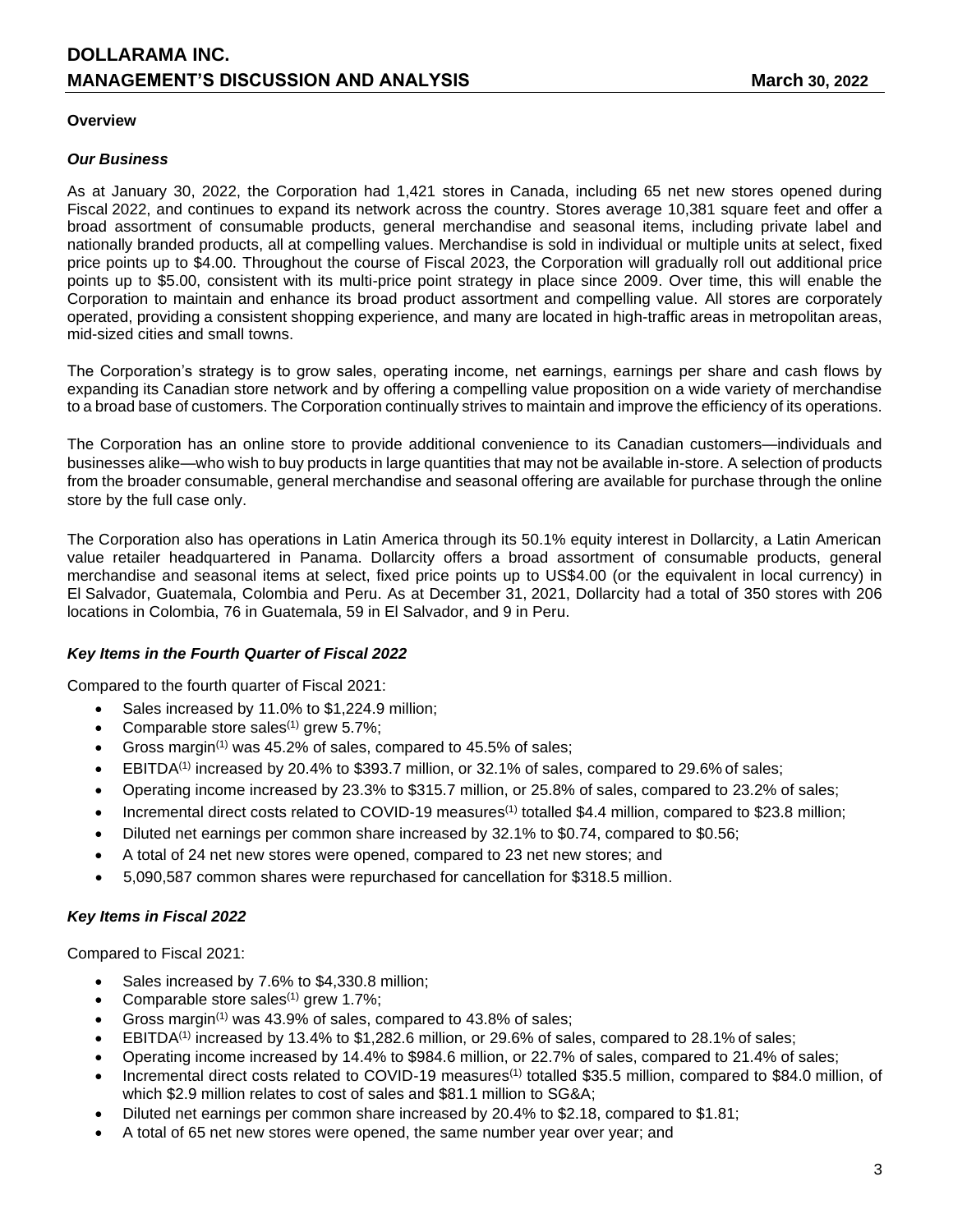- 18,176,760 common shares were repurchased for cancellation for \$1,059.9 million.
- (1) We refer the reader to the section entitled "Non-GAAP and Other Financial Measures" of this MD&A for the definition of these items and, when applicable, their reconciliation with the most directly comparable GAAP measure.

#### **Outlook**

A discussion of management's expectations as to the Corporation's outlook for Fiscal 2023 as well as a summary of how the Corporation performed against Fiscal 2022 guidance are contained in the Corporation's press release dated March 30, 2022 under the heading "Outlook". The press release is available on SEDAR at www.sedar.com and on the Corporation's website at [www.dollarama.com.](http://www.dollarama.com/)

### **Factors Affecting Results of Operations**

#### *Sales*

The Corporation recognizes revenue from the sale of products or the rendering of services as the performance obligations are fulfilled.

All sales are final. Revenue is shown net of sales tax and discounts. Gift cards sold are recorded as a liability, and revenue is recognized when gift cards are redeemed.

Sales consist of comparable store sales and new store sales as well as sales to third parties.

Comparable store sales represent sales of Dollarama stores, including relocated and expanded stores, open for at least 13 complete fiscal months relative to the same period in the prior fiscal year. The primary drivers of comparable store sales performance are changes in the number of transactions and the average transaction size. To increase comparable store sales, the Corporation focuses on offering a wide selection of quality merchandise at attractive values in welldesigned, consistent and convenient store formats.

The Corporation's wholly-owned subsidiary, Dollarama International Inc. ("Dollarama International"), enters into arrangements with Dollarcity for the sale of products to consumers located outside of Canada. When the Corporation acts as the principal in these arrangements, it recognizes revenue based on the amounts billed to customers. Otherwise, the Corporation recognizes the net amount that it retains as revenue.

Following the acquisition by Dollarama International of a 50.1% interest in Dollarcity on August 14, 2019, the Corporation continued, through Dollarama International, to share its business expertise, to provide various services and to act as Dollarcity's primary supplier of products, either as principal or as intermediary, pursuant to a licensing and services agreement (the "LSA") entered into between the parties in February 2013. When the LSA expired on February 4, 2022, the Corporation entered into a new sourcing agreement and a new services agreement with Dollarcity. Changes were made to reflect the new relationship between the parties following the 2019 acquisition, but the overall net economic and operational impact of these new agreements for Dollarama International remains generally unchanged.

Historically, the Corporation's highest sales results have occurred in the fourth quarter, with December representing the highest proportion of sales. Sales also generally increase ahead of other holidays and celebrations, such as Easter, St. Patrick's Day, Valentine's Day and Halloween, but the Corporation otherwise experiences limited seasonal fluctuations in sales in the normal course of business. Restrictions imposed by provincial authorities on retailers in Fiscal 2021 and Fiscal 2022 in reaction to successive waves of COVID-19 cases across the country negatively impacted in-store traffic and sales. Refer to the section of this MD&A entitled "Risks and Uncertainties" for a discussion on the risks associated with seasonality and business continuity.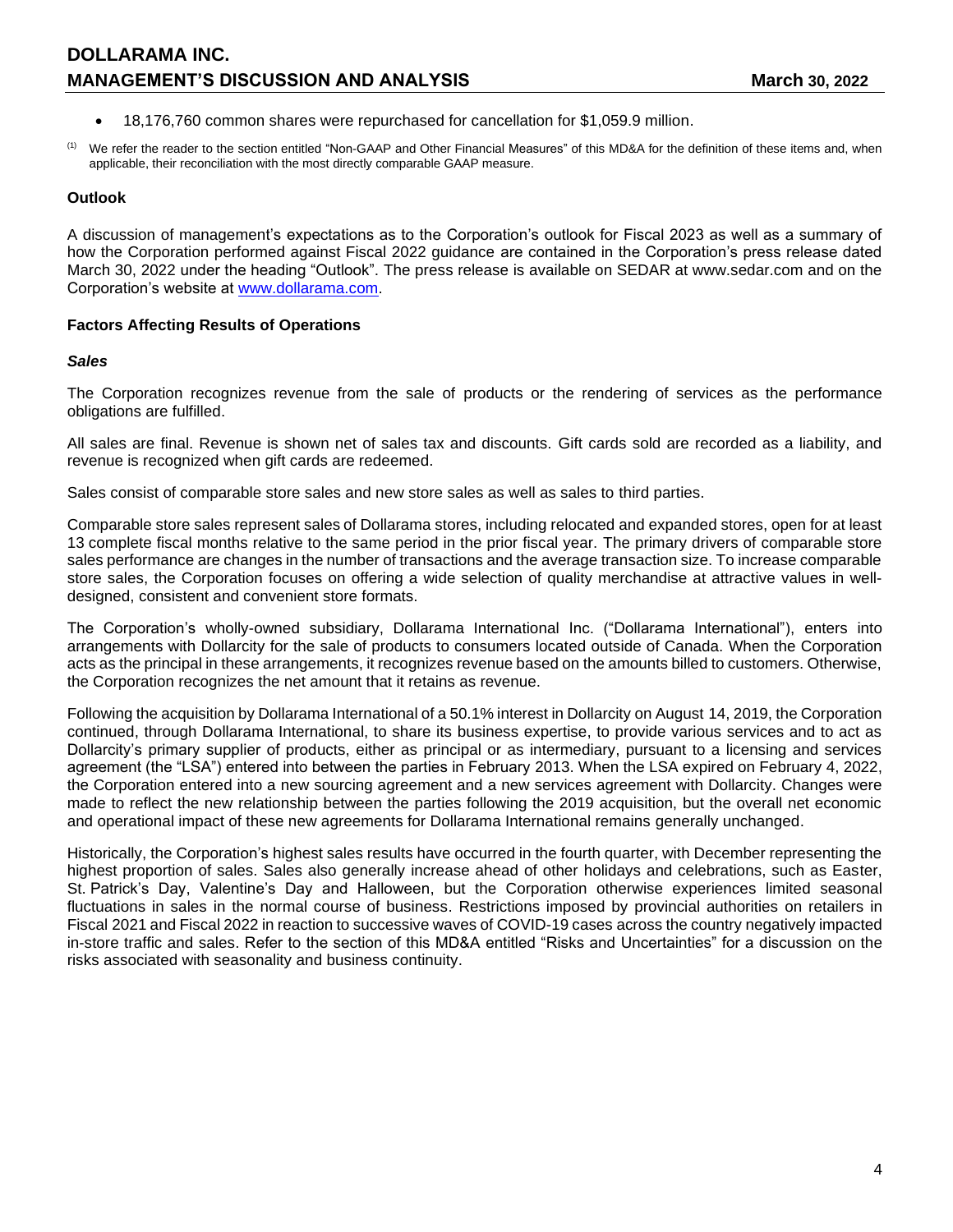### *Cost of Sales*

Our cost of sales consists mainly of inventory purchased, the variable and non-indexed portion of store occupancy costs that are excluded from the lease liability under IFRS 16, shipping and transportation costs (which are largely variable and proportional to our sales volume) as well as warehouse and distribution centre occupancy costs. We record vendor rebates, consisting of volume purchase rebates, when it is probable that they will be received and the amounts are reasonably estimable. The rebates are recorded as a reduction of inventory purchases or, if the related inventory has been sold, as a reduction of the cost of sales.

Although cost increases, including raw material costs, can negatively affect our business, our multiple price point product offering provides some flexibility to react to and offset, at least partially, those cost increases.

Since the Corporation purchases goods in currencies other than the Canadian dollar, our cost of sales is affected by fluctuations in foreign currencies against the Canadian dollar. In particular, we purchase a vast majority of our imported merchandise from suppliers in China with U.S. dollars. Therefore, our cost of sales is impacted indirectly by the fluctuation of the Chinese renminbi against the U.S. dollar and directly by the fluctuation of the U.S. dollar against the Canadian dollar.

While we enter into foreign exchange forward contracts and zero cost collar contracts to hedge a significant portion of our exposure to fluctuations in the value of the U.S. dollar against the Canadian dollar (generally nine to twelve months in advance), we do not hedge our exposure to fluctuations in the value of the Chinese renminbi against the U.S. dollar.

Shipping and transportation costs, including surcharges on transportation costs, are also a significant component of our cost of sales. Firstly, inbound shipping costs are impacted by new dynamics in the ocean shipping industry triggered by the COVID-19 pandemic, which dynamics have a significant impact on shipping capacity, prevailing rates and lead times. The Corporation experienced increased pressure on container shipping costs in Fiscal 2022 and expects continued pressures on inbound shipping costs in Fiscal 2023 as new contracts and rates become effective. Also, when fuel costs increase, shipping and transportation costs increase because carriers generally pass on these increases to us.

The occupancy costs included in our cost of sales are mainly comprised of variable and non-indexed rental expenses for our stores that are excluded from the lease liability under IFRS 16. Fixed and indexed rental payments are recognized as a lease liability under IFRS 16. Occupancy costs have generally increased over the years. Management believes that it is generally able to negotiate leases at competitive market rates and does not anticipate material rate increases in the short to medium term. Typically, store leases are signed with base terms of ten years and one or more renewal options of five years each.

We strive to maintain a sustainable gross margin, where we believe we can achieve a healthy balance between maximizing returns to shareholders and offering a compelling value to our customers. The gross margin varies on a quarterly basis as a result of fluctuations in product margins and/or fluctuations in logistics and transportation costs, among other factors. We target to refresh approximately 25% to 30% of our offering on an annual basis. However, the actual percentage was lower in Fiscal 2022 as a result of consequential effects of the COVID pandemic, including travel restrictions, supply chain disruptions, and a general reduction in product innovation and diversification in global manufacturing.

#### *General, Administrative and Store Operating Expenses*

General, administrative and store operating expenses ("SG&A") consist of store labour, which is primarily variable and proportional to our sales volume, as well as general store maintenance costs, salaries and related benefits of corporate and field management team members, administrative office expenses, professional fees, and other related expenses, all of which are primarily fixed. Although our average store hourly wage rate is higher than the statutory minimum wage, a significant increase in the statutory minimum wage would significantly increase our payroll costs unless we realize offsetting productivity improvements and other store cost reductions.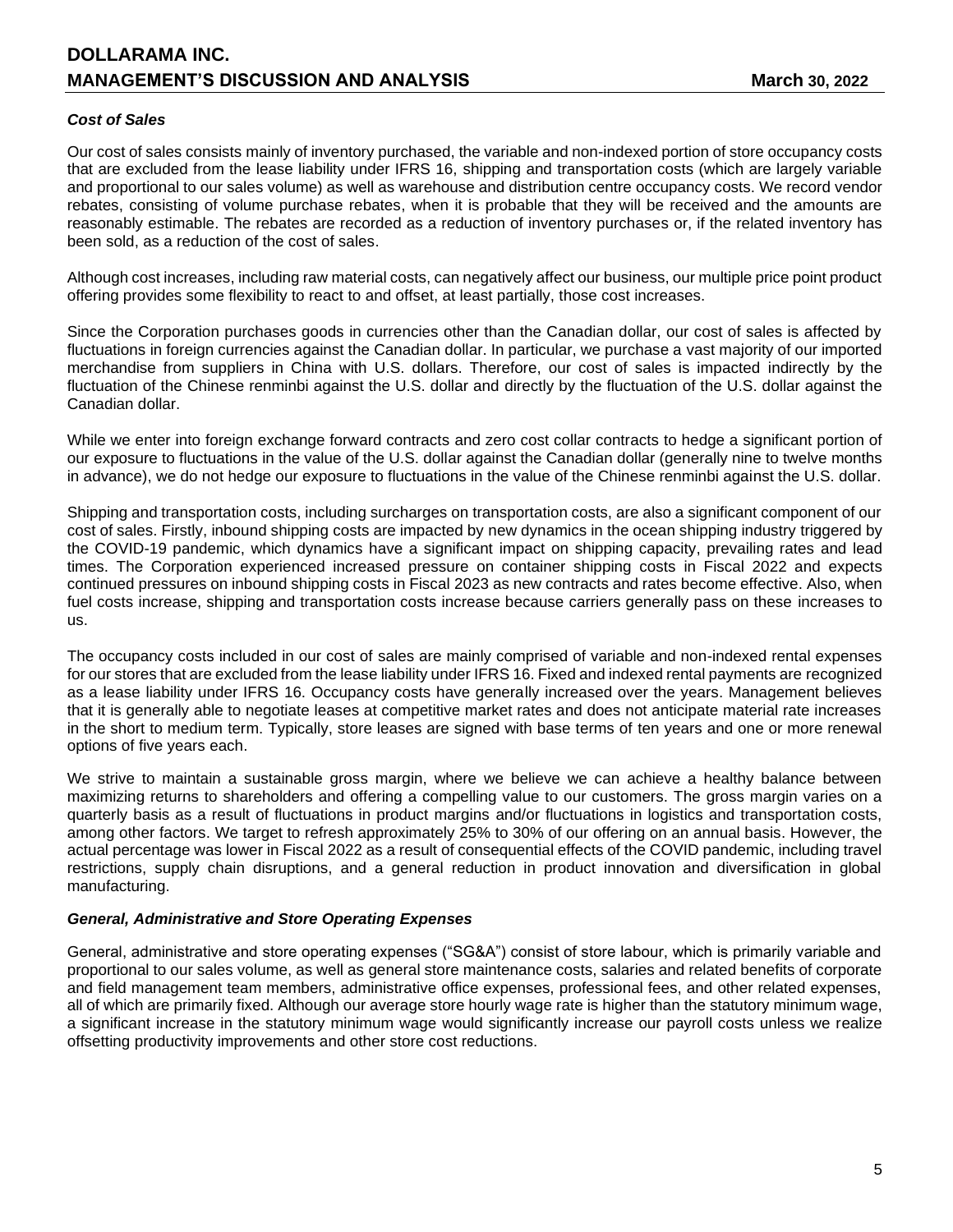## *Economic or Industry-Wide Factors Affecting the Corporation*

The Corporation operates in the value retail industry, which is highly competitive with respect to price, store location, merchandise quality, assortment and presentation, in-stock consistency, and customer service. In addition to the competition from other dollar stores, the Corporation faces competition to an even greater extent from variety and discount stores, convenience stores and mass merchants operating in Canada, many of which operate stores in the areas where the Corporation operates, offer products substantially similar to those offered by Dollarama and engage in extensive advertising and marketing efforts. Moreover, as a result of the Corporation's broad offering of general merchandise, consumable products and seasonal items, it faces competition from various speciality retailers, including in the stationery, hardware, household ware, grocery, health and beauty, and arts and crafts categories, whose product offerings overlap with a subset of the Corporation's product offering. Additionally, the Corporation competes with a number of companies for prime retail site locations in Canada and for the recruitment of employees.

From the outset of the COVID-19 pandemic in March 2020, Dollarama was recognized as an essential business across Canada, allowing its stores to remain open during government-mandated closures of non-essential services and businesses. However, the business was impacted by successive bans on the sale of non-essential products in its two largest markets, being Ontario and Quebec.

During Fiscal 2022, the Corporation continued to implement mitigation strategies, contingency plans and several preventive measures to protect the health and safety of its employees and customers. Measures adopted by the Corporation in response to the COVID-19 pandemic and their impact on operations, operating costs, customer traffic as well as labour productivity and availability have adversely affected the Corporation's financial results in Fiscal 2022, and it remains difficult to predict the extent of any continuing adverse effects the pandemic may have on the Corporation in Fiscal 2023.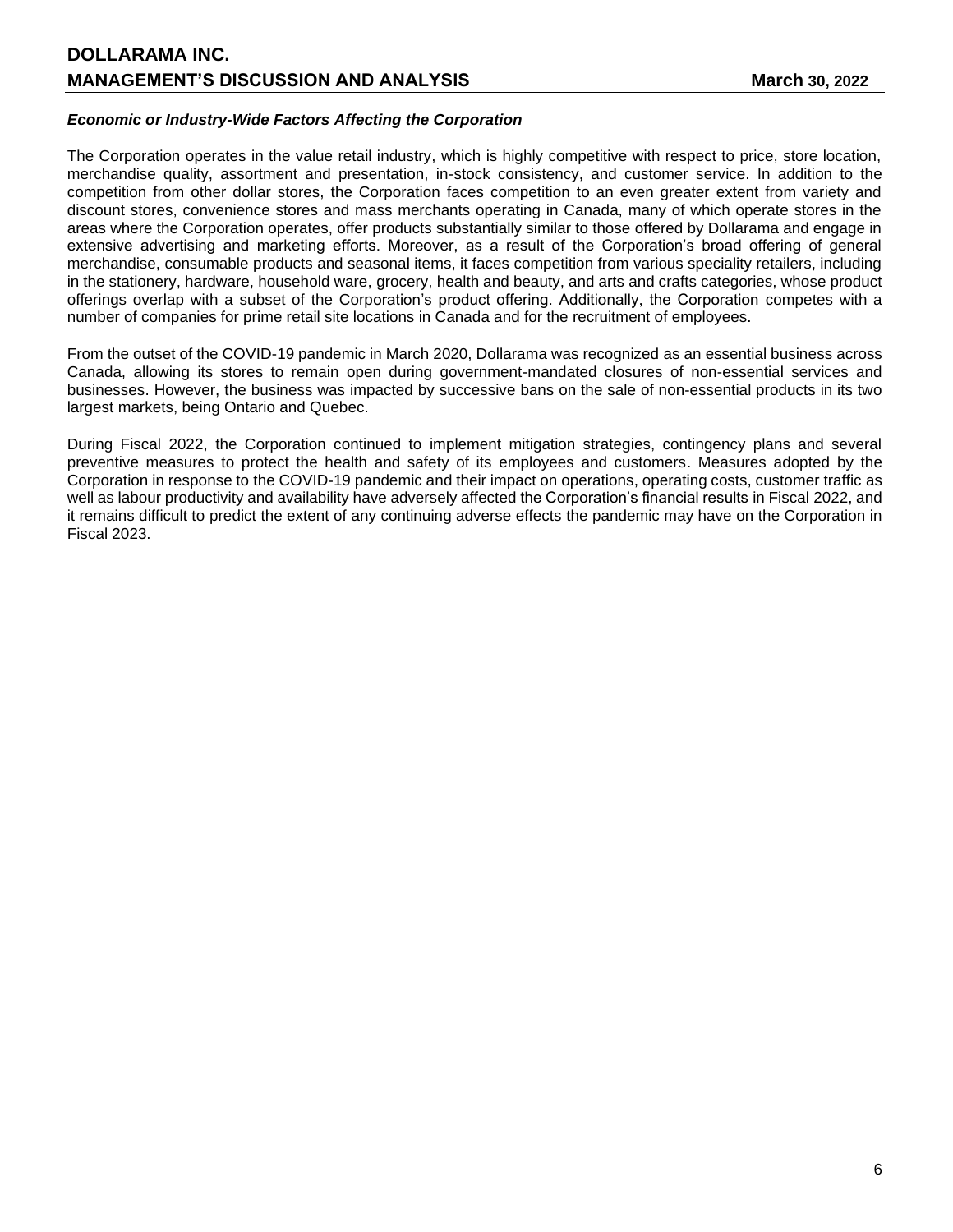# **Selected Consolidated Financial Information**

The following tables set out selected financial information for the periods indicated. The selected consolidated financial information set out below as at January 30, 2022, January 31, 2021 and February 2, 2020 has been derived from the Corporation's audited annual consolidated financial statements and notes for Fiscal 2022, Fiscal 2021 and Fiscal 2020.

|                                                                | 13-Week              |                     | 52-Week              |                      |                      |  |
|----------------------------------------------------------------|----------------------|---------------------|----------------------|----------------------|----------------------|--|
|                                                                | Unaudited            |                     | <b>Years Ended</b>   |                      |                      |  |
|                                                                | <b>Periods Ended</b> |                     |                      |                      |                      |  |
| (dollars and shares in thousands, except<br>per share amounts) | January 30,<br>2022  | January 31,<br>2021 | January 30,<br>2022  | January 31,<br>2021  | February 2,<br>2020  |  |
|                                                                | \$                   | \$                  | \$                   |                      | \$                   |  |
| <b>Earnings Data</b>                                           |                      |                     |                      |                      |                      |  |
| Sales                                                          | 1,224,900            | 1,103,668           | 4,330,761            | 4,026,259            | 3,787,291            |  |
| Cost of sales                                                  | 671,562              | 601,204             | 2,428,536            | 2,261,248            | 2,134,933            |  |
| Gross profit                                                   |                      |                     |                      |                      |                      |  |
| SG&A                                                           | 553,338              | 502,464             | 1,902,225            | 1,765,011            | 1,652,358            |  |
| Depreciation and amortization                                  | 177,991              | 186,053             | 652,832              | 654,032              | 551,699              |  |
| Share of net earnings of equity-<br>accounted investment       | 77,998<br>(18, 370)  | 70,860<br>(10, 518) | 297,960<br>(33, 184) | 269,633<br>(19, 654) | 242,785<br>(10, 263) |  |
| Operating income                                               | 315,719              | 256,069             | 984,617              | 861,000              | 868,137              |  |
| Financing costs                                                | 23,160               | 22,792              | 91,216               | 95,646               | 100,605              |  |
| Other income                                                   |                      |                     |                      |                      | (2,835)              |  |
| Earnings before income taxes                                   | 292,559              | 233,277             | 893,401              | 765,354              | 770,367              |  |
| Income taxes                                                   | 72,593               | 59,375              | 230,232              | 201,006              | 206,328              |  |
| Net earnings                                                   | 219,966              | 173,902             | 663,169              | 564,348              | 564,039              |  |
| Basic net earnings per common share                            | \$0.74               | \$0.56              | \$2.19               | \$1.82               | \$1.80               |  |
| Diluted net earnings per common share                          | \$0.74               | \$0.56              | \$2.18               | \$1.81               | \$1.78               |  |
|                                                                |                      |                     |                      |                      |                      |  |
| Weighted average number of common<br>shares outstanding:       |                      |                     |                      |                      |                      |  |
| <b>Basic</b>                                                   | 296,535              | 310,776             | 302,963              | 310,738              | 313,910              |  |
| <b>Diluted</b>                                                 | 298,015              | 312,289             | 304,416              | 312,455              | 317,185              |  |
| <b>Other Data</b>                                              |                      |                     |                      |                      |                      |  |
| Year-over-year sales growth                                    | 11.0%                | 3.6%                | 7.6%                 | 6.3%                 | 6.7%                 |  |
| Comparable store sales growth (1)                              | 5.7%                 | (0.2%)              | 1.7%                 | 3.2%                 | 4.3%                 |  |
| Gross margin (1)                                               | 45.2%                | 45.5%               | 43.9%                | 43.8%                | 43.6%                |  |
| SG&A as a % of sales (1)                                       | 14.5%                | 16.9%               | 15.1%                | 16.2%                | 14.6%                |  |
| EBITDA <sup>(1)</sup>                                          | 393,717              | 326,929             | 1,282,577            | 1,130,633            | 1,110,922            |  |
| Operating margin (1)                                           | 25.8%                | 23.2%               | 22.7%                | 21.4%                | 22.9%                |  |
| Capital expenditures                                           | 49,233               | 51,735              | 159,512              | 167,837              | 140,622              |  |
| Number of stores <sup>(2)</sup>                                | 1,421                | 1,356               | 1,421                | 1,356                | 1,291                |  |
| Average store size (gross square feet) (2)                     | 10,381               | 10,325              | 10,381               | 10,325               | 10,277               |  |
| Declared dividends per common share                            | \$0.0503             | \$0.047             | \$0.2012             | \$0.179              | \$0.176              |  |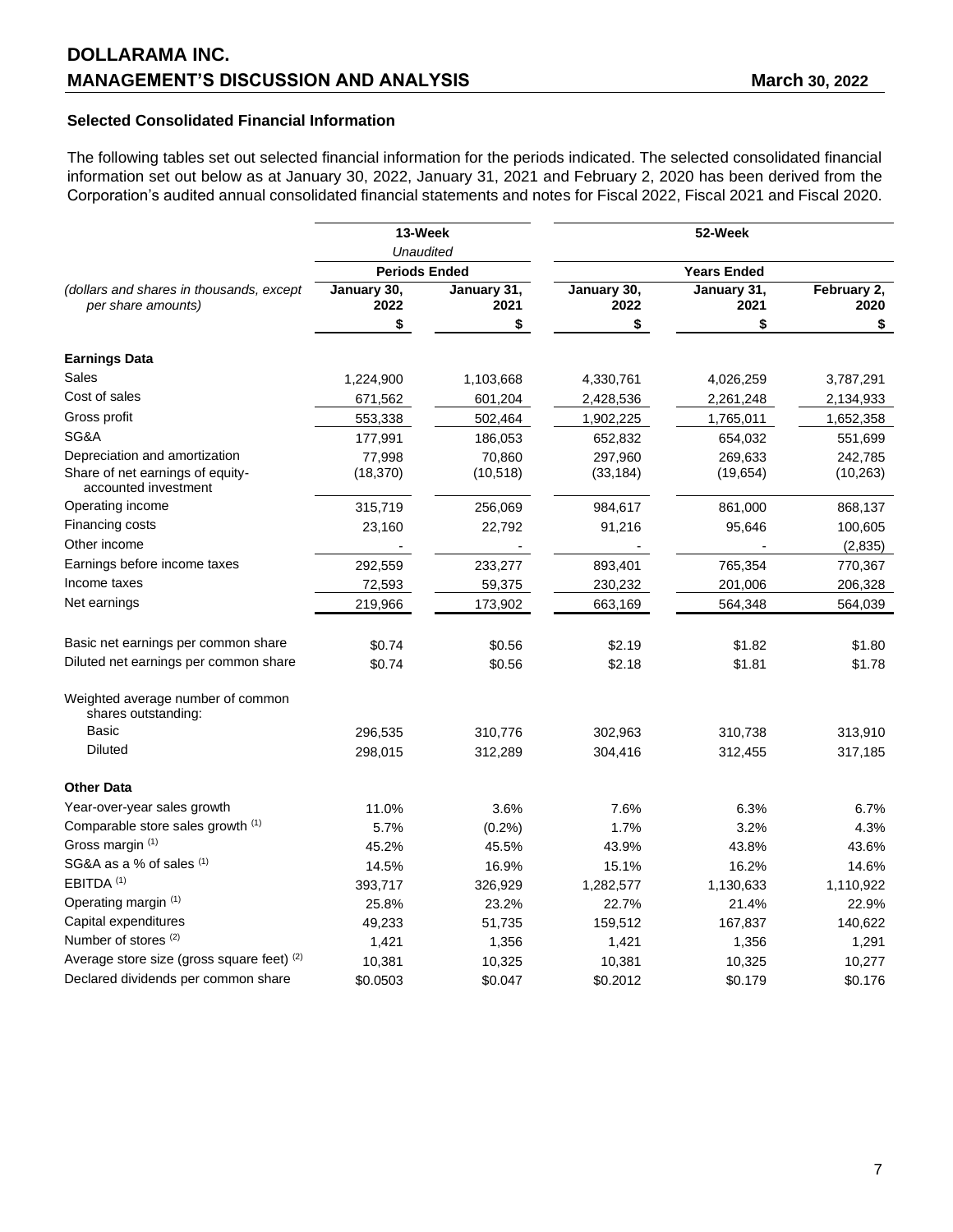|                                               |                     | As at               |                     |  |  |
|-----------------------------------------------|---------------------|---------------------|---------------------|--|--|
|                                               | January 30,<br>2022 | January 31,<br>2021 | February 2,<br>2020 |  |  |
|                                               |                     |                     | \$                  |  |  |
| <b>Statement of Financial Position Data</b>   |                     |                     |                     |  |  |
| Cash                                          | 71,058              | 439,144             | 90,464              |  |  |
| Inventories                                   | 590,927             | 630,655             | 623,490             |  |  |
| Total current assets                          | 717,367             | 1,100,362           | 764,497             |  |  |
| Property, plant and equipment                 | 761,876             | 709,469             | 644,011             |  |  |
| Right-of-use assets                           | 1,480,255           | 1,344,639           | 1,283,778           |  |  |
| <b>Total assets</b>                           | 4,063,562           | 4,223,746           | 3,716,456           |  |  |
| Total current liabilities                     | 911,891             | 1,321,165           | 1,092,484           |  |  |
| Total non-current liabilities                 | 3,217,705           | 2,567,727           | 2,716,168           |  |  |
| Total debt (1)                                | 1,894,309           | 1,883,051           | 1,883,407           |  |  |
| Net debt $(1)$                                | 1,823,251           | 1,443,907           | 1,792,943           |  |  |
| Shareholders' equity (deficit) <sup>(1)</sup> | (66, 034)           | 334,854             | (92, 196)           |  |  |

(1) Refer to the section entitled "Non-GAAP and Other Financial Measures" of this MD&A for the definition of these items and, when applicable, their reconciliation with the most directly comparable GAAP measure

(2) At the end of the period.

### **Results of Operations**

#### *Analysis of Results for the Fourth Quarter of Fiscal 2022*

The following section provides an overview of the Corporation's financial performance during the fourth quarter of Fiscal 2022 compared to the fourth quarter of Fiscal 2021.

#### *Sales*

Sales for the fourth quarter of Fiscal 2022 increased by 11.0% to \$1,224.9 million, compared to \$1,103.7 million for the fourth quarter of Fiscal 2021. This increase was driven by growth in the total number of stores over the past 12 months (from 1,356 stores on January 31, 2021, to 1,421 stores on January 30, 2022) and in comparable store sales.

Comparable store sales for the fourth quarter of Fiscal 2022 increased by 5.7%, compared to the fourth quarter of Fiscal 2021, reflecting a 10.1% increase in the number of transactions and a 4.0% decrease in average transaction size. This increase in comparable store sales reflects sales of our full product assortment across all provinces during the quarter and strong seasonal product sales, whereas in the same period last year there was a temporary ban on the sale of non-essential items in Quebec, where the Corporation has approximately 30% of its stores, from December 26, 2020, to February 8, 2021. Overall sales and comparable store sales for the fourth quarter of Fiscal 2022 were dampened by the impact of the Omicron variant on consumer shopping patterns and by a wave of COVID-related provincial restrictions over critical sales weeks leading up to the holidays and carrying into the month of January.

New stores, which are not yet comparable stores, reach annual sales of approximately \$2.6 million within their first two years of operation, and achieve an average capital payback period of approximately two years.

In this quarter, 75.5% of the Corporation's sales originated from products priced higher than \$1.25, compared to 73.8% in the corresponding quarter last year.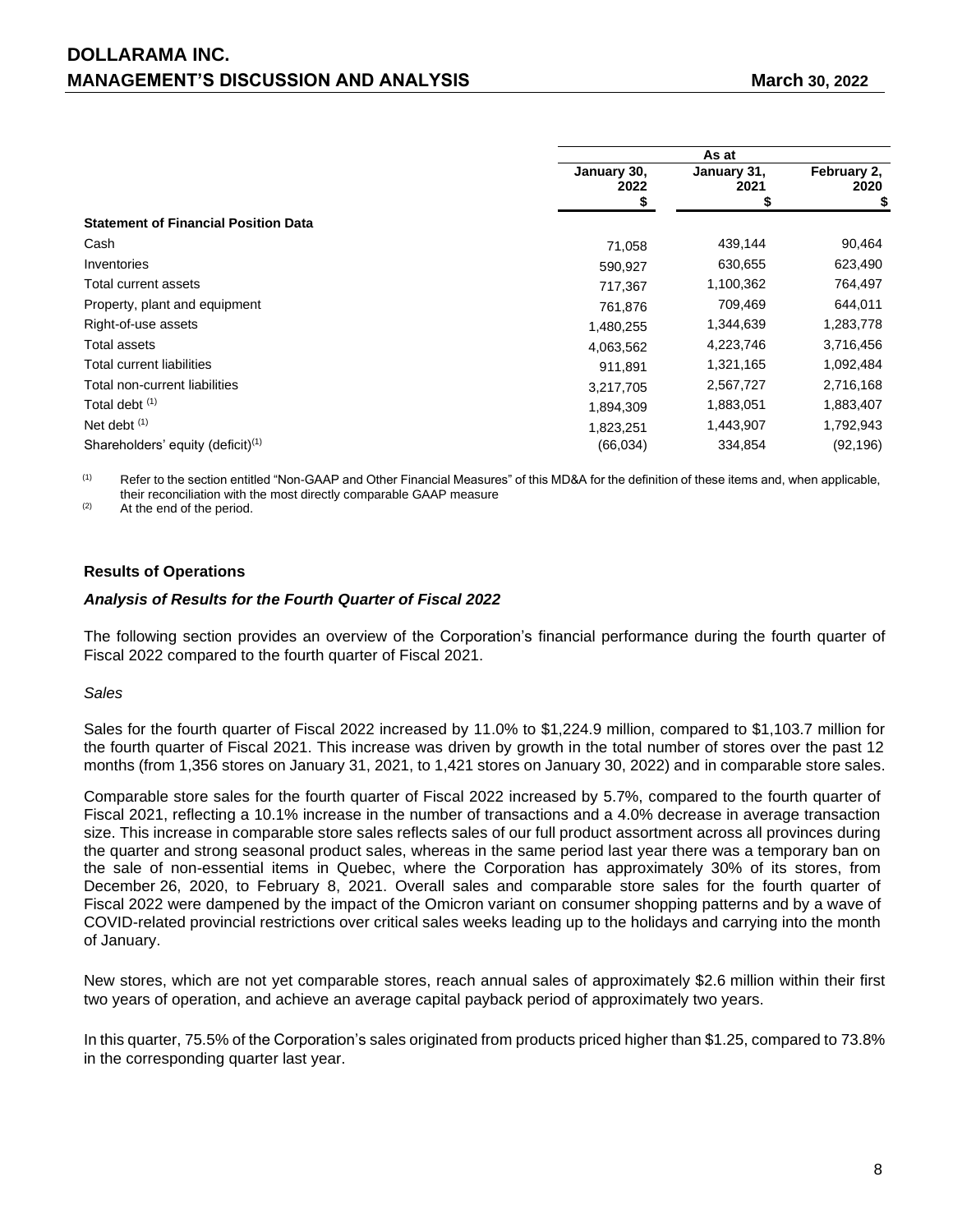### *Gross Margin*

Gross margin was 45.2% of sales in the fourth quarter of Fiscal 2022, compared to 45.5% of sales in the fourth quarter of Fiscal 2021. Gross margin as a percentage of sales is slightly lower due to a change in sales mix.

Gross margin includes sales made by the Corporation to Dollarcity, as principal, which represent approximately 1% of the Corporation's total sales, and a nominal markup margin. Consequently, these sales had minimal impact on overall gross margin in either the current or prior year quarter.

#### *SG&A*

SG&A for the fourth quarter of Fiscal 2022 decreased by 4.4% to \$178.0 million, compared to \$186.1 million for the fourth quarter of Fiscal 2021, reflecting lower COVID-related costs, partially offset by the costs associated with operating a larger number of stores, compared to the same period last year. SG&A represented 14.5% of sales, compared to 16.9% of sales for the fourth quarter of Fiscal 2021. SG&A as a percentage of sales in the fourth quarter of Fiscal 2022 also benefited from the positive scaling impact of strong sales.

Incremental direct costs related to COVID-19 measures for the fourth quarter of Fiscal 2022 totalled \$4.4 million, representing a 0.4% of sales, compared to \$23.8 million recorded in SG&A in the same period last year, representing a 2.2% of sales.

### *Depreciation and Amortization*

The depreciation and amortization expense increased by \$7.1 million, from \$70.9 million for the fourth quarter of Fiscal 2021 to \$78.0 million for the fourth quarter of Fiscal 2022. The increase is mainly explained by the opening of new stores, additions to right-of-use assets, and investments in information technology projects.

#### *Share of Net Earnings of Equity-Accounted Investment*

The Corporation's 50.1% share of Dollarcity's net earnings for the period from October 1, 2021, to December 31, 2021, was \$18.4 million, compared to \$10.5 million for the same period last year. The Corporation's investment in Dollarcity is accounted for as a joint arrangement using the equity method.

#### *Financing Costs*

Financing costs increased by \$0.4 million, from \$22.8 million for the fourth quarter of Fiscal 2021 to \$23.2 million for the fourth quarter of Fiscal 2022, mainly due to slightly higher average borrowings.

#### *Income Taxes*

Income taxes increased by \$13.2 million, from \$59.4 million for the fourth quarter of Fiscal 2021 to \$72.6 million for the fourth quarter of Fiscal 2022. The statutory income tax rate for the fourth quarter of Fiscal 2022 was 26.5% compared to 26.6% for the corresponding quarter of Fiscal 2021. The Corporation's effective tax rates for the fourth quarters of Fiscal 2022 and Fiscal 2021 were 24.8% and 25.5%, respectively. The decrease in the effective tax rate for the fourth quarter of Fiscal 2022 is the result of the fact that the Corporation's share of net earnings of its equityaccounted investment in Dollarcity (which was higher for the fourth quarter of Fiscal 2022 than for the same period in Fiscal 2021, respectively at \$18.4 million and at \$10.5 million) is computed net of taxes, already accounted for by Dollarcity.

## *Net Earnings*

Net earnings were \$220.0 million, or \$0.74 per diluted common share, in the fourth quarter of Fiscal 2022, compared to \$173.9 million, or \$0.56 per diluted common share, in the fourth quarter of Fiscal 2021. Earnings improved due to higher sales, lower SG&A and a higher equity pick-up from Dollarcity's net earnings. These were partially offset by a slightly lower gross margin.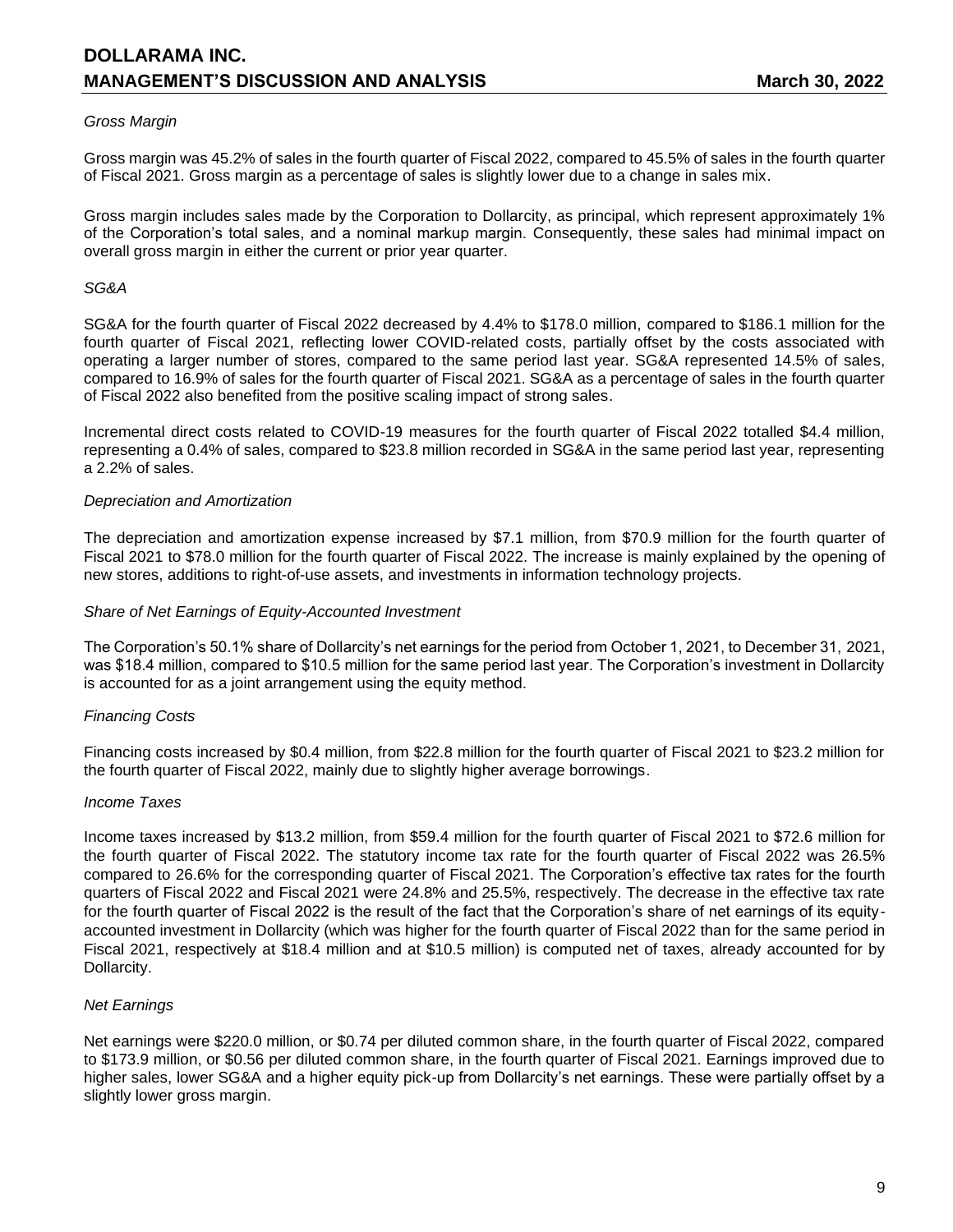## *Analysis of Results for Fiscal 2022*

The following section provides an overview of the Corporation's financial performance during Fiscal 2022 compared to Fiscal 2021.

### *Sales*

Sales in Fiscal 2022 increased by 7.6% to \$4,330.8 million, compared to \$4,026.3 million in Fiscal 2021. This increase was driven by growth in the total number of stores over the past 12 months and in comparable store sales.

Comparable store sales grew 1.7% in Fiscal 2022, over and above 3.2% growth in Fiscal 2021. Comparable store sales growth for Fiscal 2022 consisted of a 3.8% increase in the number of transactions and a 2.0% decrease in average transaction size. Overall sales and comparable store sales were impacted throughout Fiscal 2022 by the implementation and subsequent lifting of measures by provincial governments in response to different waves of COVID-19. Fiscal 2022 comparable store sales were particularly impacted by the ban on the sale of non-essential items in Ontario, from April 8, 2021, to June 11, 2021, which coincided with a peak seasonal sales period and where approximately 40% of the Corporation's stores are located.

In Fiscal 2022, 75.3% of sales originated from products priced higher than \$1.25, compared to 73.7% in Fiscal 2021.

#### *Gross Margin*

Gross margin was 43.9% of sales in Fiscal 2022, compared to 43.8% of sales in Fiscal 2021. Gross margin includes sales made by the Corporation to Dollarcity, as principal, which represented approximately 1% of the Corporation's total sales in Fiscal 2022, and a nominal markup margin. Consequently, these sales had a minimal impact on gross margin in Fiscal 2022 and Fiscal 2021.

#### *SG&A*

SG&A for Fiscal 2022 totalled \$652.8 million, a 0.2% decrease from \$654.0 million for Fiscal 2021. SG&A for Fiscal 2022 represented 15.1% of sales, compared to 16.2% of sales for Fiscal 2021. This decrease primarily reflects lower COVID-related costs of \$35.5 million, representing 0.8% of sales, compared to \$81.1 million, or 2.0% of sales, in Fiscal 2021.

Incremental direct costs related to COVID-19 represent costs incurred for the implementation and execution of health and safety measures in stores and in logistic operations in response to the pandemic, including costs associated with additional labor hours for the execution of sanitization and crowd control protocols and with the procurement of personal protection equipment for employees and cleaning supplies and equipment.

#### *Depreciation and Amortization*

The depreciation and amortization expense increased by \$28.4 million, from \$269.6 million for Fiscal 2021 to \$298.0 million for Fiscal 2022. The increase is mainly explained by the opening of new stores, additions to right-ofuse assets, and investments in information technology projects.

#### *Share of Net Earnings of Equity-Accounted Investment*

The Corporation's 50.1% share of Dollarcity's net earnings for the period from January 1, 2021, to December 31, 2021, was \$33.2 million. This is compared to \$19.7 million for the period from January 1, 2020, to December 31, 2020, recorded in Fiscal 2021. The Corporation's investment in Dollarcity is accounted for as a joint arrangement using the equity method.

#### *Financing Costs*

Financing costs decreased by \$4.4 million, from \$95.6 million for Fiscal 2021 to \$91.2 million for Fiscal 2022, due to lower borrowings and a lower average borrowing rate.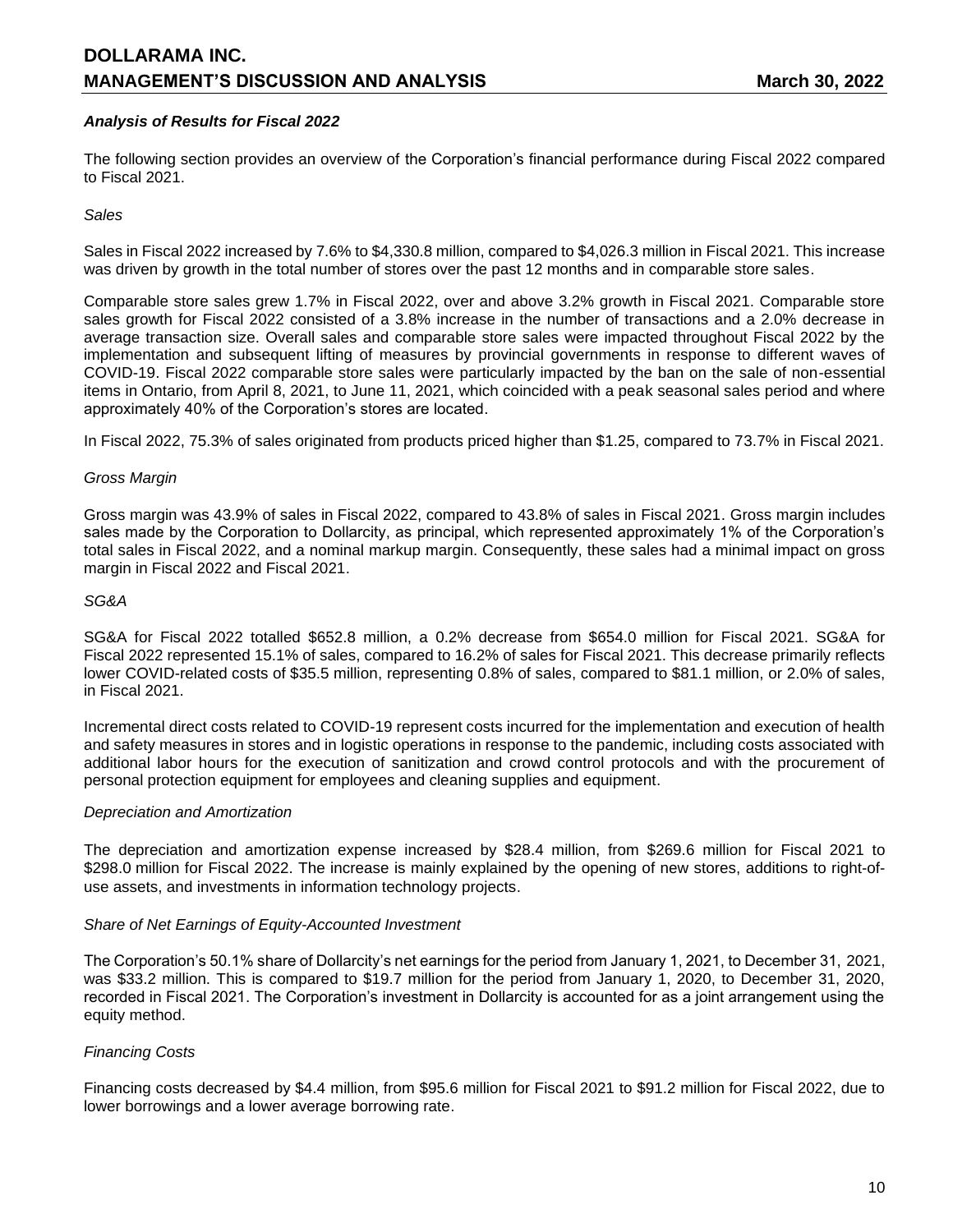#### *Income Taxes*

Income taxes increased by \$29.2 million, from \$201.0 million for Fiscal 2021 to \$230.2 million for Fiscal 2022. The statutory income tax rates for Fiscal 2022 and Fiscal 2021 were 26.5% and 26.6%, respectively. The Corporation's effective income tax rates for Fiscal 2022 and Fiscal 2021 were 25.8% and 26.3%, respectively. The decrease in the effective tax rate for Fiscal 2022 is the result of the fact that the Corporation's share of net earnings of its equityaccounted investment in Dollarcity (which was higher for Fiscal 2022 than Fiscal 2021, respectively at \$33.2 million and at \$19.7 million) is computed net of taxes, already accounted for by Dollarcity.

### *Net Earnings*

Net earnings totalled \$663.2 million, or \$2.18 per diluted common share, for Fiscal 2022, compared to \$564.3 million, or \$1.81 per diluted common share, for Fiscal 2021. Net earnings for Fiscal 2022 reflect higher sales, lower SG&A due to lower COVID-related costs, higher equity pick-up from Dollarcity's net earnings and lower financing costs. Earnings per common share were also positively impacted by the repurchase of shares through the Corporation's normal course issuer bid over the past 12 months.

### *Summary of Consolidated Quarterly Results*

|                                                     | Fiscal 2022 |           |                |         | Fiscal 2021 |                |           |         |
|-----------------------------------------------------|-------------|-----------|----------------|---------|-------------|----------------|-----------|---------|
| (dollars in thousands, except<br>per share amounts) | Q4          | Q3        | Q <sub>2</sub> | Q1      | Q4          | Q <sub>3</sub> | Q2        | Q1      |
| <b>Statement of Net Earnings</b><br>Data            |             |           | \$             |         |             |                |           |         |
| Sales                                               | 1,224,900   | 1,122,267 | 1,029,348      | 954,246 | 1,103,668   | 1,064,201      | 1,013,592 | 844,798 |
| Net earnings                                        | 219,966     | 183,401   | 146,228        | 113,574 | 173,902     | 161,871        | 142,496   | 86,079  |
| Net earnings per common<br>share                    |             |           |                |         |             |                |           |         |
| Basic                                               | \$0.74      | \$0.61    | \$0.48         | \$0.37  | \$0.56      | \$0.52         | \$0.46    | \$0.28  |
| <b>Diluted</b>                                      | \$0.74      | \$0.61    | \$0.48         | \$0.37  | \$0.56      | \$0.52         | \$0.46    | \$0.28  |

Historically, our lowest sales results have occurred during the first quarter whereas our highest sales results have occurred during the fourth quarter, with December representing the highest proportion of sales. Our sales also generally increase ahead of other holidays and celebrations, such as Easter, St. Patrick's Day, Valentine's Day and Halloween, but we otherwise experience limited seasonal fluctuations and expect this trend to continue. The occurrence of unusually adverse weather or an outbreak like the COVID-19 pandemic causing disruption in our business activities or operations during a peak season such as the winter holidays or around other major holidays and celebrations or for a prolonged period of time could have an adverse effect on our distribution network and on store traffic, which could materially adversely affect our business and financial results.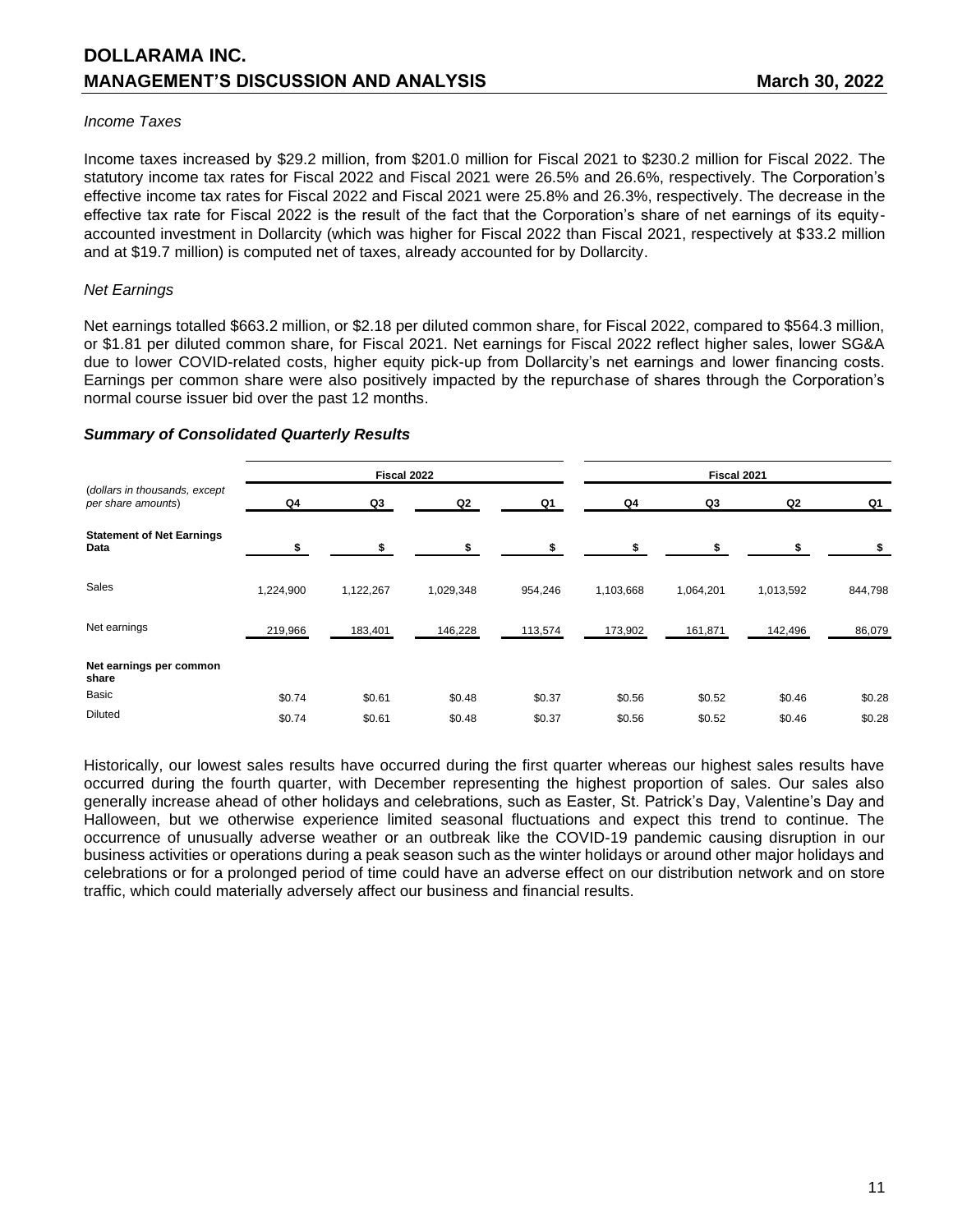# **Liquidity and Capital Resources**

## *Cash Flows for the Fourth Quarter of Fiscal 2022*

|                                         | <b>Periods Ended</b> |                     |            |
|-----------------------------------------|----------------------|---------------------|------------|
| (dollars in thousands)                  | January 30,<br>2022  | January 31,<br>2021 | Change     |
|                                         |                      |                     |            |
| Cash flows from operating activities    | 313,833              | 220.409             | 93,424     |
| Cash flows used in investing activities | (48,966)             | (51,606)            | 2,640      |
| Cash flows used in financing activities | (290,808)            | (174,380)           | (116, 428) |
| Net change in cash                      | (25, 941)            | (5,577)             | (20, 364)  |

### *Cash Flows - Operating Activities*

For the fourth quarter of Fiscal 2022, cash flows generated from operating activities totalled \$313.8 million, compared to \$220.4 million for the fourth quarter of Fiscal 2021. This increase is attributable to higher net earnings and a lower use of working capital for the purchase of inventory in the fourth quarter of Fiscal 2022 compared to the fourth quarter of Fiscal 2021.

### *Cash Flows - Investing Activities*

For the fourth quarter of Fiscal 2022, cash flows used in investing activities totalled \$49.0 million, compared to \$51.6 million for the fourth quarter of Fiscal 2021. This decrease is attributable primarily to lower capital expenditures related to transformation projects in stores compared to the fourth quarter of Fiscal 2021.

#### *Cash Flows - Financing Activities*

For the fourth quarter of Fiscal 2022, cash flows used in financing activities totalled \$290.8 million, compared to \$174.4 million for the fourth quarter of Fiscal 2021. This increase is mainly due to the Corporation repurchasing a larger number of shares under the normal course issuer bid in Fiscal 2022.

## *Cash Flows for Fiscal 2022*

|                                         | <b>Years Ended</b>  |                     |           |
|-----------------------------------------|---------------------|---------------------|-----------|
| (dollars in thousands)                  | January 30.<br>2022 | January 31,<br>2021 | Change    |
|                                         |                     |                     |           |
| Cash flows from operating activities    | 1,065,883           | 888,622             | 177,261   |
| Cash flows used in investing activities | (158, 673)          | (264, 525)          | 105,852   |
| Cash flows used in financing activities | (1,275,296)         | (275, 417)          | (999,879) |
|                                         |                     |                     |           |
| Net change in cash                      | (368,086)           | 348,680             | (716,766) |

#### *Cash Flows - Operating Activities*

For Fiscal 2022, cash flows generated from operating activities totalled \$1,065.9 million, compared to \$888.6 million for Fiscal 2021. This increase is primarily attributable to higher net earnings and a lower use of working capital for the purchase of inventory in Fiscal 2022 compared to Fiscal 2021.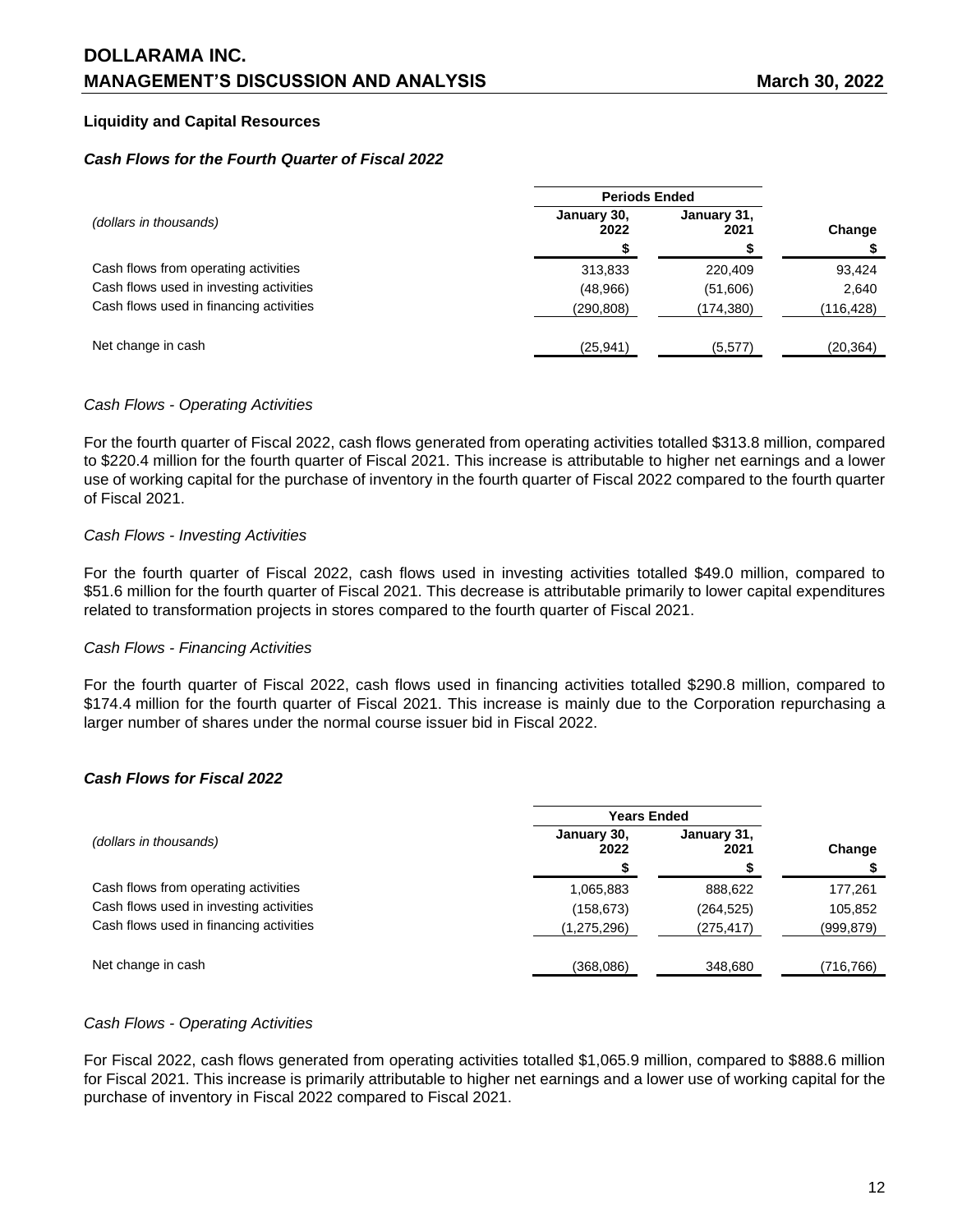### *Cash Flows - Investing Activities*

For Fiscal 2022, cash flows used in investing activities totalled \$158.7 million, compared to \$264.5 million for Fiscal 2021. This decrease is attributable to the fact that the prior year included the payment of the balance of purchase price of US\$52.7 million (\$69.3 million) for the 50.1% interest in Dollarcity and a US\$20.0 million (\$28.0 million) additional equity investment into Dollarcity to bring real estate assets into the Dollarcity group, eliminate related-party transactions and insource some logistics activities.

### *Cash Flows - Financing Activities*

For Fiscal 2022, cash flows used in financing activities totalled \$1,275.3 million, compared to \$275.4 million for Fiscal 2021. This increase results from increased activity under the normal course issuer bid in Fiscal 2022, slightly offset by net proceeds from the issuance of USCP Notes in Fiscal 2022. The Corporation also refinanced both series of notes that matured during Fiscal 2022.

### *Capital Expenditures*

Capital expenditures mainly relate to investments in information technology projects, transformation projects and new stores.

For the fourth quarter of Fiscal 2022, capital expenditures totalled \$49.2 million, compared to \$51.7 million for the fourth quarter of Fiscal 2021.

For Fiscal 2022, capital expenditures totalled \$159.5 million, compared to \$167.8 million for Fiscal 2021.

For both periods, the decrease in capital expenditures is due to lower store-related transformational capital expenditures in Fiscal 2022 compared to Fiscal 2021.

## *Capital Resources*

The Corporation generates sufficient cash flows from operating activities to fund its planned growth, service its debt and make dividend payments to shareholders. As at January 30, 2022, the Corporation had \$71.1 million of cash on hand and \$798.7 million available under its Credit Facility, of which \$89.4 million were reserved to serve as a backstop for outstanding amounts under the US commercial paper program.

The Corporation's ability to pay the principal and interest on its debt, to refinance it, or to generate sufficient funds to pay for planned capital expenditures and investments will depend on its future performance, which to a certain extent, is subject to general economic, financial, competitive, legislative, regulatory, or other factors that are beyond its control.

The Corporation did not benefit from any federal or provincial government support programs made available in the context of the COVID-19 pandemic. In Canada, the Corporation paid rent due to landlords, in full and in a timely manner, for all stores (including those temporarily closed), warehouses and its head office.

Barring further extraordinary circumstances arising from the COVID-19 pandemic or other factors that are beyond its control, based upon the current strength of earnings, management believes that cash flows from operating activities, together with cash on hand and credit available under the Credit Facility, will be adequate to meet future operating cash needs.

The Corporation had a negative working capital of \$194.5 million as at January 30, 2022, compared to a negative working capital of \$220.8 million as at January 31, 2021 as a result of the inclusion in current liabilities of the Senior Unsecured Notes due in the next twelve months. The Corporation used the net proceeds from the issuance of the 1.871% Fixed Rate Notes and the 2.443% Fixed Rate Notes to repay the \$525 million aggregate principal amount of the 2.337% Fixed Rate Notes due July 22, 2021, to repay a portion of its then outstanding USCP Notes and for general corporate purposes. The Corporation expects to refinance the 2.203% Fixed Rate Notes due November 10, 2022 through the issuance of new long-term notes before the maturity date. The Corporation is in good standing with rating agencies.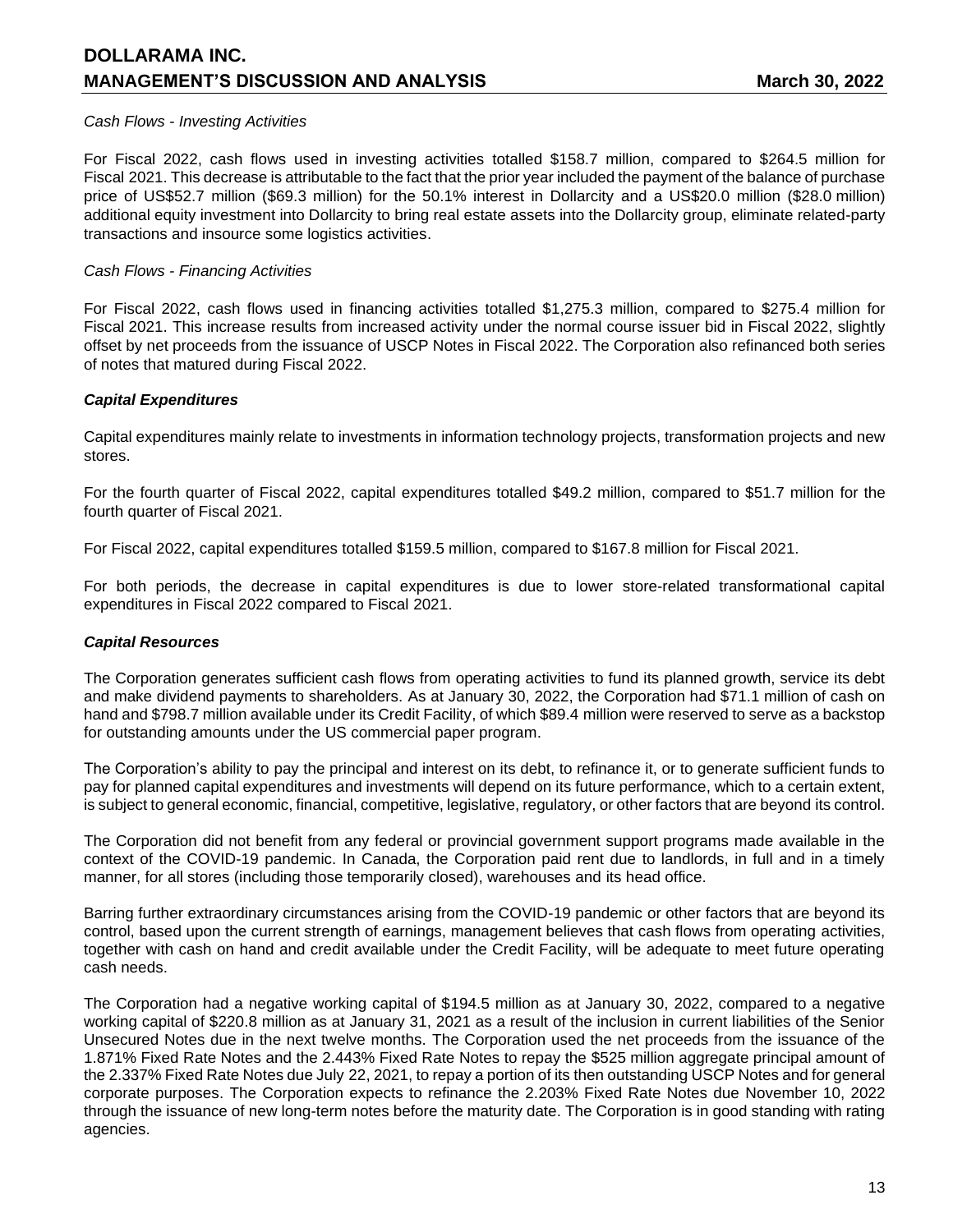The Corporation's assumptions with respect to future liquidity needs and refinancing opportunities may not be correct, and funds available to it from the sources described herein may not be sufficient to enable it to service its indebtedness or cover any shortfall in funding for any unanticipated expenses.

### *Senior Unsecured Notes*

| Long-term debt outstanding consists of the following as at:                                                                    | January 30,<br>2022<br>\$ | January 31,<br>2021<br>\$ |
|--------------------------------------------------------------------------------------------------------------------------------|---------------------------|---------------------------|
| Senior unsecured notes bearing interest at:                                                                                    |                           |                           |
| Fixed annual rate of 2.443% payable in equal semi-annual instalments,                                                          |                           |                           |
| maturing July 9, 2029 (the "2.443% Fixed Rate Notes")                                                                          | 375,000                   |                           |
| Fixed annual rate of 1.505% payable in equal semi-annual instalments,                                                          |                           |                           |
| maturing September 20, 2027 (the "1.505% Fixed Rate Notes")                                                                    | 300,000                   | 300,000                   |
| Fixed annual rate of 1.871% payable in equal semi-annual instalments,                                                          |                           |                           |
| maturing July 8, 2026 (the "1.871% Fixed Rate Notes")                                                                          | 375,000                   |                           |
| Fixed annual rate of 3.55% payable in equal semi-annual instalments,                                                           |                           |                           |
| maturing November 6, 2023 (the "3.55% Fixed Rate Notes")                                                                       | 500,000                   | 500,000                   |
| Fixed annual rate of 2.203% payable in equal semi-annual instalments,                                                          |                           |                           |
| maturing November 10, 2022 (the "2.203% Fixed Rate Notes")                                                                     | 250,000                   | 250,000                   |
| Fixed annual rate of 2.337% payable in equal semi-annual instalments,                                                          |                           |                           |
| repaid on July 22, 2021 (the "2.337% Fixed Rate Notes", and                                                                    |                           |                           |
| collectively with the 2.443% Fixed Rate Notes, the 1.505% Fixed Rate                                                           |                           |                           |
| Notes, the 1.871% Fixed Rate Notes, the 3.55% Fixed Rate Notes                                                                 |                           |                           |
| and the 2.203% Fixed Rate Notes, the "Fixed Rate Notes")                                                                       |                           | 525,000                   |
| Variable rate equal to 3-month bankers' acceptance rate (CDOR) plus                                                            |                           |                           |
| 27 basis points payable quarterly, repaid on February 1, 2021<br>(the "Series 3 Floating Rate Notes" or "Floating Rate Notes") |                           | 300,000                   |
|                                                                                                                                |                           |                           |
| Less: Unamortized debt issue costs                                                                                             | (8,009)                   | (6, 151)                  |
| Accrued interest on Floating Rate Notes and Fixed Rate Notes (collectively,                                                    |                           |                           |
| the "Senior Unsecured Notes")                                                                                                  | 7,850                     | 8,051                     |
| Fair value hedge - basis adjustment on interest rate swap                                                                      | (2,927)                   |                           |
|                                                                                                                                |                           |                           |
|                                                                                                                                | 1,796,914                 | 1,876,900                 |
| Current portion (includes unamortized debt issue costs, accrued interest on                                                    |                           |                           |
| the Senior Unsecured Notes, and the Senior Unsecured Notes with a                                                              |                           |                           |
| maturity date falling within the next 52-week period, when applicable)                                                         | (257,674)                 | (832, 821)                |
|                                                                                                                                | 1,539,240                 | 1,044,079                 |

The table below provides the carrying values and fair values of the Senior Unsecured Notes as at January 30, 2022 and January 31, 2021.

|                              | <b>January 30, 2022</b> |                   | <b>January 31, 2021</b> |                   |
|------------------------------|-------------------------|-------------------|-------------------------|-------------------|
|                              | <b>Carrying value</b>   | <b>Fair value</b> | <b>Carrying value</b>   | <b>Fair value</b> |
|                              | \$                      | \$                | S                       | S                 |
| <b>Fixed Rate Notes</b>      |                         |                   |                         |                   |
| 2.443% Fixed Rate Notes      | 373,809                 | 361,913           |                         |                   |
| 1.505% Fixed Rate Notes      | 300,277                 | 280,650           | 300,089                 | 300,660           |
| 1.871% Fixed Rate Notes      | 373,948                 | 363,675           |                         |                   |
| 3.55% Fixed Rate Notes       | 502,387                 | 512,950           | 501,716                 | 537,250           |
| 2.203% Fixed Rate Notes      | 251,052                 | 251,600           | 250,856                 | 257,000           |
| 2.337% Fixed Rate Notes      |                         |                   | 525,127                 | 529,725           |
| <b>Floating Rate Notes</b>   |                         |                   |                         |                   |
| Series 3 Floating Rate Notes | -                       |                   | 300,566                 | 300,030           |
|                              | 1,801,473               | 1,770,788         | 1,878,354               | 1,924,665         |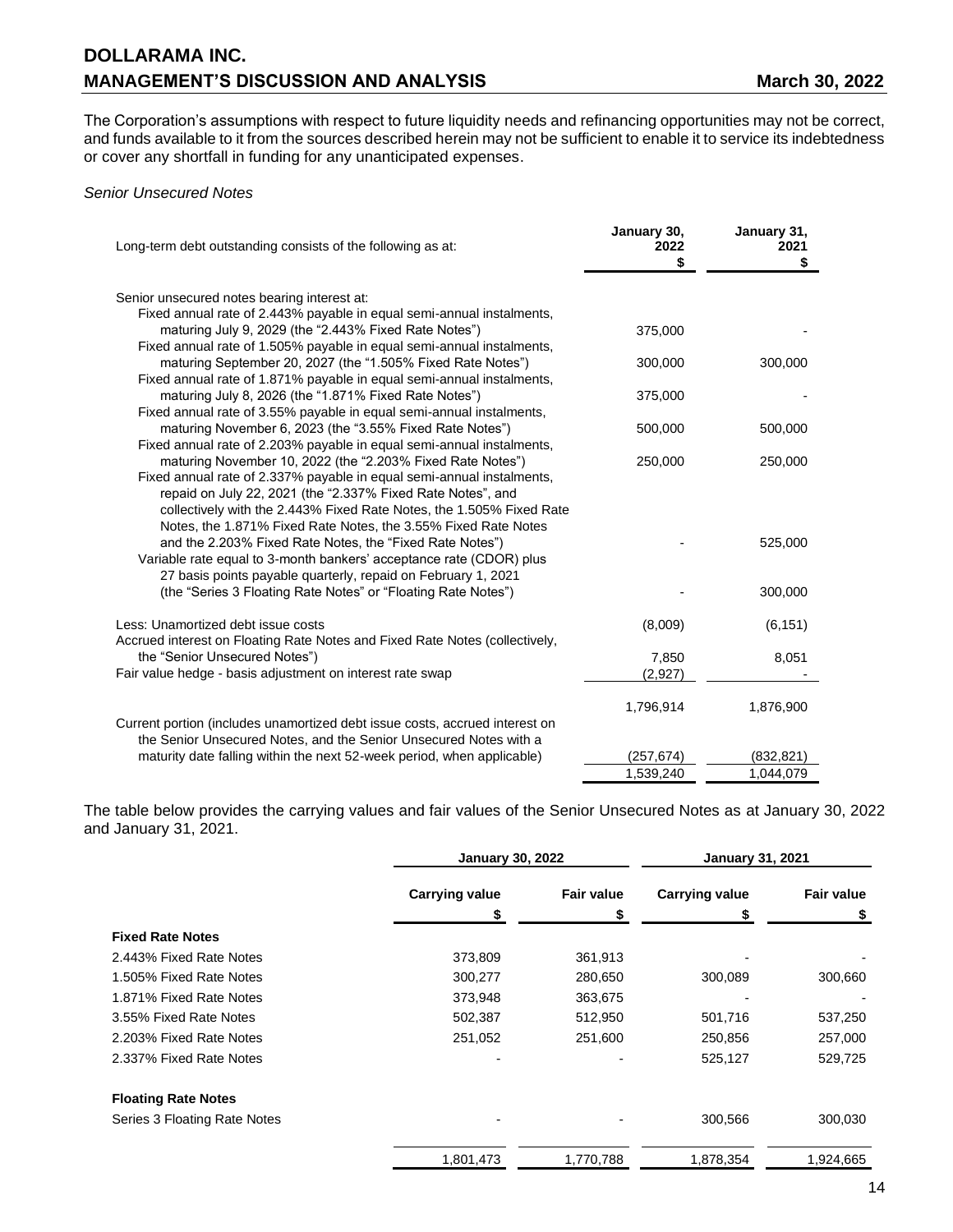### **Fixed Rate Notes**

On September 18, 2020, the Corporation issued the 1.505% Fixed Rate Notes at par, for aggregate gross proceeds of \$300.0 million, by way of private placement, in reliance upon exemptions from the prospectus requirements under applicable securities legislation. The 1.505% Fixed Rate Notes were assigned a rating of BBB, with a stable trend, by DBRS Limited. The 1.505% Fixed Rate Notes bear interest at a rate of 1.505% per annum, payable in equal semiannual instalments, in arrears, on March 20 and September 20 of each year until maturity on September 20, 2027. The Corporation used the net proceeds from this offering to repay the \$300.0 million aggregate principal amount of Series 3 Floating Rate Notes due February 1, 2021 and for general corporate purposes.

On July 8, 2021, the Corporation issued the 1.871% Fixed Rate Notes and the 2.443% Fixed Rate Notes by way of private placement, in reliance upon exemptions from the prospectus requirements under applicable securities legislation. The 1.871% Fixed Rate Notes were issued at par for aggregate gross proceeds of \$375.0 million and bear interest at a fixed rate of 1.871% per annum, payable in semi-annual instalments, in arrears, on January 8 and July 8 of each year until maturity on July 8, 2026. The 2.443% Fixed Rate Notes were issued at par for aggregate gross proceeds of \$375.0 million and bear interest at a fixed rate of 2.443% per annum, payable in semi-annual instalments, in arrears, on January 9 and July 9 of each year until maturity on July 9, 2029. The 1.871% Fixed Rate Notes and the 2.443% Fixed Rate Notes were assigned a rating of BBB, with a stable trend, by DBRS Limited. The Corporation used the net proceeds from these offerings to repay the \$525.0 million aggregate principal amount of 2.337% Fixed Rate Notes due July 22, 2021, to repay then outstanding USCP Notes and for general corporate purposes.

## **Credit Agreement**

On July 6, 2021, the Corporation and the lenders entered into a fourth amending agreement to the Third Amended and Restated Credit Agreement (the "TARCA") in order to, among other things, extend (i) the term of Facility A in the amount of \$250.0 million from September 27, 2024 to July 6, 2026, (ii) the term of Facility B, in the amount of \$200.0 million, from September 29, 2023 to July 5, 2024, (iii) the term of Facility C, in the amount of \$50.0 million, from September 29, 2023 to July 5, 2024, and (iv) the term of Facility D, in the amount of \$300.0 million, from September 20, 2021 to July 6, 2022 (collectively, the "Credit Facility").

Under the TARCA, the Corporation may, under certain circumstances and subject to receipt of additional commitments from existing lenders or other eligible institutions, request increases to committed facilities up to an aggregate amount, together with all then-existing commitments, of \$1,500 million.

The TARCA requires the Corporation to respect a minimum interest coverage ratio and a maximum leverage ratio, each tested quarterly on a consolidated basis. The Corporation has the option to borrow in Canadian or U.S. dollars.

The Credit Facility remains guaranteed by Dollarama L.P. and Dollarama GP Inc. (collectively, with the Corporation, the "Credit Parties"). The TARCA contains restrictive covenants that, subject to certain exceptions, limit the ability of the Credit Parties to, among other things, incur, assume, or permit to exist senior ranking indebtedness or liens, engage in mergers, acquisitions, asset sales or sale leaseback transactions, alter the nature of the business and engage in certain transactions with affiliates. The TARCA also limits the ability of the Corporation to make loans, declare dividends and make payments on, or redeem or repurchase equity interests if there exists a default or an event of default thereunder.

As at January 30, 2022 and January 31, 2021, no amount was outstanding under the TARCA. As at January 30, 2022, there were letters of credit issued for the purchase of inventories which amounted to \$1.3 million (January 31, 2021 – \$1.1 million) and the Corporation was in compliance with all of its financial covenants.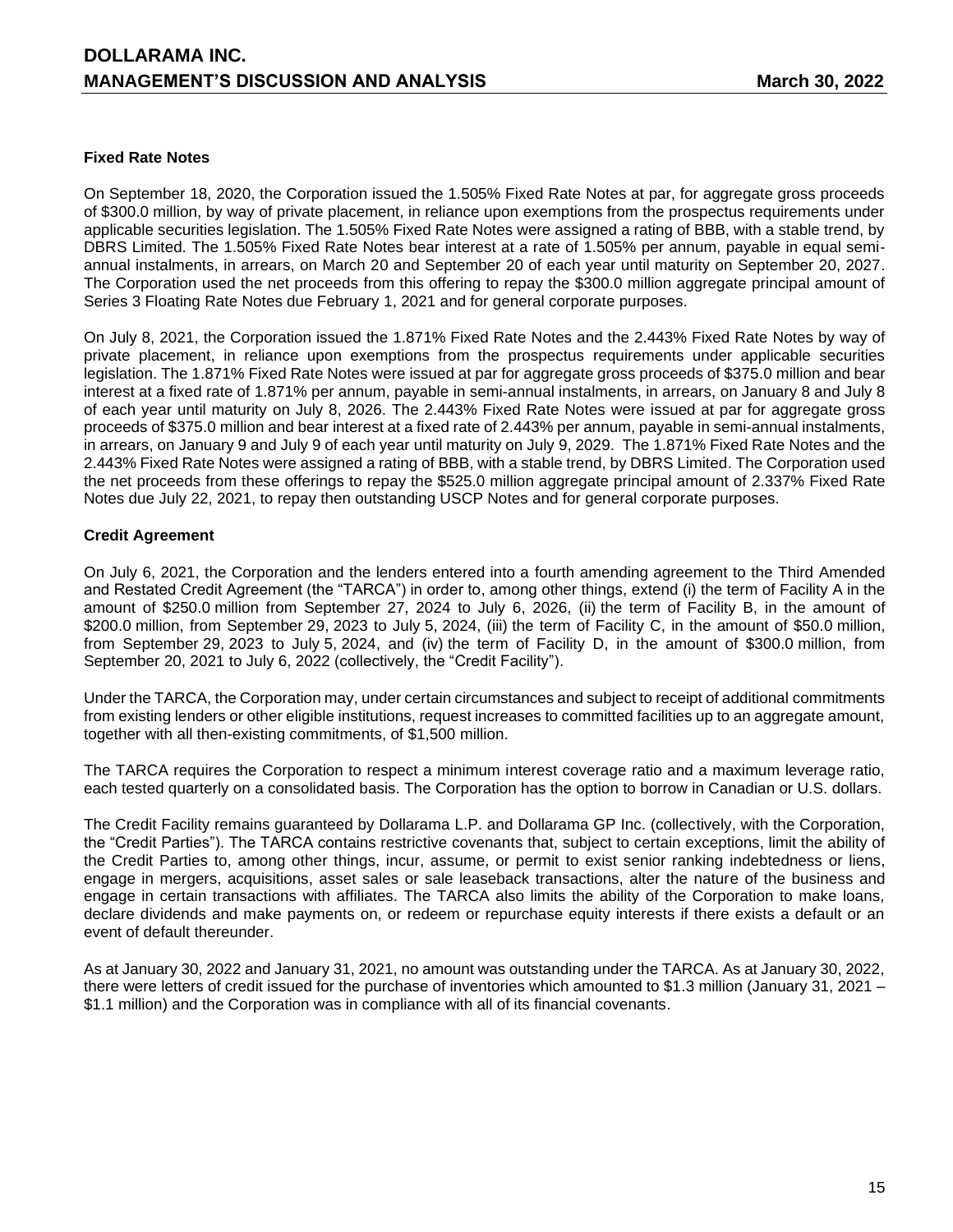### **Short-Term Borrowings**

Under the terms of the US commercial paper program, the Corporation may issue, from time to time, unsecured commercial paper notes with maturities not in excess of 397 days from the date of issue (the "USCP Notes"). The aggregate principal amount of USCP Notes outstanding at any one time under the US commercial paper program may not exceed US\$500.0 million. The Corporation uses derivative financial instruments to convert the net proceeds from the issuance of USCP Notes into Canadian dollars, and uses those proceeds for general corporate purposes.

The USCP Notes are direct unsecured obligations of the Corporation and rank equally with all of its other unsecured and unsubordinated indebtedness. The USCP Notes are unconditionally guaranteed by Dollarama L.P. and Dollarama GP Inc., each a wholly-owned subsidiary of the Corporation.

As at January 30, 2022, there was US\$70.0 million (\$89.4 million) outstanding under the US commercial paper program (January 31, 2021 – no amount outstanding).

#### *Contractual Obligations, Off-Balance Sheet Arrangements and Commitments*

The table below analyzes the Corporation's non-derivative financial liabilities into relevant maturity groupings based on the remaining period from the statement of financial position date to the contractual maturity date. The amounts disclosed in the table are the contractual undiscounted cash flows as at January 30, 2022. Trade payable and accrued liabilities exclude liabilities that are not contractual (such as income tax liabilities created as a result of statutory requirements imposed by governments).

| (dollars in thousands)                | Less than<br>3 months | 3 months<br>to 1 year | 1-5 years | Over<br>5 years | <b>Total</b> |
|---------------------------------------|-----------------------|-----------------------|-----------|-----------------|--------------|
|                                       |                       |                       |           |                 | \$           |
| Trade payable and accrued liabilities | 237,991               |                       |           |                 | 237,991      |
| Dividend payable                      | 14,891                |                       |           |                 | 14,891       |
| Lease liabilities (1)                 | 78,253                | 166,907               | 854,611   | 865,552         | 1,965,323    |
| Principal repayment on:               |                       |                       |           |                 |              |
| 2.443% Fixed Rate Notes               |                       |                       |           | 375,000         | 375,000      |
| 1.505% Fixed Rate Notes               |                       |                       |           | 300,000         | 300,000      |
| 1.871% Fixed Rate Notes               |                       |                       | 375,000   |                 | 375,000      |
| 3.55% Fixed Rate Notes                |                       |                       | 500,000   |                 | 500,000      |
| 2.203% Fixed Rate Notes               |                       | 250,000               |           |                 | 250,000      |
| <b>Credit Facility</b>                |                       |                       |           |                 |              |
| <b>USCP Notes</b>                     | 89,386                |                       |           |                 | 89,386       |
| Interest payments on:                 |                       |                       |           |                 |              |
| 2.443% Fixed Rate Notes               |                       | 9,161                 | 36,645    | 22,903          | 68,709       |
| 1.505% Fixed Rate Notes               | 2,258                 | 2,258                 | 18,060    | 4,514           | 27,090       |
| 1.871% Fixed Rate Notes               |                       | 7,016                 | 24,557    |                 | 31,573       |
| 3.55% Fixed Rate Notes                |                       | 17,750                | 17,750    |                 | 35,500       |
| 2.203% Fixed Rate Notes               |                       | 5,507                 |           |                 | 5,507        |
|                                       | 422,779               | 458,599               | 1,826,623 | 1,567,969       | 4,275,970    |

<sup>(1)</sup> Represent the basic annual rent and other charges paid to landlords that are fixed or that vary based on an index or a rate.

The following table summarizes the Corporation's off-balance sheet arrangements, letters of credit, and commitments as at January 30, 2022.

| (dollars in thousands) | Less than 3<br>months | 3 months to<br>vear | 1-5 years | Over 5<br>years | Total |
|------------------------|-----------------------|---------------------|-----------|-----------------|-------|
| Letters of credit      | 875                   | 252                 | 143       |                 | 1.270 |

Other than letters of credit, the Corporation has no other off-balance sheet arrangements or commitments.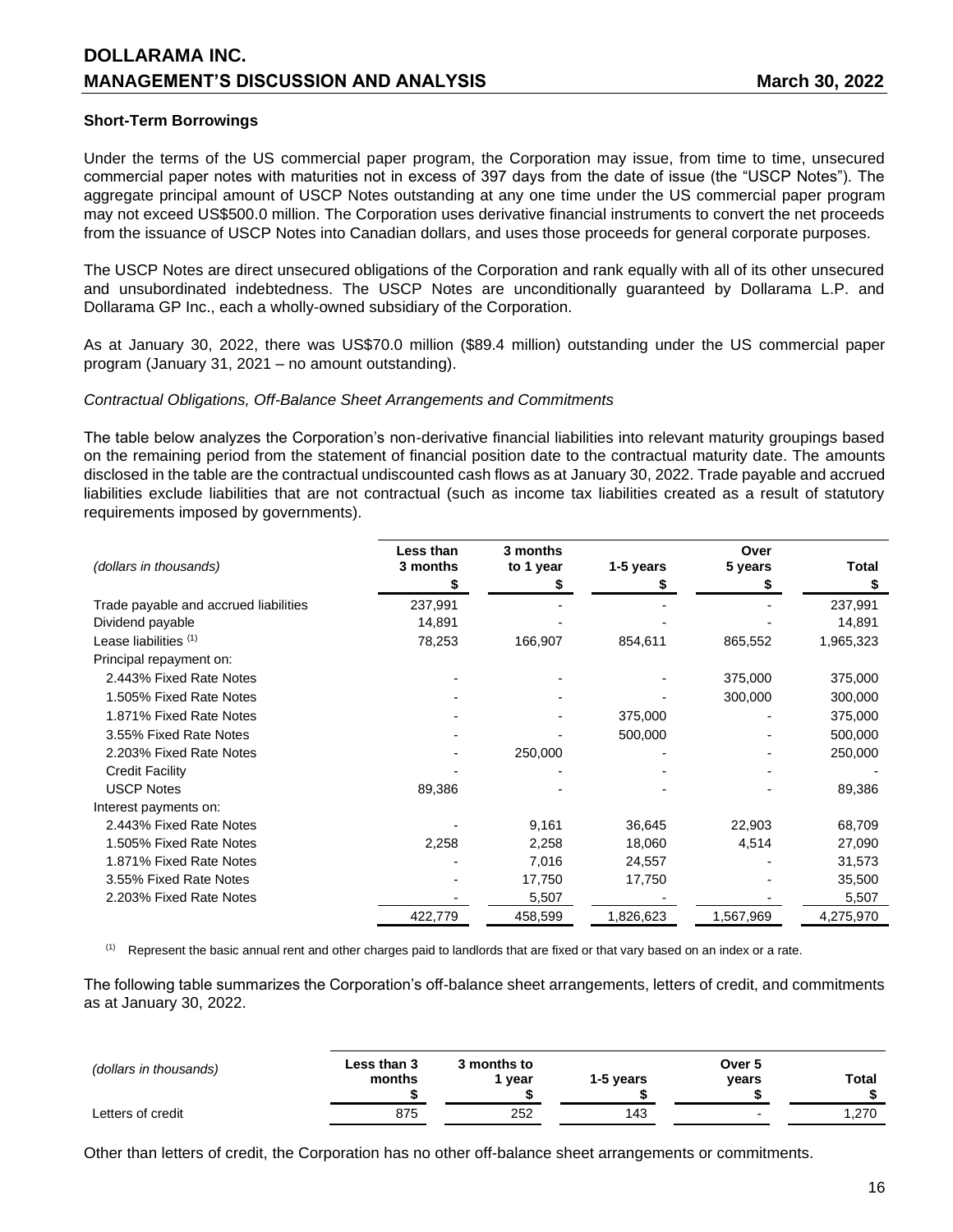## **Financial Instruments**

The Corporation uses derivative financial instruments in the management of its foreign currency and interest rate exposure. The Corporation documents the relationship between hedging instruments and hedged items, as well as its risk management objectives and strategies for undertaking hedge transactions. Derivative financial instruments designated as hedging instruments are recorded at fair value, determined using market prices and other observable inputs.

For a description of the derivative financial instruments of the Corporation, refer to Notes 3 and 14 of the Corporation's Fiscal 2022 annual audited consolidated financial statements.

## *Foreign Currency Exposure*

The Corporation uses foreign exchange forward contracts and zero cost collar contracts to mitigate the risk associated with fluctuations in the U.S. dollar against the Canadian dollar. These derivative financial instruments are used for risk management purposes and are designated as hedges of future forecasted purchases of merchandise or hedges of U.S. dollar borrowings converted into Canadian dollar borrowings under the US commercial paper program. Foreign exchange forward contracts and zero cost collar contracts are designated as hedging instruments and are recorded at fair value, determined using market prices and other observable inputs.

Currency hedging entails a risk of illiquidity and, to the extent that the U.S. dollar depreciates against the Canadian dollar, hedging arrangements may have the effect of limiting or reducing the total returns to the Corporation if purchases at hedged rates result in lower margins than otherwise earned if purchases had been made at spot rates.

### *Interest Rate Exposure*

The Corporation also uses interest rate swap contracts to mitigate the risk associated with changes in the fair value of the issued 3.55% Fixed Rates Notes maturing November 6, 2023 due to changes in interest rates. These derivative financial instruments are used for risk management purposes and are designated as fair value hedges. Under these interest rates swaps, the Corporation receives a fixed rate of interest and pays interest at a variable rate on the notional amount. These derivatives are designated as hedging instruments and are recorded on the consolidated statement of financial position at fair value.

Also bond forward contracts were used in the first half of Fiscal 2022 in advance of issuing the 1.871% Fixed Rate Notes and the 2.443% Fixed Rate Notes as hedges of interest rates thereof. Upon the pricing of the 1.871% Fixed Rate Notes and the 2.443% Fixed Rate Notes on June 23, 2021, these bond forward contracts were settled and were no longer outstanding as of January 30, 2022. These derivatives were designated as hedging instruments and were recorded on the consolidated statement of financial position at fair value. The gain or loss related to the effective portion of the change in fair value of the derivatives was recorded to other comprehensive income and is being reclassified to net earnings over the same period as the hedged interest payments are recorded in earnings. The hedged risk was defined as the variability in cash flows associated with coupons paid on the debt to be issued attributable to movements in the CAD benchmark rate. The CAD benchmark rate consisted of the interpolated yield of Government of Canada bond curve with a term corresponding to the expected debt. Cash flows related to the expected bond's credit spread over the CAD benchmark were not designated as part of the hedging relationship.

Interest rate hedging also entails a risk of illiquidity and, to the extent that interest rates fluctuate, hedging arrangements may have the effect of limiting or reducing the total returns to the Corporation if the issuance of notes at hedged rates results in lower profitability than otherwise earned if notes had been issued at spot rates.

The Corporation reassessed the nature of the risks arising from derivative financial instruments and related risk management and concluded that there were no material changes.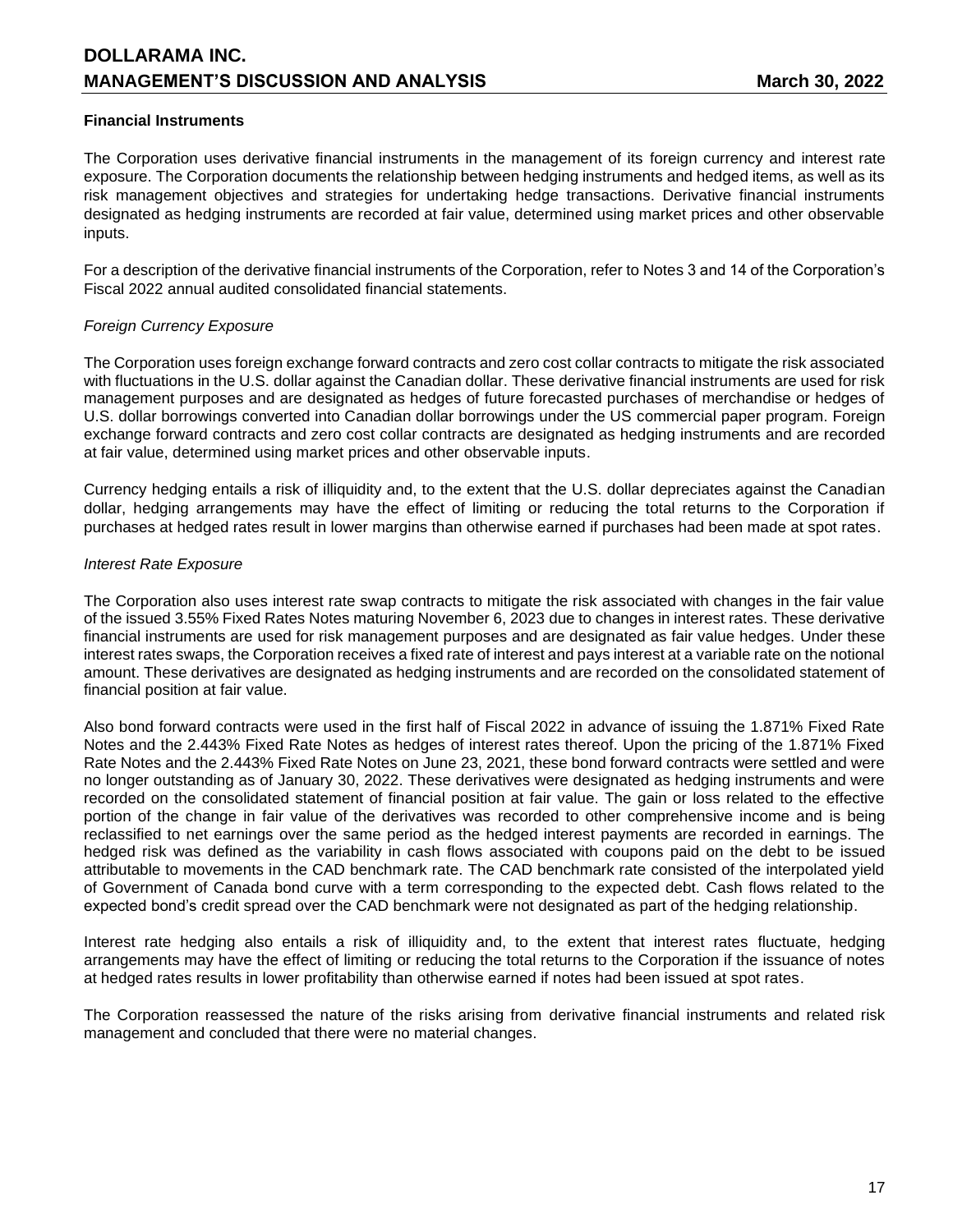## **Related Party Transactions**

## *Property Leases*

As at January 30, 2022, the Corporation leased 19 stores, five warehouses and its head office from entities controlled by the Rossy family pursuant to long-term lease agreements. Rental payments associated with these related-party leases are measured at cost, which equals fair value, being the amount of consideration established at market terms.

As at January 30, 2022, the outstanding balance of lease liabilities owed to entities controlled by the Rossy family totalled \$34.7 million (January 31, 2021 - \$44.1 million).

Rental expenses charged by entities controlled by the Rossy family but not included in lease liabilities totalled \$6.3 million for the fiscal year ended January 30, 2022 (January 31, 2021 – \$6.4 million).

## *Dollarcity*

As at January 30, 2022, the account receivable from Dollarcity for the goods sold, assets licensed, and services provided under the LSA totalled \$16.0 million (January 31, 2021 – \$14.8 million), which amount was partly guaranteed by a letter of credit up to US\$10.0 million (\$12.8 million) (January 31, 2021 – US\$10.0 million (\$12.8 million)). For Fiscal 2022, the goods sold to Dollarcity shipped directly from the Corporation's warehouses amounted to \$36.6 million (January 31, 2021 – \$16.8 million).

Under the Stockholders Agreement dated August 14, 2019, Dollarcity's founding stockholders have a put right pursuant to which they can require, in certain circumstances, that Dollarama International purchase shares of Dollarcity held by them at fair market value. This right is exercisable in the ordinary course commencing on October 1, 2022, and is subject to certain transaction size thresholds, required ownership thresholds and freeze periods, among other conditions and restrictions. This right may also be exercised upon the occurrence of certain extraordinary events, including a change in control of the Corporation and a sale of Dollarcity.

#### **Critical Accounting Estimates and Judgments**

The preparation of financial statements requires management to make estimates and assumptions using judgment that affect the application of accounting policies and the reported amounts of assets and liabilities, income and expenses during the reporting period. Estimates and other judgments are continually evaluated and are based on management's experience and other factors, including expectations about future events that are believed to be reasonable under the circumstances. Actual results may differ from those estimates.

The following discusses the most significant accounting judgments and estimates that the Corporation made in the preparation of the Corporation's audited annual consolidated financial statements for Fiscal 2022.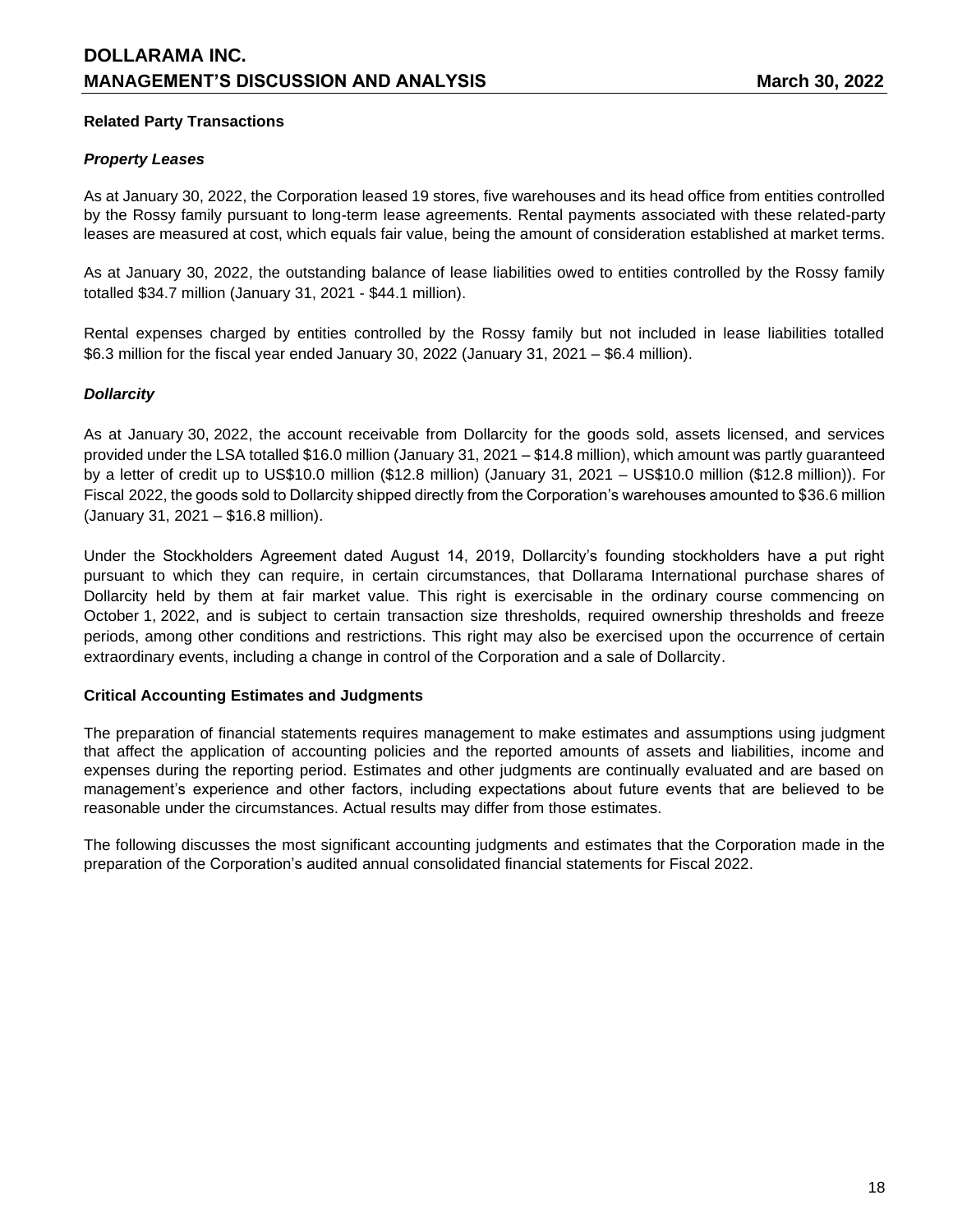## *Valuation of Inventories*

*Estimate -* Store inventories are valued at the lower of cost and net realizable value, with cost being determined by the retail inventory method. Under the retail inventory method, inventories are converted to a cost basis by applying an average cost-to-sell ratio. Inventories that are at the distribution centre or warehouses and inventories that are in transit from suppliers are measured at the lower of cost and net realizable value, with cost determined on a weighted average cost basis.

Inventories include items that have been marked down to management's best estimate of their net realizable value and are included in cost of sales in the period in which the markdown is determined. The Corporation estimates its inventory provisions based on the consideration of a variety of factors, including quantities of slow moving or carryover seasonal merchandise on hand, historical markdown statistics, future merchandising plans and inventory shrinkage. The accuracy of the Corporation's estimates can be affected by many factors, some of which are beyond its control, including changes in economic conditions and consumer buying trends.

Historically, the Corporation has not experienced significant differences in its estimates of markdowns compared with actual results. Changes to the inventory provisions and especially shrinkage can have a material impact on the results of the Corporation.

# *Lease Term*

*Estimate* - In determining the lease term, management considers all facts and circumstances that create an economic incentive to exercise an extension option, or not exercise a termination option. Extension options (or periods covered by termination options) are only included in the lease term if the lease is reasonably certain to be extended (or not be terminated). The assessment is reviewed if a significant event or a significant change in circumstances occurs which affects this assessment and that is within the control of the lessee. Also, under IFRS 16, estimates due to the incremental borrowing rate are used for measurement of the lease liabilities.

## **New Accounting Standards**

## *New Accounting Standards Adopted in Fiscal 2022*

## *COVID-19-Related Rent Concessions (Amendments to IFRS 16)*

On March 31, 2021, the IASB extended by 12 months the availability of the practical expedient issued in May 2020 which relieves lessees from assessing whether a COVID-19 related rent concession is a lease modification. A lessee that makes this election shall account for any change in lease payments resulting from the COVID-19-related rent concession the same way it would account for the change if the change were not a lease modification. The 2021 amendments are effective for annual reporting periods beginning on or after April 1, 2021. The Corporation adopted the "COVID-19-Related Rent Concessions" amendment to IFRS 16. Application of the practical expedient and its extension did not have an impact on the financial results of the Corporation.

## *Libor Reform with Amendments to IFRS 9, IAS 39, IFRS 7 and IFRS 16*

In August 2020, the IASB issued Interest Rate Benchmark Reform Phase 2 (the "Reform Phase 2"), which complemented the Reform Phase 1 and amended various standards requiring interest rates or interest rate calculations. The Reform Phase 2 provides guidance on the impacts on the financial statements after the London Inter-bank Offered Rate reform and its replacement with alternative benchmark rates. The amendments are effective for annual periods beginning on or after January 1, 2021. The Corporation adopted these amendments and their application did not have a significant impact on the Corporation's financial statements.

## *New Accounting Standards Announced but not yet Adopted*

A number of new standards and amendments to standards and interpretations are effective for the fiscal year beginning in 2022 or after. None of these new standards or amendments are expected to have a significant impact on the consolidated financial statements of the Corporation.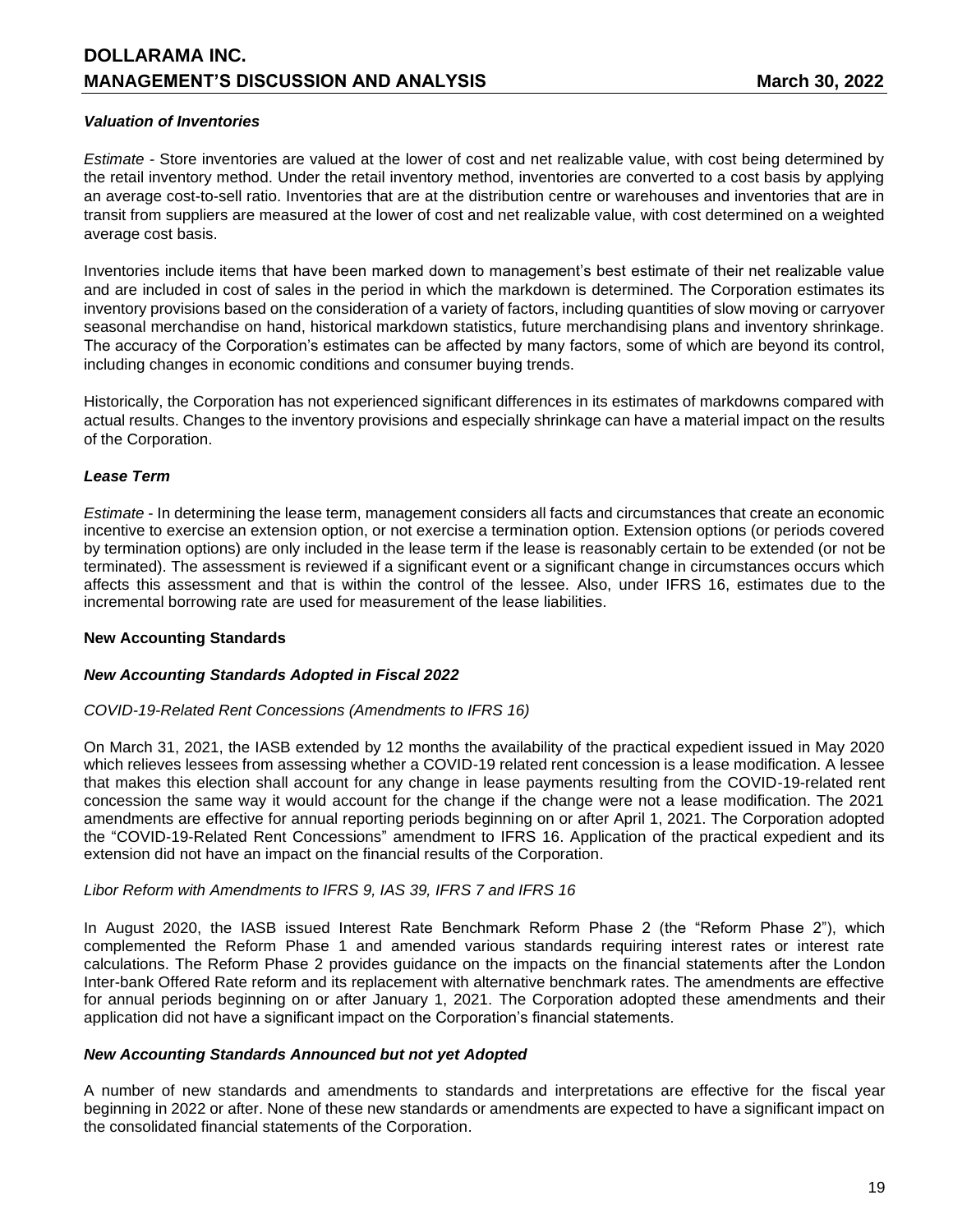### **Non-GAAP and Other Financial Measures**

The Corporation's audited annual consolidated financial statements and notes for Fiscal 2022 have been prepared in accordance with GAAP. However, this MD&A also refers to certain non-GAAP and other financial measures.

We have included non-GAAP and other financial measures to provide investors with supplemental measures of our operating and financial performance. We believe that those measures are important supplemental metrics of operating and financial performance because they eliminate items that have less bearing on our operating and financial performance and thus highlight trends in our core business that may not otherwise be apparent when relying solely on GAAP measures. We also believe that securities analysts, investors and other interested parties frequently use non-GAAP and other financial measures in the evaluation of issuers. Our management also uses non-GAAP and other financial measures in order to facilitate operating and financial performance comparisons from period to period, to prepare annual budgets, and to assess our ability to meet our future debt service, capital expenditure and working capital requirements.

The majority of these measures are used to bridge differences between external reporting under GAAP and external reporting that is tailored to the retail industry, and should not be considered in isolation or as a substitute for financial performance measures calculated in accordance with GAAP.

The below-described non-GAAP and other financial measures do not have a standardized meaning prescribed by GAAP and are therefore unlikely to be comparable to similar measures presented by other issuers. These measures provide investors with a supplemental measure of our operating performance and financial position and thus highlight trends in our core business that may not otherwise be apparent when relying solely on GAAP measures.

National Instrument 52-112, *Non-GAAP and Other Financial Measures*, applies to documents filed by reporting issuers for a fiscal year ending on or after October 15, 2021. It sets out disclosure requirements for (A) non-GAAP financial measures, (B) non-GAAP ratios, and (C) other financial measures.

Refer to the section below for a reconciliation of the non-GAAP measures used and presented by the Corporation to the most directly comparable GAAP measures.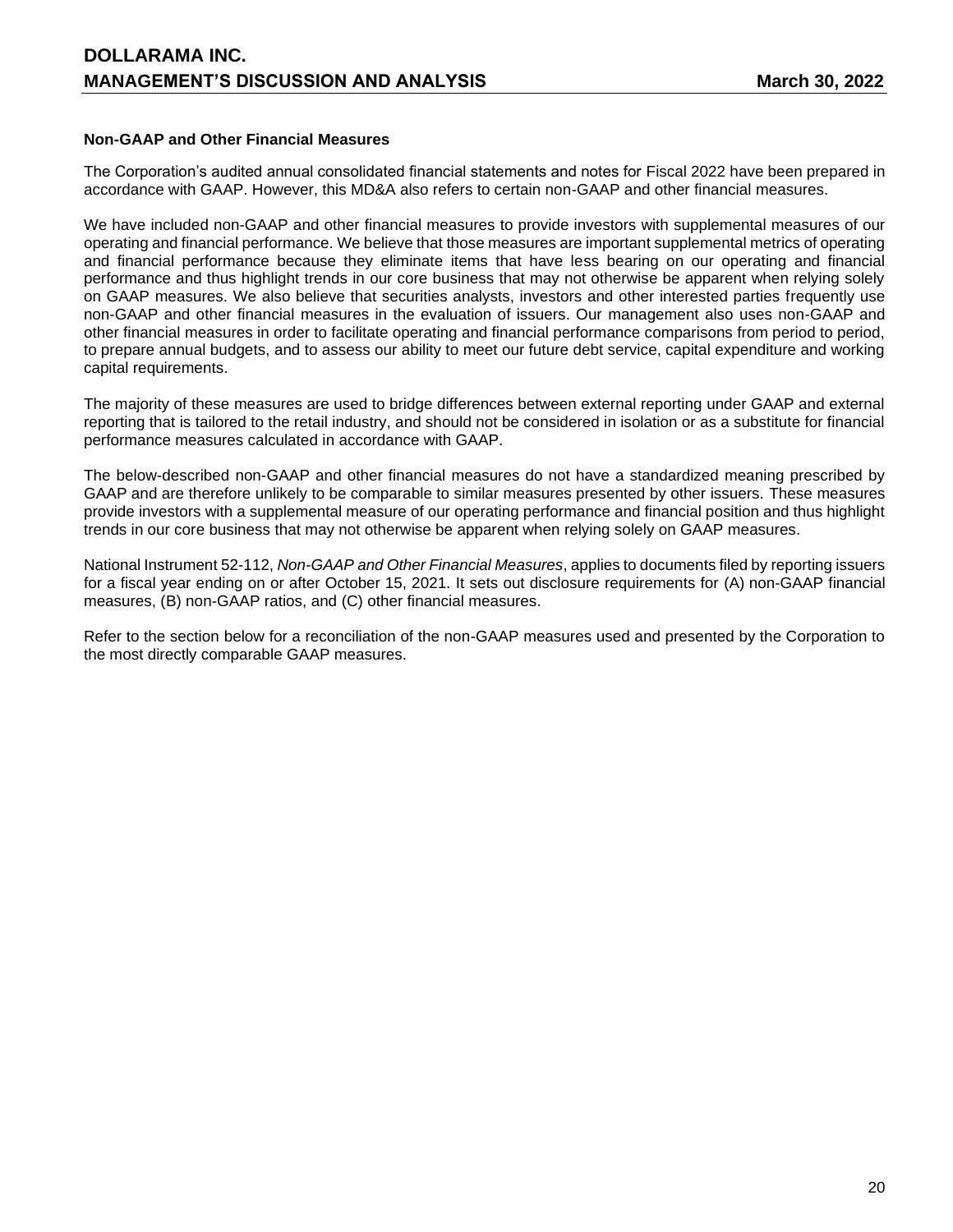## *(A) Non-GAAP Financial Measures*

#### **EBITDA**

EBITDA represents operating income plus depreciation and amortization and includes the Corporation's share of net earnings of its equity-accounted investment.

|                                                                                             | Unaudited                    |                              |                                 |                                 |                                 |
|---------------------------------------------------------------------------------------------|------------------------------|------------------------------|---------------------------------|---------------------------------|---------------------------------|
|                                                                                             | <b>13-week Periods Ended</b> |                              |                                 | <b>Years Ended</b>              |                                 |
| (dollars in thousands)                                                                      | January 30,<br>2022<br>\$    | January 31,<br>2021<br>\$    | January 30,<br>2022<br>\$       | January 31,<br>2021             | February 2,<br>2020<br>\$       |
| A reconciliation of operating income<br>to EBITDA is included below:                        |                              |                              |                                 |                                 |                                 |
| Operating income<br>Add: Depreciation and amortization<br><b>EBITDA</b>                     | 315,719<br>77,998<br>393,717 | 256,069<br>70,860<br>326,929 | 984,617<br>297,960<br>1,282,577 | 861,000<br>269,633<br>1,130,633 | 868,137<br>242,785<br>1,110,922 |
| A reconciliation of EBITDA to cash<br>flows from operating activities is<br>included below: |                              |                              |                                 |                                 |                                 |
| <b>EBITDA</b><br>Financing costs (net of amortization of                                    | 393,717                      | 326,929                      | 1,282,577                       | 1,130,633                       | 1,110,922                       |
| debt issue costs)<br>Amortization of net gains on bond lock                                 | (31, 141)                    | (32,015)                     | (88, 548)                       | (93, 789)                       | (96, 790)                       |
| and bond forward contracts                                                                  | (133)                        | (78)                         | (435)                           | (354)                           | (378)                           |
| Current income taxes                                                                        | (68, 770)                    | (42, 331)                    | (210, 703)                      | (185, 163)                      | (191, 313)                      |
| Share-based compensation                                                                    | 2,155                        | 1,930                        | 8,617                           | 6,240                           | 5,448                           |
| Gain on lease modifications                                                                 | (578)                        | (1,035)                      | (2,535)                         | (4,822)                         | (762)                           |
| Share of net earnings of equity-                                                            |                              |                              |                                 |                                 |                                 |
| accounted investment                                                                        | (18, 370)                    | (10, 518)                    | (33, 184)                       | (19, 654)                       | (10, 263)                       |
|                                                                                             | 276,880                      | 242,882                      | 955,789                         | 833,091                         | 816,864                         |
| Changes in non-cash working capital<br>components                                           | 36,954                       | (22,473)                     | 110,095                         | 55,531                          | (84, 356)                       |
| Net cash generated from operating                                                           |                              |                              |                                 |                                 |                                 |
| activities                                                                                  | 313,833                      | 220,409                      | 1,065,883                       | 888,622                         | 732,508                         |

Management uses total debt, net debt, adjusted net debt and adjusted net debt to EBITDA ratio to calculate the Corporation's indebtedness level, cash position, future cash needs and financial leverage ratios. Adjusted retained earnings is a non-GAAP measure that shows retained earnings without the effect of the excess of (i) the price paid for all common shares repurchased under the Corporation's normal course issuer bids from inception in June 2012 through January 30, 2022 over (ii) the book value of those common shares. The Corporation believes that securities analysts, investors and other interested parties frequently use non-GAAP and other financial measures in the evaluation of issuers.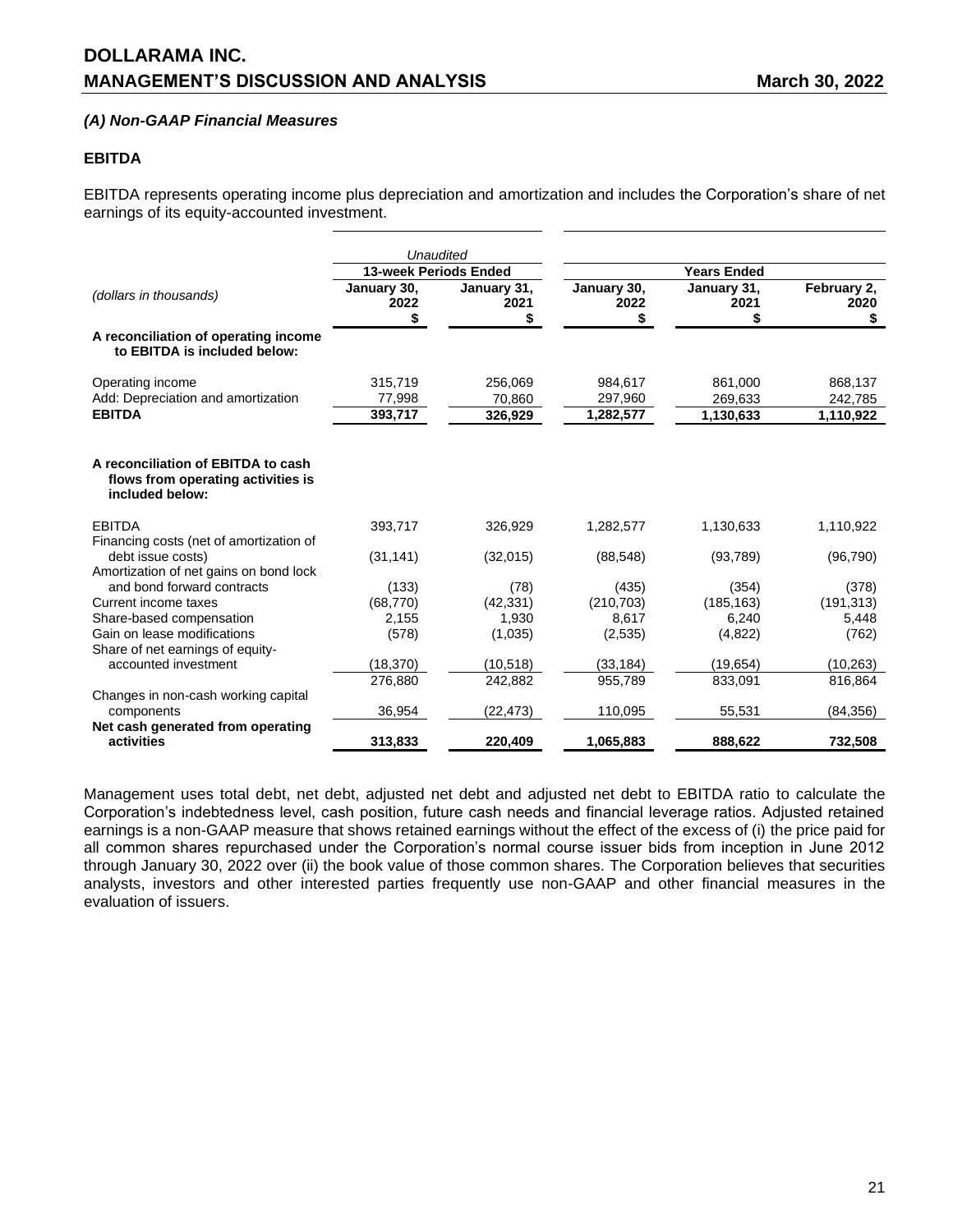# **Total debt**

Total debt represents the sum of long-term debt (including accrued interest and fair value hedge – basis adjustment), short-term borrowings under the US commercial paper program and other bank indebtedness (if any).

| (dollars in thousands)                                                                                                                                                                                                                                                                                                                          | As at               |                     |                     |
|-------------------------------------------------------------------------------------------------------------------------------------------------------------------------------------------------------------------------------------------------------------------------------------------------------------------------------------------------|---------------------|---------------------|---------------------|
| A reconciliation of long-term debt to total debt is included below:                                                                                                                                                                                                                                                                             | January 30,<br>2022 | January 31,<br>2021 | February 2,<br>2020 |
| Senior unsecured notes bearing interest at:                                                                                                                                                                                                                                                                                                     | \$                  | \$                  | \$                  |
| Fixed annual rate of 2.443% payable in equal semi-annual<br>instalments, maturing July 9, 2029 (the "2.443% Fixed Rate<br>Notes")                                                                                                                                                                                                               | 375,000             |                     |                     |
| Fixed annual rate of 1.505% payable in equal semi-annual<br>instalments, maturing September 20, 2027 (the "1.505% Fixed<br>Rate Notes")                                                                                                                                                                                                         | 300,000             | 300,000             |                     |
| Fixed annual rate of 1.871% payable in equal semi-annual<br>instalments, maturing July 8, 2026 (the "1.871% Fixed Rate<br>Notes")                                                                                                                                                                                                               | 375,000             |                     |                     |
| Fixed annual rate of 3.55% payable in equal semi-annual instalments,<br>maturing November 6, 2023 (the "3.55% Fixed Rate Notes")                                                                                                                                                                                                                | 500,000             | 500,000             | 500,000             |
| Fixed annual rate of 2.203% payable in equal semi-annual<br>instalments, maturing November 10, 2022 (the "2.203% Fixed<br>Rate Notes")                                                                                                                                                                                                          | 250,000             | 250,000             | 250,000             |
| Fixed annual rate of 2.337% payable in equal semi-annual<br>instalments, repaid on July 22, 2021 (the "2.337% Fixed Rate<br>Notes", and collectively with the 2.443 % Fixed Rate Notes, the<br>1.505% Fixed Rate Notes, the 1.871% Fixed Rate Notes, the<br>3.55% Fixed Rate Notes, and the 2.203% Fixed Rate Notes, the<br>"Fixed Rate Notes") |                     | 525,000             | 525,000             |
| Variable rate equal to 3-month bankers' acceptance rate (CDOR) plus<br>27 basis points payable quarterly, repaid on February 1, 2021 (the<br>"Series 3 Floating Rate Notes")                                                                                                                                                                    |                     | 300,000             | 300,000             |
| Variable rate equal to 3-month bankers' acceptance rate (CDOR) plus<br>59 basis points payable quarterly, repaid on March 16, 2020 (the<br>"Series 2 Floating Rate Notes", and collectively with the Series 2<br>Floating Rate Notes, the "Floating Rate Notes")                                                                                |                     |                     | 300,000             |
| Accrued interest on Fixed Rate Notes and Floating Rate Notes<br>(collectively, "Senior Unsecured Notes")                                                                                                                                                                                                                                        | 7,850               | 8,051               | 8,407               |
| Fair value hedge - basis adjustment on interest rate swap                                                                                                                                                                                                                                                                                       | (2,927)             |                     |                     |
| Total long-term debt                                                                                                                                                                                                                                                                                                                            | 1,804,923           | 1,883,051           | 1,883,407           |
| USCP Notes issued under US commercial paper program                                                                                                                                                                                                                                                                                             | 89,386              |                     |                     |
| <b>Total debt</b>                                                                                                                                                                                                                                                                                                                               | 1,894,309           | 1,883,051           | 1,883,407           |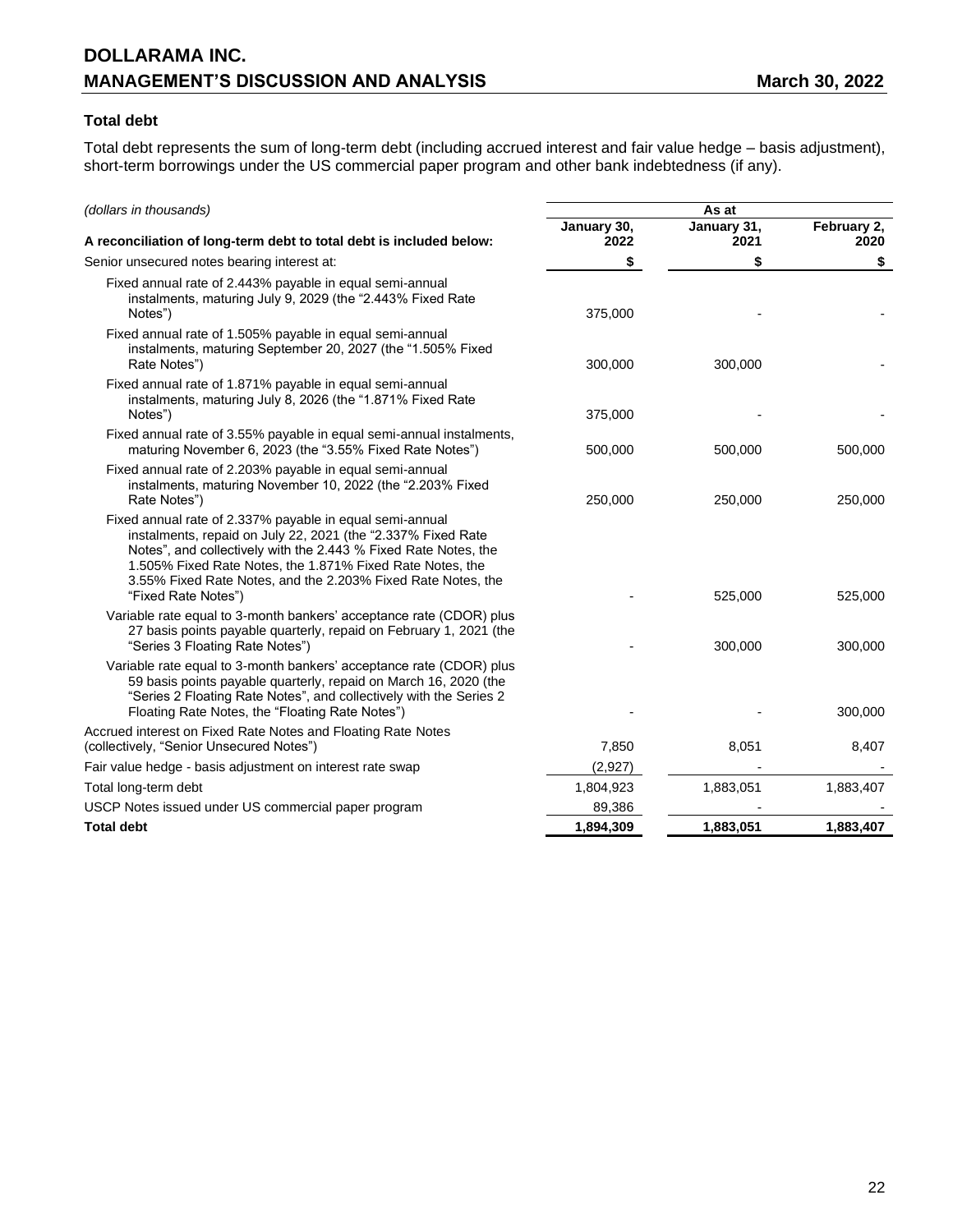### **Net debt**

Net debt represents total debt minus cash.

| (dollars in thousands)                                        |                     | As at               |                     |
|---------------------------------------------------------------|---------------------|---------------------|---------------------|
|                                                               | January 30,<br>2022 | January 31,<br>2021 | February 2.<br>2020 |
|                                                               |                     |                     |                     |
| A reconciliation of total debt to net debt is included below: |                     |                     |                     |
| Total debt                                                    | 1,894,309           | 1,883,051           | 1,883,407           |
| Cash                                                          | (71,058)            | (439, 144)          | (90, 464)           |
| Net debt                                                      | 1,823,251           | 1,443,907           | 1,792,943           |

### **Adjusted retained earnings**

Adjusted retained earnings represents deficit plus the excess of (i) the price paid for all common shares repurchased under the Corporation's normal course issuer bids from inception in June 2012 through January 30, 2022 over (ii) the book value of those common shares.

|                                                                                 | As at               |                     |                     |  |
|---------------------------------------------------------------------------------|---------------------|---------------------|---------------------|--|
| A reconciliation of deficit to adjusted retained earnings is included<br>below: | January 30,<br>2022 | January 31,<br>2021 | February 2,<br>2020 |  |
|                                                                                 |                     |                     |                     |  |
| Deficit                                                                         | (578,079)           | (149, 983)          | (574, 110)          |  |
| Price paid in excess of book value of common shares repurchased under           |                     |                     |                     |  |
| the NCIB                                                                        | 4,823,071           | 3.792.581           | 3,707,976           |  |
| <b>Adjusted retained earnings</b>                                               | 4,244,992           | 3,642,598           | 3,133,866           |  |

The deficit as at January 30, 2022, January 31, 2021 or February 2, 2020 is not a reflection of poor operating performance. It results from the fact that a significant portion of the cash consideration for the repurchase of shares under the Corporation's normal course issuer bid is accounted for as a reduction of retained earnings and that the market price at which shares are repurchased significantly exceeds the book value of those shares. As a result, the Corporation's shareholders' deficit for accounting purposes was \$66.0 million as at January 30, 2022. Management believes that buying back shares remains an effective strategy to drive shareholder value and constitutes an appropriate use of the Corporation's funds.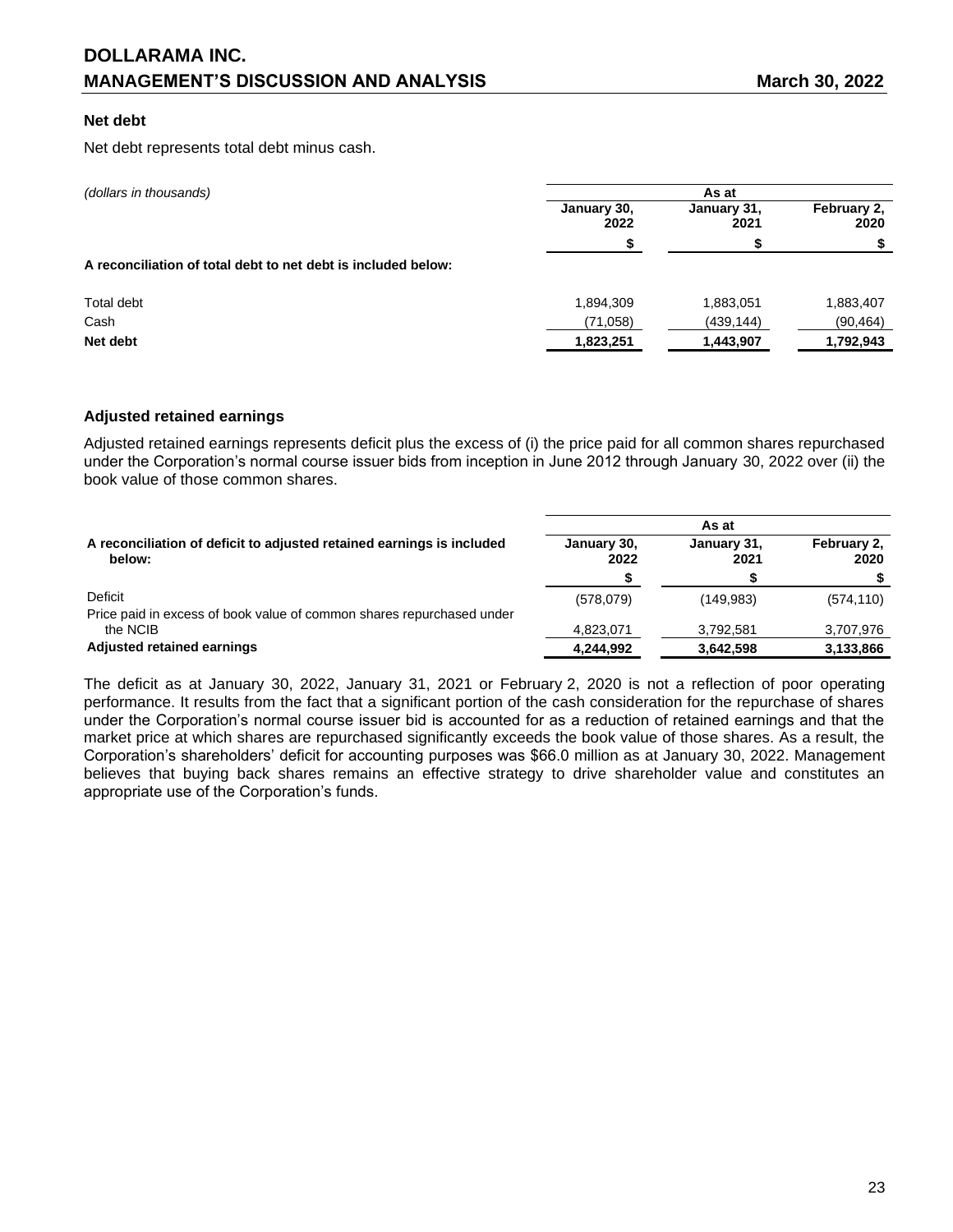# *(B) Non-GAAP Ratios*

## **Adjusted net debt to EBITDA ratio**

Adjusted net debt to EBITDA ratio is a ratio calculated using adjusted net debt over consolidated EBITDA for the last twelve months.

| (dollars in thousands)                                                |                     |                     | As at               |  |
|-----------------------------------------------------------------------|---------------------|---------------------|---------------------|--|
|                                                                       | January 30,<br>2022 | January 31,<br>2021 | February 2,<br>2020 |  |
|                                                                       | S                   |                     |                     |  |
| A calculation of adjusted net debt to EBITDA ratio is included below: |                     |                     |                     |  |
| Net debt                                                              | 1,823,251           | 1,443,907           | 1,792,943           |  |
| Lease liabilities                                                     | 1,727,428           | 1,583,662           | 1,514,748           |  |
| <b>Adjusted net debt</b>                                              | 3,550,679           | 3,027,569           | 3,307,691           |  |
| EBITDA for the last twelve-month period                               | 1,282,577           | 1,130,633           | 1,110,922           |  |
| Adjusted net debt to EBITDA ratio                                     | 2.77x               | 2.68x               | 2.98x               |  |

# **EBITDA margin**

EBITDA margin represents EBITDA divided by sales.

|                                                                             | <b>13-week Periods Ended</b> | Unaudited            |                        | Years Ended            |                        |
|-----------------------------------------------------------------------------|------------------------------|----------------------|------------------------|------------------------|------------------------|
| (dollars in thousands)                                                      | January 30,<br>2022          | January 31,<br>2021  | January 30,<br>2022    | January 31,<br>2021    | February 2.<br>2020    |
| A reconciliation of EBITDA to<br><b>EBITDA margin is included</b><br>below: |                              |                      |                        |                        |                        |
| <b>EBITDA</b><br>Sales                                                      | 393,717<br>1,224,900         | 326.929<br>1,103,668 | 1,282,577<br>4,330,761 | 1,130,633<br>4,026,259 | 1,110,922<br>3,787,291 |
| EBITDA margin                                                               | 32.1%                        | 29.6%                | 29.6%                  | 28.1%                  | 29.3%                  |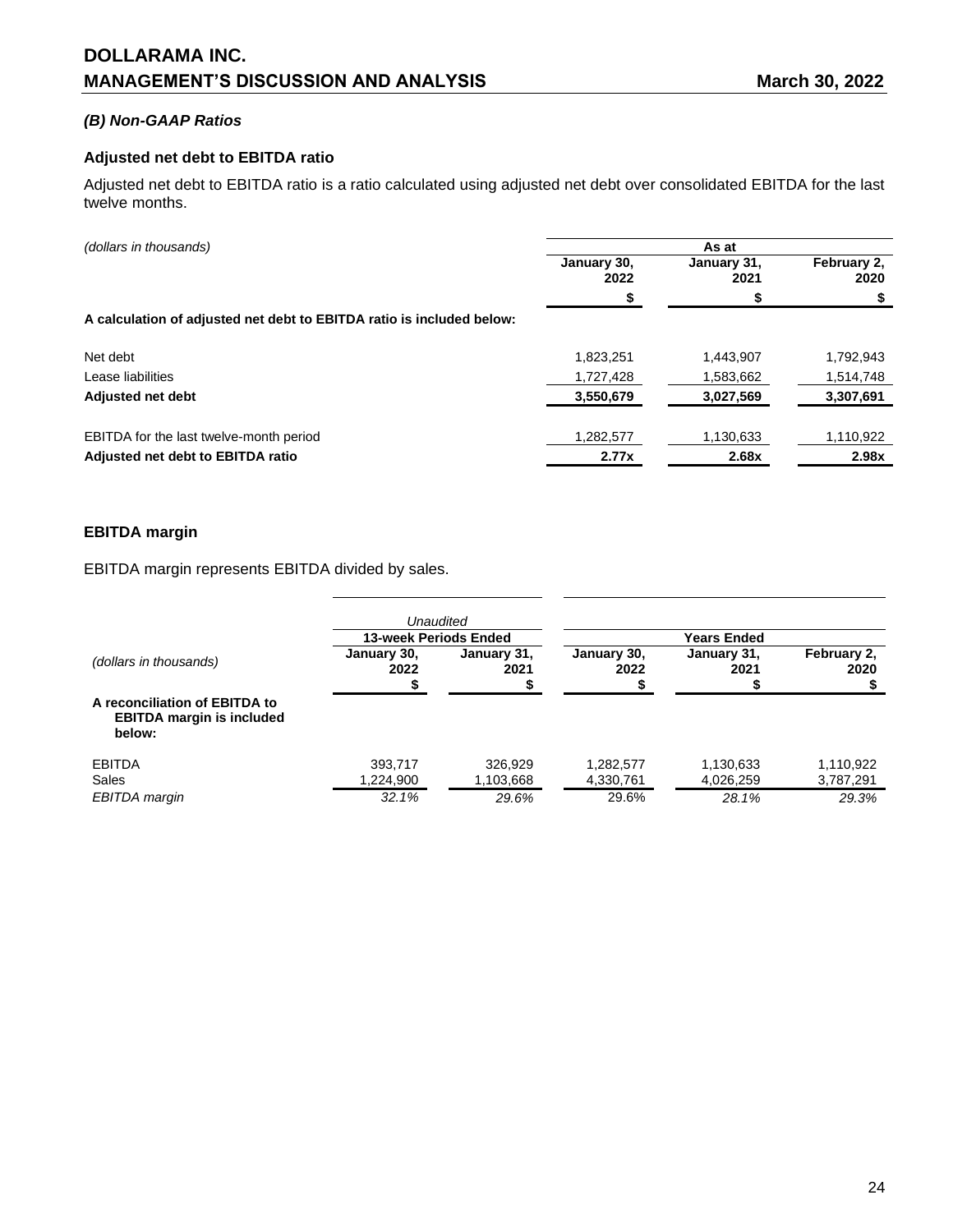### *(C) Supplementary Financial Measures*

Since the instrument 52-112 came into force, the disclosure surrounding the supplementary financial measures used by the Corporation in the assessment of the performance of its operations, are detailed below.

| <b>Gross margin</b>                                          | Represents gross profit divided by sales.                                                                                                                                                                                                                                                                                                                                                                                          |
|--------------------------------------------------------------|------------------------------------------------------------------------------------------------------------------------------------------------------------------------------------------------------------------------------------------------------------------------------------------------------------------------------------------------------------------------------------------------------------------------------------|
| <b>Operating margin</b>                                      | Represents operating income divided by sales.                                                                                                                                                                                                                                                                                                                                                                                      |
| <b>Comparable store</b>                                      | Represent sales of Dollarama stores, including relocated and expanded stores, open for at                                                                                                                                                                                                                                                                                                                                          |
| sales                                                        | least 13 complete fiscal months relative to the same period in the prior fiscal year.                                                                                                                                                                                                                                                                                                                                              |
| <b>Comparable store</b><br>sales growth                      | Represents the percentage increase or decrease, as applicable, of comparable store sales<br>relative to the same period in the prior fiscal year. For the first, second and fourth quarters of<br>Fiscal 2022, the calculation of comparable store sales growth excludes stores that were<br>temporarily closed, either in Fiscal 2022 or in the same period in the prior fiscal year, in the<br>context of the COVID-19 pandemic. |
| <b>Incremental</b><br>direct costs<br>related to<br>COVID-19 | Represent costs incurred for the implementation and execution of health and safety measures<br>in stores and in logistic operations in response to the pandemic, including costs associated<br>with additional labor hours for the execution of sanitization and crowd control protocols and<br>with the procurement of personal protection equipment for employees and cleaning supplies<br>and equipment.                        |

#### **Risks and Uncertainties**

Monitoring and improving its operations are constant concerns of the Corporation. In view of this, understanding and managing risks are important parts of the Corporation's strategic planning process. The board of directors requires that the Corporation's senior management identify and properly manage the principal risks related to the Corporation's business operations.

The major risks and uncertainties that could materially affect the Corporation's future business results are divided into the following categories:

- risks related to business operations;  $\bullet$  technology risks;
- 
- 
- 
- 
- financial risks; example and the strategy and corporate structure risks;
- market risks; business continuity risks; and
- human resources risks;  $\bullet$  legal and regulatory risks.

The Corporation manages these risks on an ongoing basis and has put in place certain guidelines with the goal of mitigating these in order to lessen their financial impact, and the Corporation maintains cost-effective, comprehensive insurance coverage against most insurable events. The Corporation also gathers and analyzes economic and competitive data on a regular basis and senior management takes these findings into consideration when making strategic and operational decisions. Despite these guidelines and initiatives, the Corporation cannot provide assurances that any such efforts will be successful.

## **Risks Related to Business Operations**

#### *Russia-Ukraine Conflict*

Although Dollarama does not have direct suppliers based in Russia or Ukraine, a prolonged armed conflict between the two countries or an expansion of the armed conflict to other European countries could have a materially adverse effect on world economies and on the Corporation in a variety of ways including: (i) disruptions in international trade which could have severe impacts on global energy, food (particularly wheat and corn), and metal markets that may result in further inflationary pressures on a variety of goods sourced by the Corporation; (ii) supply chain disruptions due to restrictions on trade lanes, resulting in sudden and severe increases in the cost and/or shortages of raw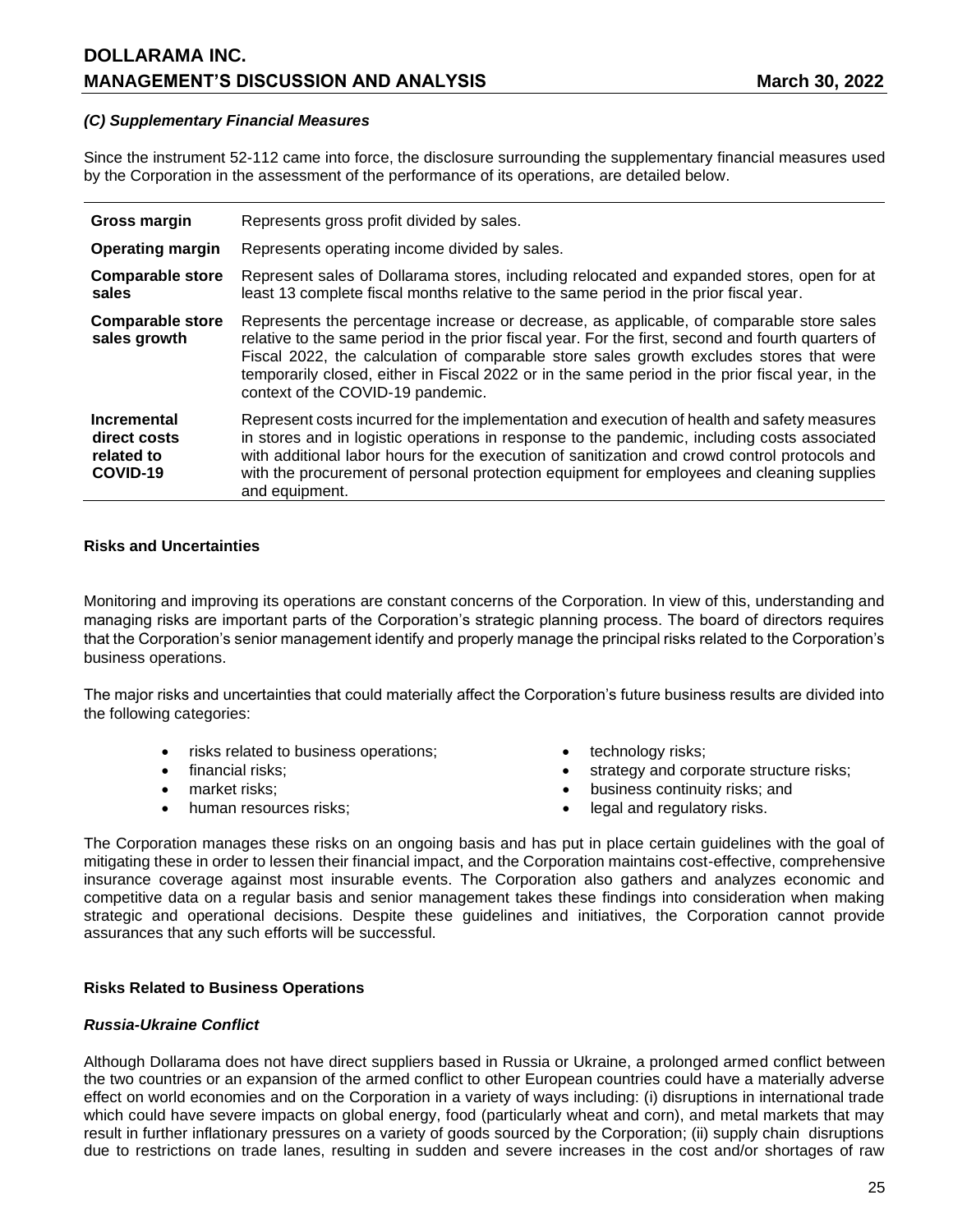materials, and/or logistics services; (iii) general decrease in consumer spending resulting from lower confidence levels and severe price inflation; and (iv) disruptions in capital and financial markets.

# *Merchandise and Operating Costs*

The Corporation's ability to provide quality merchandise at low price points is subject to a number of factors that are beyond its control, including merchandise costs, foreign exchange rate fluctuations, shipping costs, tariffs on imported goods, increases in labour costs (including any increases in the minimum wage), increases in rent and occupancy costs, fuel costs and inflation, all of which may reduce profitability and have an adverse impact on cash flows. Some of these factors are discussed immediately below while others are addressed under the headings "Imports and Supply Chain" and "Foreign Exchange Risk".

Labour costs are largely outside of the Corporation's control, driven by minimum wage legislation in each jurisdiction in which the Corporation has operations. Certain Canadian provinces implemented notable increases in the statutory minimum wage in recent years. Minimum wage adjustments that deviate from the formula based on the year-overyear change in the consumer price index (CPI) create unpredictability, resulting in additional challenges for retailers. Productivity improvements from various operational initiatives may not be sufficient to offset those costs.

Rent and occupancy costs, while substantial, offer multi-year visibility due to the long term nature of leases. Historically, the Corporation has been able to negotiate leases on market terms and therefore benefits from a reasonable lead time to prepare for potential rent increases.

Inflation and adverse economic developments in Canada, where the Corporation both buys and sells merchandise, in China and other parts of Asia, where it buys a large portion of its imported merchandise, and in Latin America, where Dollarcity carries on its operations, could have a negative impact on margins, profitability and cash flows.

Fuel cost increases or surcharges could also increase transportation costs and therefore impact profitability.

If management is unable to predict and/or respond promptly to these or other similar events, the merchandise and operating costs may increase, and the Corporation's business and financial results could be materially adversely affected.

Generally, management believes that the multiple price point strategy provides some flexibility to address cost increases by allowing the Corporation to adjust the selling price on certain items. There is, however, no guarantee that the Corporation will continue to be successful in offsetting cost increases in a meaningful way, either because it wishes to maintain the compelling value of its product offering relative to competitors or because of its capped price point structure.

## *Merchandise Selection and Replenishment*

The Corporation's success depends in large part on its ability to continually find, select and purchase quality merchandise at attractive prices in order to expand the assortment of products and replace underperforming goods to timely respond to evolving trends in demographics and consumer preferences, expectations and needs. The Corporation typically does not enter into long-term contracts for the purchase or development of merchandise and must continually seek out buying opportunities from both existing suppliers and new sources. Although management believes that the Corporation has strong and long-standing relationships with most of its suppliers, it may not be successful in maintaining a continuing and increasing supply of quality merchandise at attractive prices. If the Corporation cannot find or purchase the necessary amount of competitively priced merchandise to maintain its compelling product offering or to replace goods that are outdated or unprofitable, business and financial results could be materially adversely affected.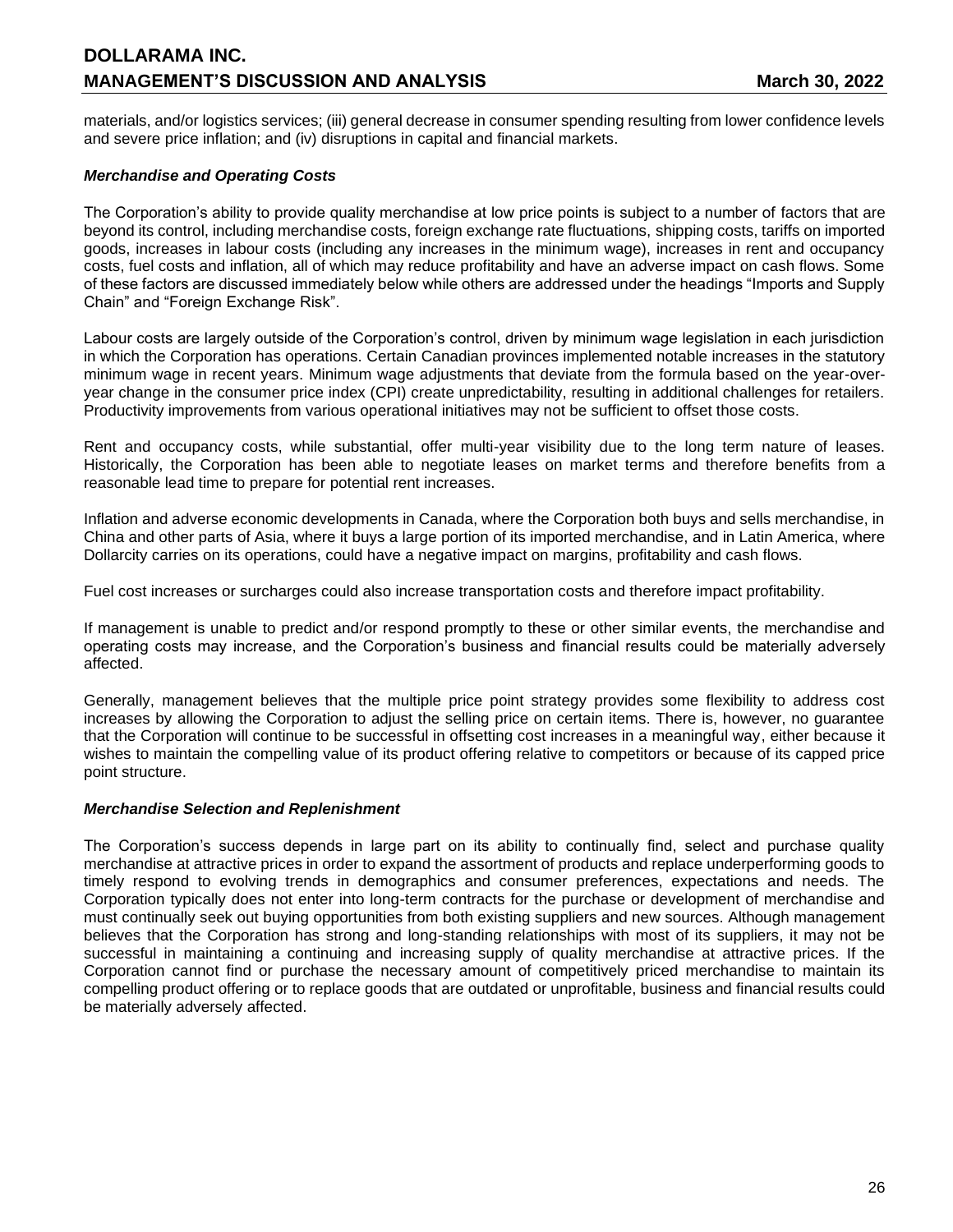## *Imports and Supply Chain*

Following one of its key business strategies of sourcing merchandise directly from low-cost suppliers, the Corporation relies heavily on imported goods, the majority of which are imported from China. Imported goods are generally less expensive than domestic goods and contribute significantly to favourable profit margins. Imported merchandise could become more expensive or unavailable, or deliveries could be subject to longer lead times, for a number of reasons, including: (a) disruptions in the flow of imported goods due to factors such as raw material shortages, work stoppages and strikes, suppliers going out of business, factory closures resulting from changes in the economic or regulatory landscape of the country of origin, inflation, natural disasters, unusually adverse weather, pandemic or epidemic outbreaks (such as COVID-19), political unrest in foreign countries and international conflicts; (b) further consolidation in the shipping industry, which could lead to even tighter shipping capacity and steeper rate increases; (c) economic instability and international disputes; (d) increases in the cost of purchasing or shipping foreign merchandise resulting from Canada's failure to maintain normal trade relationships with foreign countries; (e) increases in tariffs or the elimination of existing preferential tariffs on goods originating from certain countries, including China, restrictive changes to import quotas, and other adverse protectionist trade measures; and (f) changes in currency exchange rates or policies and local economic conditions, including inflation in the country of origin. The development of one or more of these factors could materially adversely affect the Corporation's business and financial results.

If imported merchandise becomes more expensive, limited or unavailable, the Corporation may not be able to transition to alternative sources in time to meet the demand. Products from alternative sources may also be of lesser quality and/or more expensive than those currently imported. A disruption in the flow of imported merchandise or an increase in the cost of those goods due to these or other factors could significantly decrease sales and profits and have a material adverse impact on the Corporation's business and financial results.

Management believes that the Corporation has good relationships with suppliers and that it is generally able to obtain competitive pricing and other terms. However, products are bought on an order-by-order basis and the Corporation has very few long-term purchase contracts or other assurances of continued product supply or guaranteed product cost. If it fails to maintain good relationships with suppliers, or if suppliers' product costs increase as a result of prolonged or repeated increases in the prices of certain raw materials, foreign exchange rate fluctuations, or changes in the economic, geopolitical or regulatory landscape of the country of origin, the Corporation may not be able to obtain attractive pricing. In addition, if it is unable to receive merchandise from suppliers on a timely basis because of interruptions in production or in shipping or other reasons that are beyond its control, the Corporation could experience merchandise shortages which could lead to lost sales or increased merchandise costs if alternative sources must be used, and business and financial results could be materially adversely affected.

## *COVID-19 Pandemic*

The COVID-19 pandemic has had a significant impact on global economic activity since March 2020 and remains ongoing.

The Corporation was recognized as an essential business in its Canadian markets at the outset of the pandemic. However, measures taken by Canadian public authorities to curb the spread of the virus have resulted in the temporary closure of a number of stores, most notably in shopping malls, strict in-store capacity limits and temporary bans on the sale of non-essential items in Ontario, Québec and Manitoba. If additional mitigation measures were implemented by public authorities in the event of a new surge in the number of COVID cases, there is no assurance that the Corporation will be able to retain its status as an essential business and maintain its operations. The loss of such status in Québec could lead to the closure of the Corporation's distribution centre and significantly hinder its ability to re-stock its stores across Canada.

Furthermore, the COVID-19 pandemic has caused significant disruption in many areas, including global supply chains, consumer demand patterns and the labour market. There is no assurance that the end of the pandemic will restore business as usual.

Similarly, in the Latin American markets in which Dollarcity operates (Colombia, El Salvador, Guatemala and Peru), the long-term direct and indirect impact of the COVID-19 pandemic remains difficult to forecast. As the situation in these markets continues to evolve, Dollarcity could be impacted by factors beyond its control, including without limitation store closures, potential supply disruptions or other unforeseen circumstances.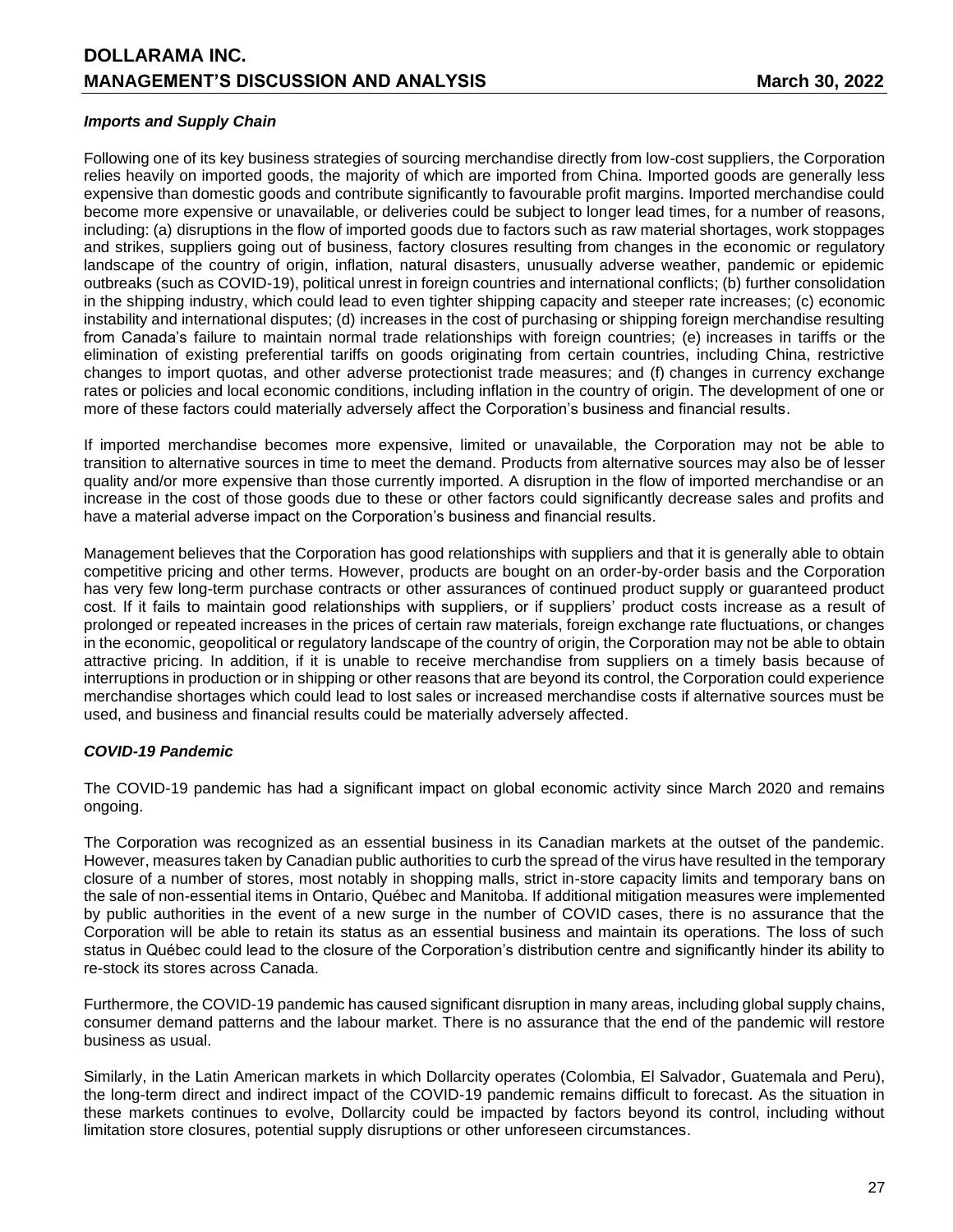## *Brand Image and Reputation*

The Corporation has a well recognized brand that consumers associate with compelling value.

Failure to maintain product safety and quality or ethical and socially responsible operations could materially adversely affect its brand image and reputation. Public concerns about the environmental impact of the Corporation's products and operations could also negatively impact consumers' perceptions of the Corporation's brand image. Any negative publicity about, or significant damage to, the Corporation's brand and reputation could have an adverse impact on customer perception and confidence, which could materially adversely affect the Corporation's business and financial results. Also, the pervasiveness and viral nature of social media could exacerbate any negative publicity with respect to its business practices and products.

Furthermore, as the Corporation's sourcing strategy relies heavily on directly imported merchandise from overseas, mainly from China, any unethical conduct by a supplier or any allegations, whether or not founded, of unfair or illegal business practices by a supplier, including production methods and labour practices, could also materially adversely affect the Corporation's brand image and reputation, which could in turn materially adversely affect its business and financial results. The Vendor Code of Conduct formalizes the Corporation's expectations with respect to suppliers' business standards. However, signed engagement forms do not constitute a guarantee that suppliers will uphold and adhere to the principles outlined in the Vendor Code of Conduct or that violations of the Vendor Code of Conduct will be reported to the Corporation in a timely manner.

Also, there is a risk that the significant inflationary pressures that the Corporation, and the retail industry as a whole, will be facing in Fiscal 2023 have negative implications on brand perception. Those pressures are expected to be more acute for an import-based business focusing on goods sold at low, fixed price points, and price increases required to maintain margins on select products may not be well received by consumers, which could materially adversely affect the Corporation's business and financial results.

#### *Distribution and Warehousing Network*

The Corporation must constantly replenish depleted inventory through deliveries of merchandise from suppliers to its warehouses, distribution centre and directly to stores by various means of transportation, including shipments by sea, train and truck. Also, as a result of its reliance on third-party carriers, the Corporation is subject to carrier disruptions and increased costs due to factors beyond its control. Disruptions in the distribution network or the national and international transportation infrastructure could lead to delays or interruptions of service which, in turn, could materially adversely affect the Corporation's business and financial results.

Over the longer term, the Corporation will eventually need additional warehousing and distribution centre capacity. If the Corporation does not plan efficiently for increased capacity, or is unable to locate new sites, either for sale or for rent, on favorable terms, or is unable to commission new warehousing or distribution operations on a timely basis, the Corporation may not be able to successfully execute its growth strategy or may incur additional costs, which could materially adversely affect its business and financial results.

In the meantime, as the Corporation relies on a single distribution centre located in the Town of Mont-Royal (Québec), any disruption at that facility, for example as a result of a COVID-19 outbreak, would materially impact the flow of goods to stores and, in turn, could potentially impact sales and the Corporation's financial results.

## *Inventory Shrinkage*

The Corporation is subject to the risk of inventory loss and administrative or operator errors, including mislabelling, as well as damage, theft and fraud. The Corporation experiences inventory shrinkage in the normal course of its business, and cannot ensure that incidences of inventory loss and theft will decrease in the future or that measures taken or initiatives implemented will effectively address inventory shrinkage. Although some level of inventory shrinkage is an unavoidable cost of doing business, if the Corporation were to experience higher rates of inventory shrinkage or were required to incur increased security costs to limit inventory theft, its business and financial results could be materially adversely affected.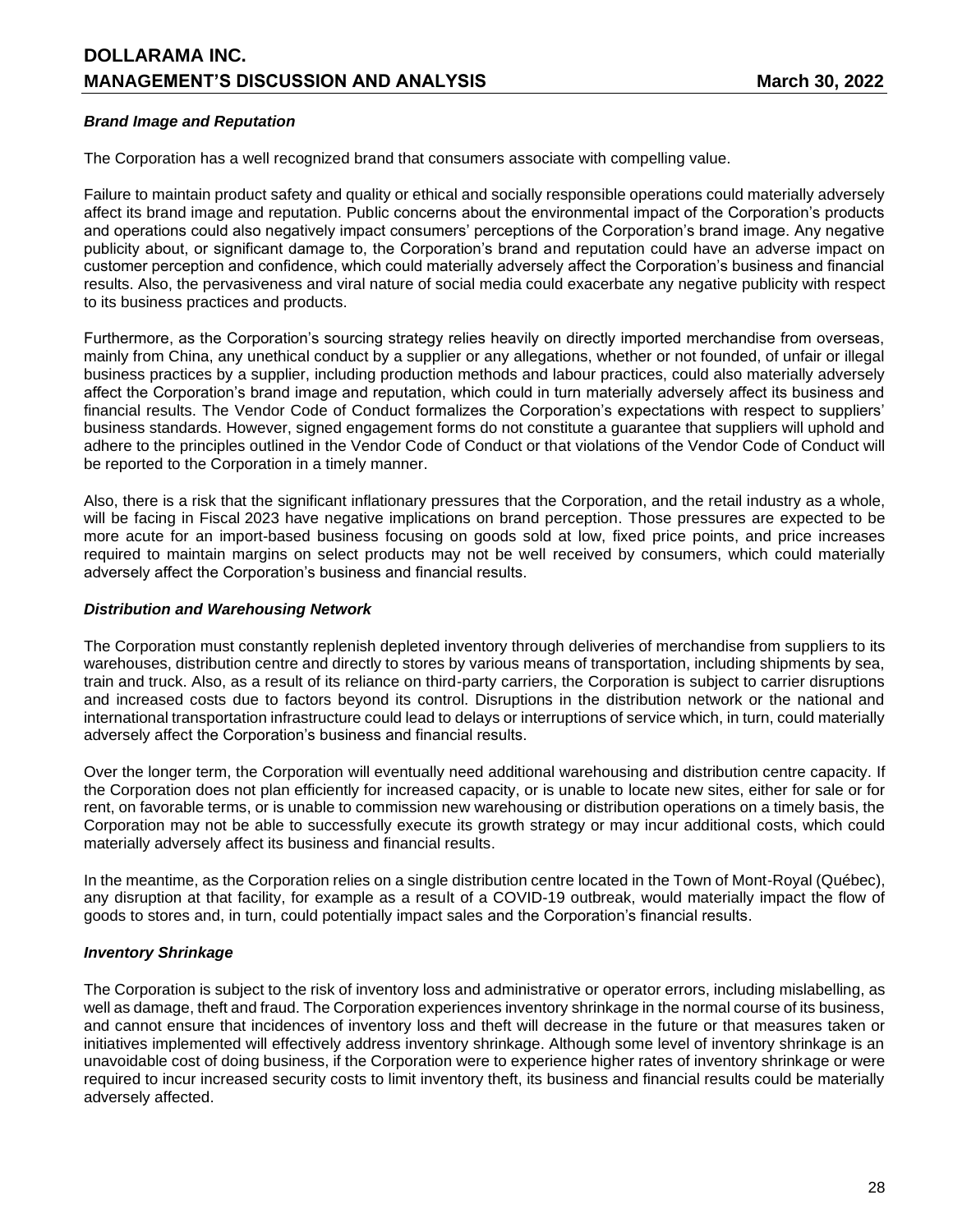## *Real Estate*

All of the Corporation's stores are leased from unaffiliated third parties, except for one store that is owned by the Corporation and 19 stores that are leased from entities controlled by the Rossy family. In addition, the Corporation leases five of its six warehouses (the sixth one being owned by the Corporation) and its head office from entities controlled by the Rossy family pursuant to long-term leases expiring in November 2024.

Unless the terms of the Corporation's leases are extended, the properties, together with any improvements that were made, will revert to the property owners upon expiration of the lease terms. As the terms of those leases expire, the Corporation may not be able to renew leases or promptly find alternative locations that meet its needs on favourable terms, or at all. Also, breaching the terms of a lease may result in the Corporation incurring substantial penalties, including, among others, paying all amounts due to the landlord for the balance of the lease term. In the event that one or more of the foregoing risks materialize, the Corporation's business and financial results could be materially adversely affected.

### *Seasonality*

Historically, the Corporation's highest sales have occurred in the fourth quarter, during the winter holidays selling season. Sales also generally increase ahead of other holidays and celebrations, such as Easter, St. Patrick's Day, Valentine's Day and Halloween. Failure to adequately prepare for the holiday sales demand and the timing of certain holidays and of new store openings could have material adverse effects on the Corporation's business and financial results. In addition, the occurrence of unusually adverse weather, natural disasters, geopolitical events, pandemic or epidemic outbreaks or any other event beyond the Corporation's control and causing any disruption in its business activities or operations during a peak season could have an adverse effect on the distribution network and on store traffic, which could materially adversely affect its business and financial results.

### *Private Brands*

The Corporation carries a substantial number of private brand items. Management believes that the Corporation's success in maintaining broad market acceptance of private brands depends on many factors, including pricing, quality, customer perception and timely development and introduction of new products. If the Corporation does not achieve or maintain expected sales for private brands, if it fails to successfully protect its proprietary rights in those brands or avoid claims related to the proprietary rights of third parties, or if it is faced with product liability claims and product recalls on these private brand offerings, its reputation, business and financial results could be materially adversely affected.

#### *Intellectual Property*

Management believes that trademarks and other proprietary rights are important to the Corporation's success and competitive position. Accordingly, the Corporation protects its trademarks and proprietary rights, in Canada and in other relevant markets. However, monitoring the unauthorized use of one's intellectual property is difficult, and violations may not always become immediately known. Furthermore, the steps generally taken to address such violations, including sending demand letters and taking actions against third parties, may be inadequate to prevent imitation of products and concepts by others or to prevent others from claiming violations of their trademarks and proprietary rights by the Corporation. In addition, the Corporation's intellectual property rights may not have the value that management believes they have. If the Corporation is unsuccessful in protecting its intellectual property rights, or if another party prevails in litigation against it relating to its intellectual property rights, the value of the brand could be diminished, causing customer confusion and materially adversely affecting the Corporation's business and financial results. In addition, the Corporation may incur significant costs if it is required to change certain aspects of its branding and business operations.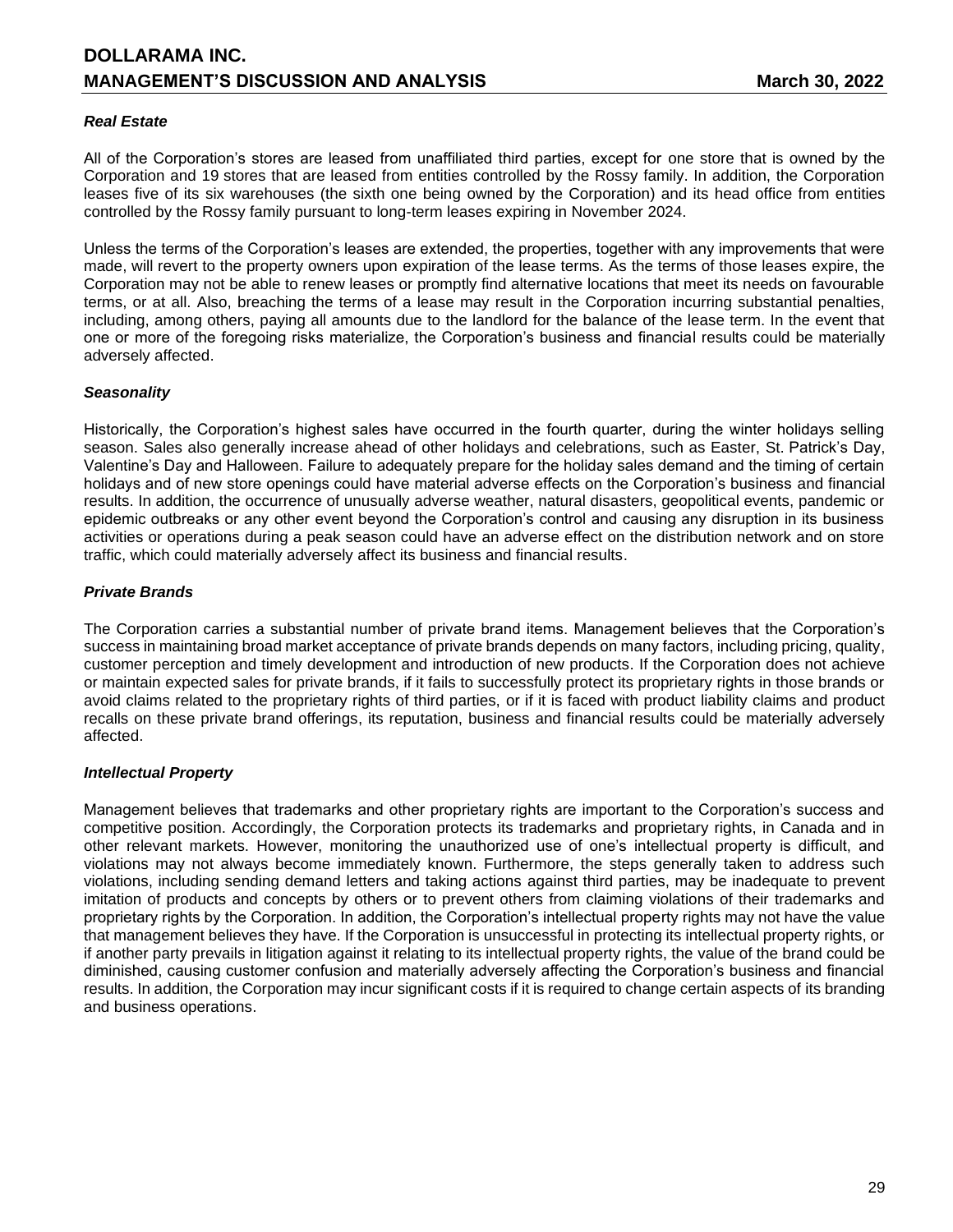### *International Operations*

The Corporation has international operations in El Salvador, Guatemala, Colombia and Peru through its 50.1% equity interest in Dollarcity. The Corporation's operations outside of Canada are exposed to risks inherent in foreign operations. These risks, which can vary substantially by market and jurisdiction, are described in many of the risk factors discussed in this section and also include the following:

- the adoption of laws, regulations and policies aimed at managing national economic conditions, such as increases in taxes, austerity measures that impact consumer spending, monetary policies that may impact inflation rates and currency fluctuations;
- the imposition of import restrictions or controls;
- the effects of legal and regulatory changes and the burdens and costs of compliance with a variety of foreign laws;
- changes in laws and policies that govern foreign investment and trade in the countries in which the Corporation operates;
- breaches or violations of Canadian and other foreign anti-corruption and anti-bribery laws, including by the Corporation's employees, suppliers, contractors, agents or representatives;
- risks and costs associated with political and economic instability, corruption, and social and ethnic unrest in the countries in which the Corporation operates;
- risks of operating in developing or emerging markets in which there are significant uncertainties regarding the interpretation, application and enforceability of laws and regulations and the enforceability of contract rights and intellectual property rights; and
- risks arising from the significant and rapid fluctuations in currency exchange markets, and the impact of any decisions and positions taken to hedge such volatility.

These factors may increase in importance as Dollarcity expands its store network in Latin America and could adversely affect the growth strategy which, in turn, could adversely affect the Corporation's business and financial results.

## **Financial Risks**

#### *Foreign Exchange Risk*

The Corporation's results of operations are impacted by foreign exchange rate fluctuations. While its sales are predominantly in Canadian dollars, the Corporation purchases a majority of its merchandise from overseas suppliers using U.S. dollars. If the Chinese renminbi appreciates against the U.S. dollar, the cost of merchandise purchased in China is likely to increase. Similarly, and to an even greater extent, when the U.S. dollar appreciates against the Canadian dollar, it has a negative impact on margins, profitability and cash flows.

The Corporation uses foreign exchange forward contracts and zero cost collar contracts to mitigate the foreign currency risk associated with the vast majority of forecasted U.S. dollar merchandise purchases, as well as the hedges of U.S. dollar borrowings converted into Canadian dollar borrowings under the US commercial paper program. However, hedging arrangements may have the effect of limiting the total returns to the Corporation if purchases at hedged rates result in lower margins than otherwise earned if purchases had been made at spot rates.

#### *Indebtedness*

As at January 30, 2022, the outstanding principal on the Corporation's long-term debt amounted to \$1,800.0 million, in addition to \$89.4 million outstanding under the US commercial paper program. The Corporation's indebtedness could have important consequences on its business and operations, including the following:

• a portion of cash flows from operations will be dedicated to the payment of interest on the indebtedness and other financial obligations and will not be available for other purposes, including funding the operations and capital expenditures and future business opportunities;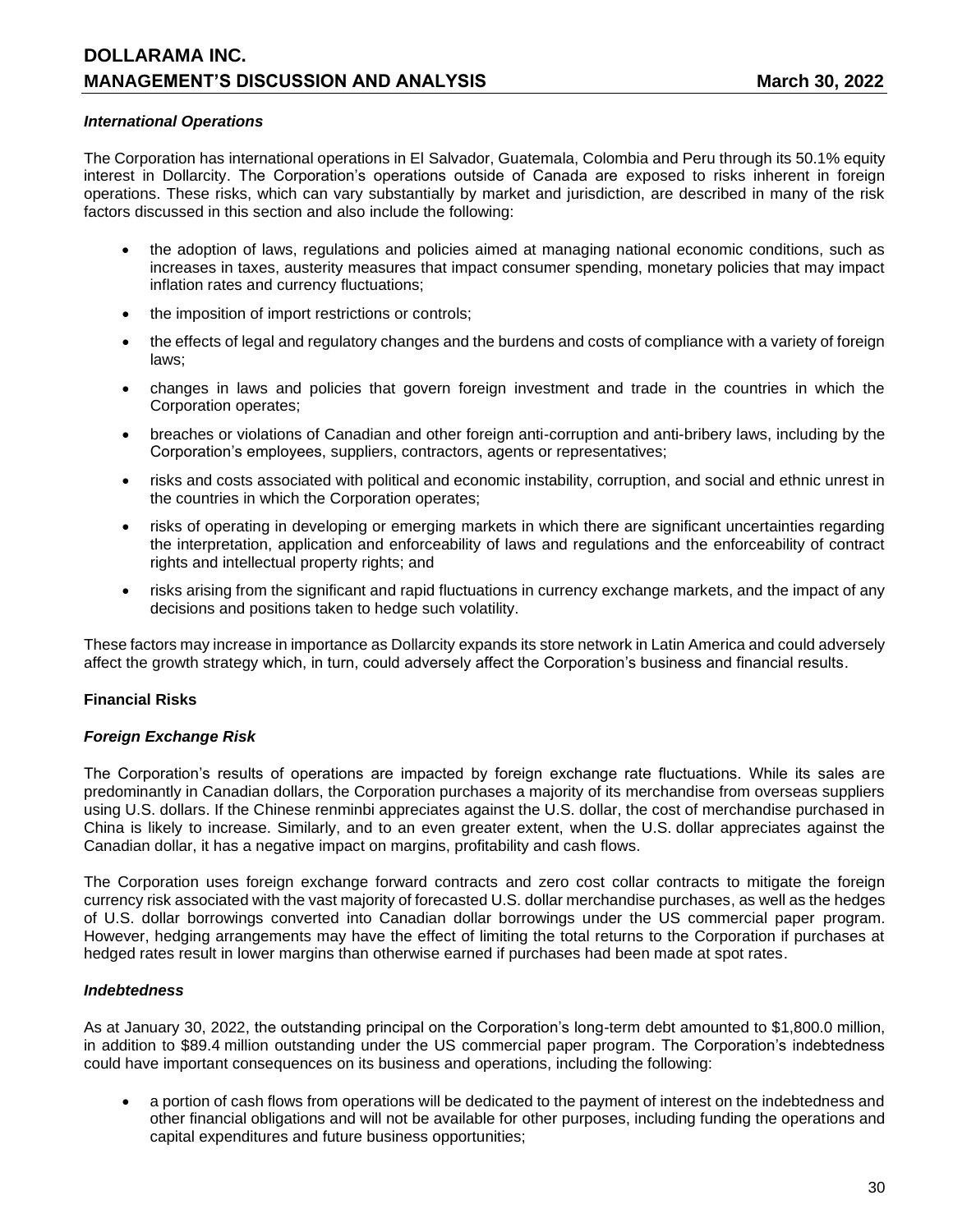- the Corporation's ability to obtain additional financing for working capital and general corporate purposes may be limited;
- this debt level may limit the Corporation's flexibility to engage in specified types of transactions or in planning for, or reacting to, changes in the business and in the industry in general, placing the Corporation at a competitive disadvantage compared to competitors that have less debt; and
- the Corporation's leverage may make it vulnerable to a downturn in general economic conditions and adverse industry conditions.

Depending on the circumstances and the relative impact of the foregoing consequences, the level of indebtedness of the Corporation could materially adversely affect the Corporation's business and financial results.

Furthermore, the Credit Agreement and the trust indentures governing the Senior Unsecured Notes contain restrictive covenants that, subject to certain exceptions, limit the ability of the Credit Parties, to, among other things, make loans, incur, assume, or permit to exist additional secured indebtedness, guarantees or liens. The Credit Agreement also requires the Corporation to comply, on a quarterly and consolidated basis, with a minimum interest coverage ratio test and a maximum lease-adjusted leverage ratio test. This may prevent it from pursuing certain business opportunities or taking certain actions that may be in the best interest of the business, which could materially adversely affect the Corporation's business and financial results.

## *Interest Rates*

Although a significant portion of the Corporation's indebtedness bears interest at fixed annual rates, the Corporation remains exposed from time to time to interest rate risk, notably under the Credit Facility, under the US commercial paper program and currently under interest rate swap contracts. If interest rates increase, debt service obligations on the variable rate indebtedness would increase even though the amount borrowed remained the same, and net income and cash flows would decrease, which could materially adversely affect the Corporation's business and financial results.

## *Liquidity*

A portion of cash flows from operations is dedicated to the payment of interest on the Corporation's indebtedness and other financial obligations. The Corporation's ability to service its debt and other financial obligations depends on its financial and operating performance, which is subject to prevailing economic and competitive conditions and to certain financial, business, and other factors beyond its control, including fluctuations in interest rates, market liquidity conditions, increased operating costs, and industry trends. If cash flows and capital resources are insufficient to meet debt service obligations, the Corporation may be forced to reduce the scope of, or delay, capital expenditures, new store openings and future business opportunities, sell assets, seek additional capital, or restructure or refinance its indebtedness.

#### *Changes in Creditworthiness or Credit Rating*

Changes in the perceived creditworthiness of the Corporation and in the credit rating of the Senior Unsecured Notes or the USCP Notes may affect not only the market value and the liquidity of those notes but also the cost at which the Corporation can access capital or credit markets, public or private. The Corporation received credit ratings in connection with the issuance of each series of Senior Unsecured Notes and the launch of the US commercial paper program. Credit ratings are generally evaluated and determined by independent third parties and may be impacted by events outside of the Corporation's control as well as any other significant decisions made by it, including the entering into of any transaction. Credit rating agencies perform independent analysis when assigning credit ratings and such analysis includes a number of criteria, including various financial tests, business composition and market and operational risks. Those criteria are continually reviewed by credit rating agencies and are therefore subject to change from time to time. There is no assurance that any credit rating assigned to the Senior Unsecured Notes or the USCP Notes will remain in effect for any given period of time or that any rating will not be lowered or withdrawn entirely by the relevant rating agency. Any actual or anticipated lowering or withdrawal of a credit rating could have a material adverse effect not only on the market value of those notes but also on the market perceptions of the Corporation in general or its business and financial results.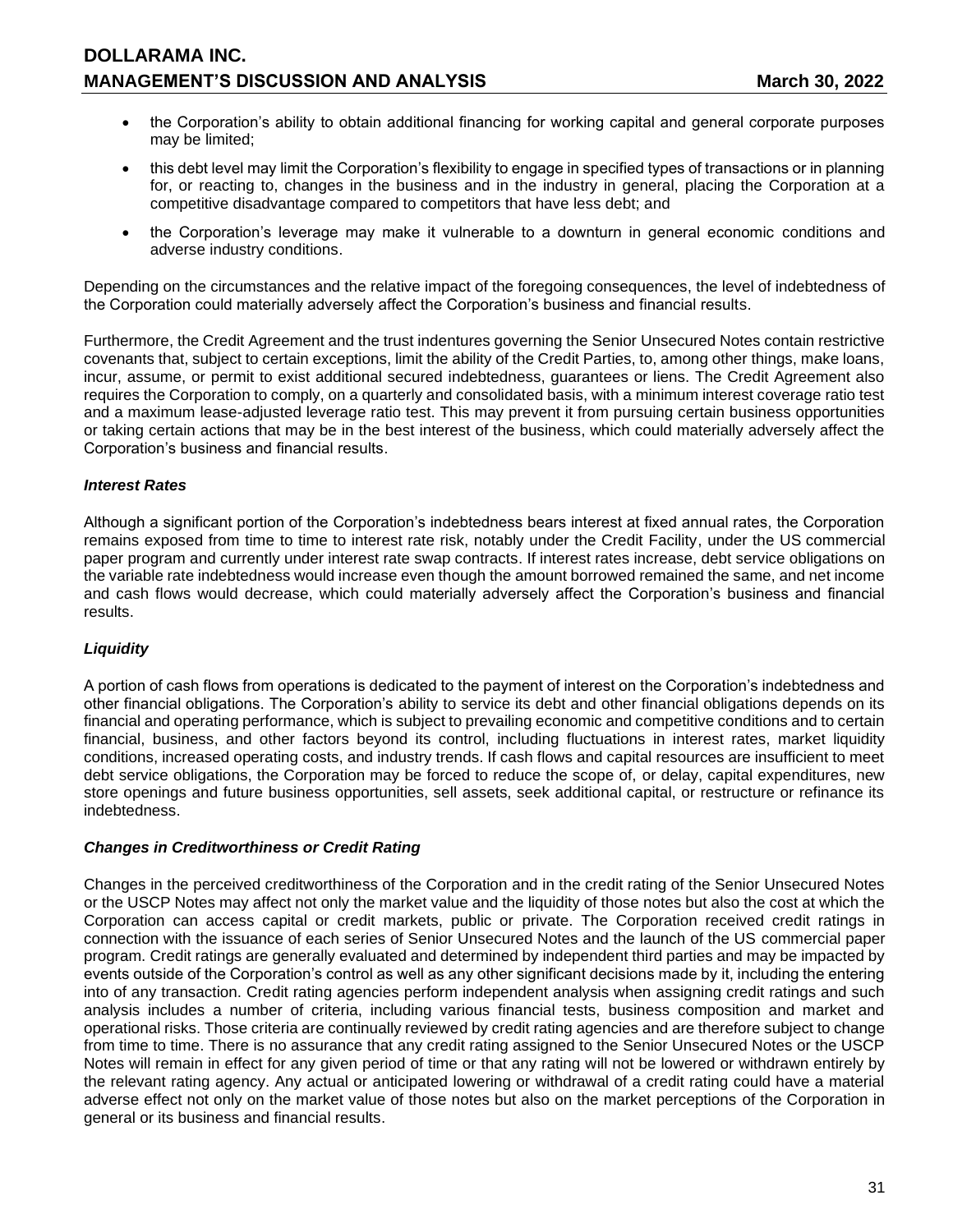### *Income Taxes*

The Corporation's income tax provisions and income tax assets and liabilities are based on interpretations of applicable tax laws, including income tax treaties between the countries in which the Corporation operates (including countries in Latin America in the case of Dollarcity), as well as underlying rules and regulations with respect to transfer pricing. These interpretations involve judgments and estimates and may be challenged through government taxation audits that the Corporation is regularly subject to. New information may become available that causes the Corporation to change its judgment regarding the adequacy of existing income tax assets and liabilities; such changes will impact net earnings in the period that such a determination is made.

### **Market Risks**

### *Retail Competition*

The Corporation operates in the value retail industry, which is highly competitive with respect to, among other things, price, store location, merchandise quality, assortment and presentation, in-stock consistency, and customer service. This competitive environment could materially adversely affect the Corporation's business and financial results due to the lower prices, and thus lower margins, that could be required to maintain its competitive position. Companies operating in the value retail industry have limited ability to increase prices in response to increased costs. This limitation may also affect margins and financial performance.

The Corporation competes for customers, employees, store sites, products and services and in other important aspects of its business with many other local, regional and national retailers, including multi-price dollar stores, variety and discount stores and mass merchants. These retailers compete in a variety of ways, including aggressive promotional activities, merchandise selection and availability, services offered to customers, location, store hours, instore amenities and price. Management expects that the Corporation's expansion plans will increasingly bring it into direct competition with those other retailers.

Given the lack of significant economic barriers for other companies to open dollar stores or develop dollar store concepts within their existing retail operations, competition may also increase as a result of new value retailers entering into the markets in which the Corporation operates. If the Corporation fails to respond effectively to competitive pressures and changes in the retail markets, its business and financial results could be materially adversely affected.

#### *E-Commerce and Disruptive Technologies*

While the Corporation has an online store offering select products by the full case, which drove increased traffic and generated higher sales since the beginning of the COVID-19 pandemic, the Corporation faces stronger than ever competition from online retailers, especially as the pandemic pushed more consumers to shop online. Aggressive growth of e-commerce competitors and changing consumer habits could have a material adverse impact on the Corporation's business and financial results. As part of the Corporation's e-commerce initiative, customers expect innovative concepts and a positive customer experience, including a user-friendly website, reliable data, safe and reliable processing of payments and a well-executed merchandise pick up or delivery process. If systems are damaged or cease to function properly, capital investment may be required. The Corporation is also vulnerable to various additional uncertainties associated with e-commerce including website downtime and other technical failures, changes in applicable federal and provincial regulations, security breaches, and consumer privacy concerns. If these technology-based systems do not function effectively, the Corporation's ability to maintain and potentially grow its e-commerce business could be adversely affected.

#### *Economic Conditions*

Adverse global or Canadian economic conditions affecting disposable consumer income, employment levels, consumer debt levels, credit availability, business conditions, fuel and energy costs, rent, inflation, interest rates and tax rates could materially adversely affect the Corporation's business and financial results by reducing consumer spending or causing customers to shift their spending to other products the Corporation either does not sell or does not sell as profitably, which could translate into decreased sales volumes, slower inventory turnover and lower gross margin for the Corporation. In addition, similar adverse economic conditions could materially adversely affect the Corporation, its suppliers or other business partners by reducing access to liquid funds or credit, increasing the cost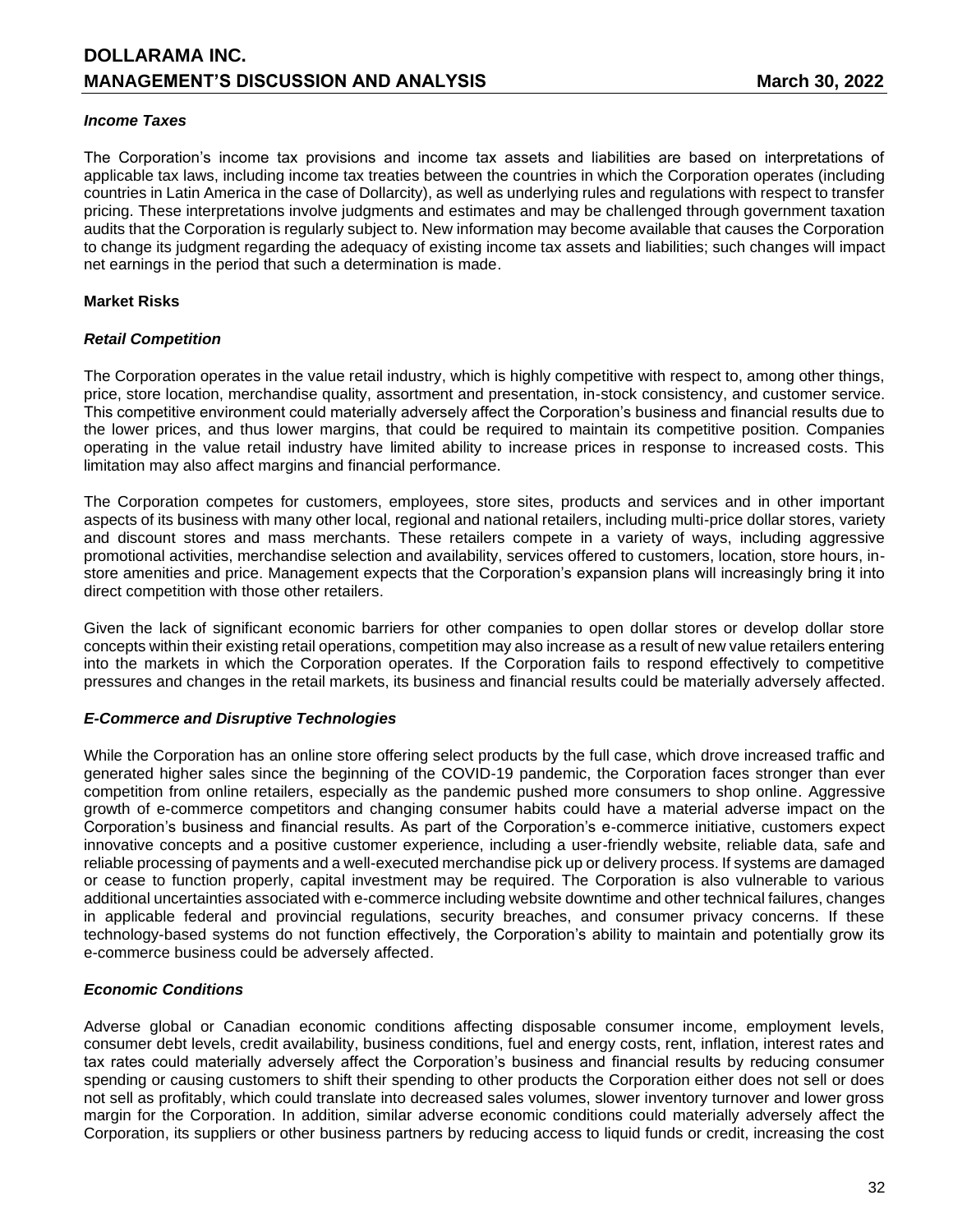of credit, limiting the ability to manage interest rate risk, increasing the risk of insolvency or bankruptcy of suppliers, landlords or financial counterparties, increasing the cost of goods, and other impacts which cannot be fully anticipated.

### **Human Resources Risks**

### *Reliance on Key Personnel*

The Corporation's senior executives have extensive experience in the industry and with the business, suppliers, products and customers. The loss of management knowledge, expertise and technical proficiency as a result of the loss of one or more members of the core management team, could result in a diversion of management resources or a temporary executive gap, and negatively affect the Corporation's ability to develop and pursue other business strategies, which could materially adversely affect its business and financial results. In addition, the expertise pertaining to purchasing and import management, especially as it relates to the dollar store industry, is rare and the loss of key executives leading those functions could have a material adverse effect on the Corporation's ability to continue to offer a compelling product offering to its customers, which in turn could materially adversely affect its business and financial results.

As the Corporation's activities continue to grow, it must also continue to hire additional highly qualified individuals at corporate level, including key procurement, replenishment, project management, IT, finance, legal, and technical personnel, and to manage its growing network of stores. There can be no assurance that the Corporation will be able to attract or retain such qualified personnel in the future, which would adversely affect its business and financial results.

#### *Recruitment, Retention and Management of Quality Employees*

Future growth and performance depend, among other things, on the Corporation's ability to attract, retain and motivate quality employees, many of whom are in positions with historically high rates of turnover. The Corporation's ability to meet its labour needs, while controlling labour costs, is subject to many external factors, including the competition for and availability of quality personnel in a given market, unemployment levels within those markets, prevailing wage rates, minimum wage laws, health and other insurance costs and changes in employment and labour legislation (including changes in the process for employees to join a union) or other workplace regulation (including changes in entitlement programs such as health insurance and paid leave programs). More specifically, in the event of a labour shortage affecting the Corporation's warehouse and distribution centre staffing needs, the Corporation could experience difficulty delivering its products to stores in a timely manner and could be forced to increase wages and benefits in order to attract and retain workers, which would result in higher operating costs and reduced profitability.

In addition, the Corporation must be able to successfully manage personnel throughout its vast, geographically dispersed network of stores.

The Corporation's employees are not unionized. Should any portion of its employee base attempt to unionize, the successful negotiation of a collective bargaining agreement cannot be assured. Protracted and extensive work stoppages or labour disruptions could materially adversely affect the Corporation's business and financial results.

## **Technology Risks**

#### *Information Technology Systems*

The Corporation depends on its information technology systems for the efficient functioning of its business, including financial reporting and accounting, purchasing, inventory management and replenishment, labour forecasting and scheduling, payroll processing, data storage, customer transactions processing and store communications. Enterprise-wide software solutions enable management to efficiently conduct operations, and gather, analyze and assess information across all business functions and geographic locations.

Management believes that the Corporation's information technology architecture is resilient, relying on redundant material components to prevent material failures, redundant telecommunication links to prevent communication failures and a synchronous disaster recovery site to provide service continuity in the event of a server room disaster. However, systems may be subject to damage or interruption resulting from power outages, telecommunication failures, computer viruses, security breaches, cyber-attacks and catastrophic events. Difficulties with the hardware and software platform may require the Corporation to incur substantial costs to repair or replace it, could result in a loss of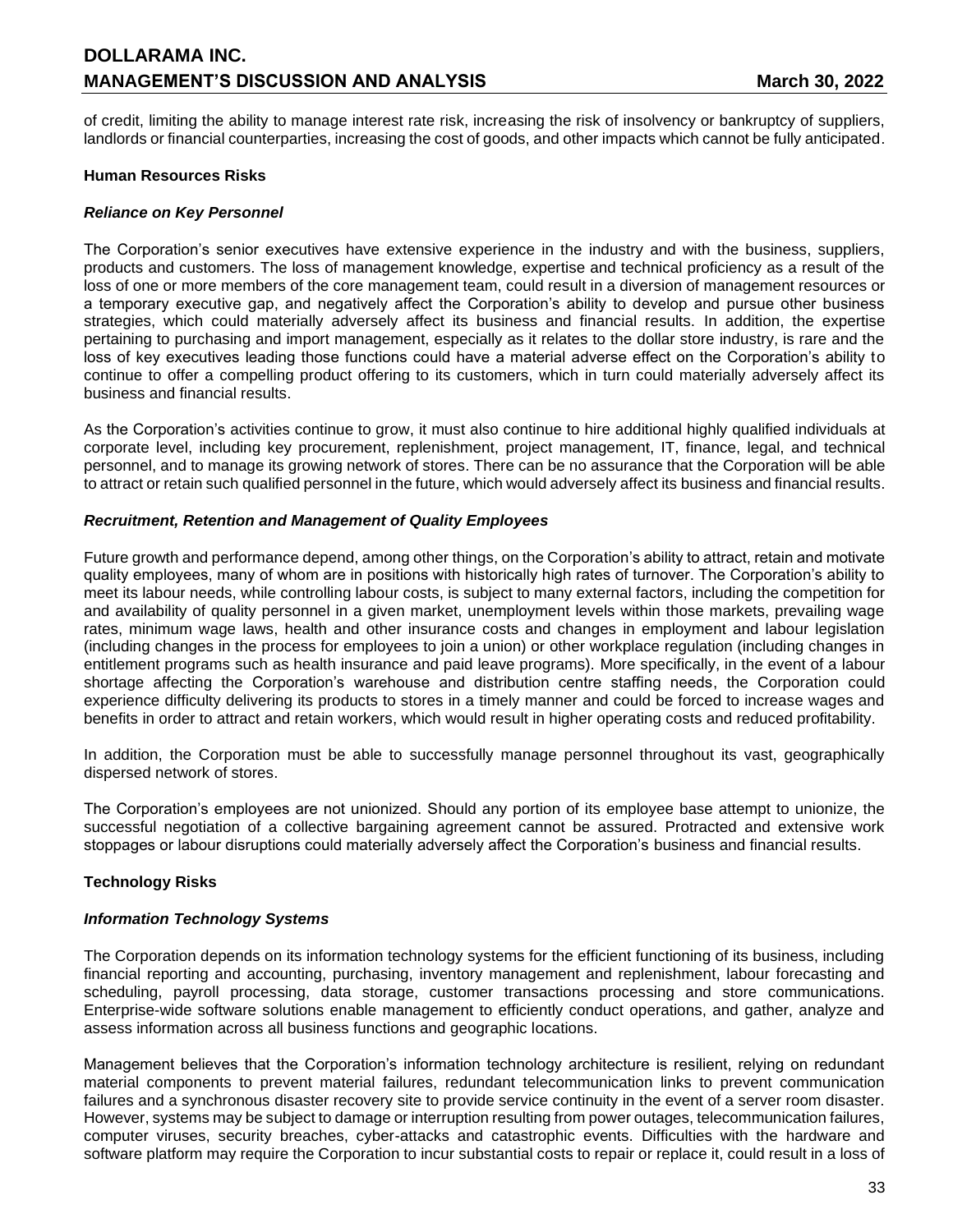critical data or could disrupt operations, including the Corporation's ability to timely ship and track product orders, forecast inventory requirements, manage the supply chain, process customer transactions and otherwise adequately service customers, which, in each case, could have a material adverse effect on the Corporation's business and financial results. Prolonged disruptions to information technology systems may reduce the efficiency of the Corporation's operations, which could materially adversely affect its business and financial results.

The Corporation relies heavily on information technology staff and consultants. Failure to meet staffing needs or to retain competent consultants may have an adverse effect on its ability to pursue technology-driven initiatives and to maintain and periodically upgrade many of its information systems and software programs, which could disrupt or reduce the efficiency of its operations and materially adversely affect its business and financial results.

The Corporation also depends on security measures that some of its third party service providers are taking to protect their own systems and infrastructure. For instances, the outsourcing of certain functions requires the Corporation to sometimes grant network access to third parties. If such third party service providers do not maintain adequate security measures in accordance with contractual requirements, the Corporation may experience operational difficulties and increased costs.

# *Data Security and Privacy Breaches*

Information security risks have increased in recent years because of the proliferation of new technologies and the increased sophistication of perpetrators of cyber-attacks. Cyber incidents can result from deliberate attacks or unintentional events. Cyber-threats in particular vary in technique and sources, are persistent, and are increasingly more targeted and difficult to detect and prevent.

Cyber-attacks and security breaches could include unauthorized attempts to access, disable, improperly modify or degrade the Corporation's information technology systems, networks and websites, the introduction of computer viruses and other malicious codes, and fraudulent "phishing" emails that seek to misappropriate data and information or install malware onto users' computers. They could result in important remediation costs, increased cyber security costs, lost revenues due to a disruption of activities, litigation and reputational harm affecting customer and investor confidence. Cyber-attacks and security breaches could therefore materially adversely affect the Corporation's business and financial results.

At store level, the Corporation does not store customer data on its systems, such as card numbers and other customer personally identifiable information. However, since the launch of its online store, the Corporation now stores certain personally identifiable information of its online customers through its website, such as names and addresses, and through third party service providers, including cardholder data. Moreover, during the ordinary course of its business, the Corporation collects and maintains proprietary and confidential information related to its business and affairs, including its suppliers and employees. The Corporation stores and processes such internal data both at onsite facilities and at third-party owned facilities. Any fraudulent, malicious or accidental breach of data security could result in unintentional disclosure of, or unauthorized access to, customers, suppliers, employees or other confidential or sensitive data or information, which could potentially result in additional costs to the Corporation to enhance security or to respond to occurrences, violations of privacy or other laws or regulations, penalties or litigation. In addition, media or other reports of perceived security vulnerabilities of the Corporation's systems, even if no breach has been attempted or has occurred, could also adversely impact the Corporation's brand and reputation and materially impact its business and financial results.

While the Corporation has dedicated resources and utilizes third party technology products and services to help protect the Corporation's information technology systems and infrastructure as well as its proprietary and confidential information against security breaches and cyber incidents, such measures may not be adequate or effective to prevent or identify or mitigate attacks by hackers or breaches caused by employee error, malfeasance or other disruptions, which could cause damage in excess of any available insurance, and could materially adversely affect its business and financial results.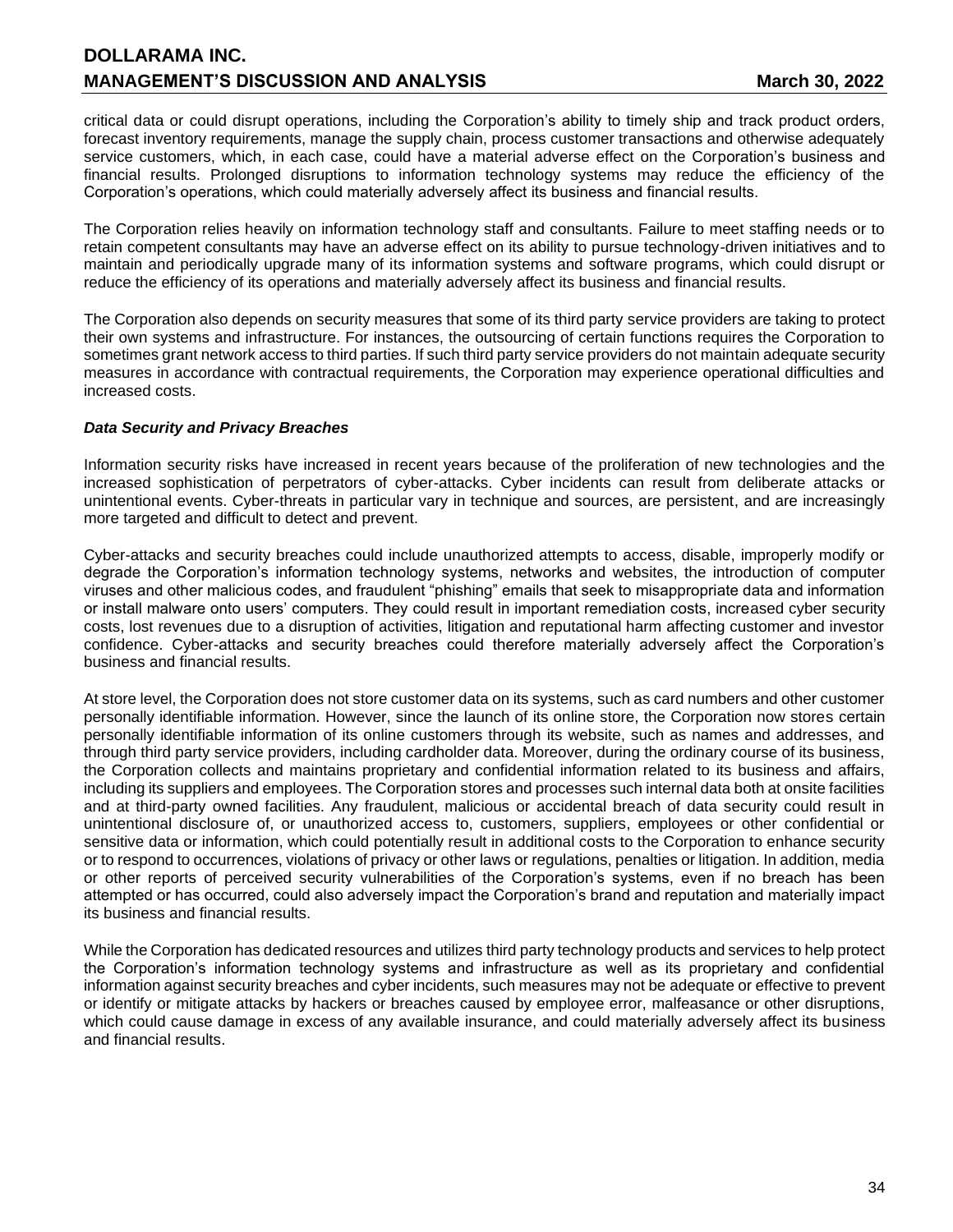## **Strategy and Corporate Structure Risks**

### *Growth Strategy*

The Corporation's ability to successfully execute its growth strategy will depend largely on its ability to successfully open and operate new stores, which, in turn, will depend on a number of operational, financial, and economic factors, including whether it can:

- locate, lease, build out, and open stores in suitable locations on a timely basis and on favourable economic terms;
- hire, train, and retain an increasing number of quality employees at competitive rates of compensation;
- supply an increasing number of stores with the proper mix and volume of merchandise;
- expand within the markets of Ontario and Québec, where it is already well established and where new stores may draw sales away from existing stores;
- expand into new geographic markets, including Latin America, where it has limited presence;
- procure efficient logistics and transportation services for those new markets;
- successfully compete against local competitors; and
- build, expand and upgrade warehousing and distribution facilities as well as store support systems in an efficient, timely and economical manner.

Any failure by the Corporation to achieve these goals could materially adversely affect its ability to continue to grow. In addition, if the expansion occurs as planned, the Corporation's store base will include a relatively high proportion of stores with a relatively short history of operations. If new stores on average fail to achieve results comparable to existing stores, the Corporation's business and financial results could be materially adversely affected.

On August 14, 2019, the Corporation acquired a 50.1% interest in Dollarcity and established a second growth platform in Latin America. The Corporation's ability to develop this new growth platform depends largely on the ability of Dollarcity to successfully expand its store network within the territory mutually agreed upon between the parties (comprised of El Salvador, Guatemala, Honduras, Costa Rica, Nicaragua, Panama, Colombia, Peru and Ecuador), which, in turn, depends on a number of operational and financial factors similar to those that the Corporation has to contend with in Canada, in addition to economic, social and geopolitical factors arising specifically in the countries where Dollarcity operates and the legal environment governing its Latin American operations.

Moreover, while the Corporation has a majority interest in Dollarcity, certain strategic and operational decisions are subject to the approval of all stockholders. Dollarcity's founding stockholders may in the future have interests that are different from the Corporation's interests, which may result in conflicting views as to the conduct of the business of Dollarcity. In the event of a disagreement regarding the resolution of any particular issue, or regarding the management or conduct of the business of Dollarcity, the Corporation may not be able to resolve such disagreement in its favor and such disagreement could have a material adverse effect on the Corporation's equity interest in Dollarcity or the business of Dollarcity in general. As a result, the Corporation's success in Latin America will also depend on the ability of Dollarcity's stockholders to reach agreements with respect to the strategic direction of Dollarcity and other important aspects of the Dollarcity business in the future.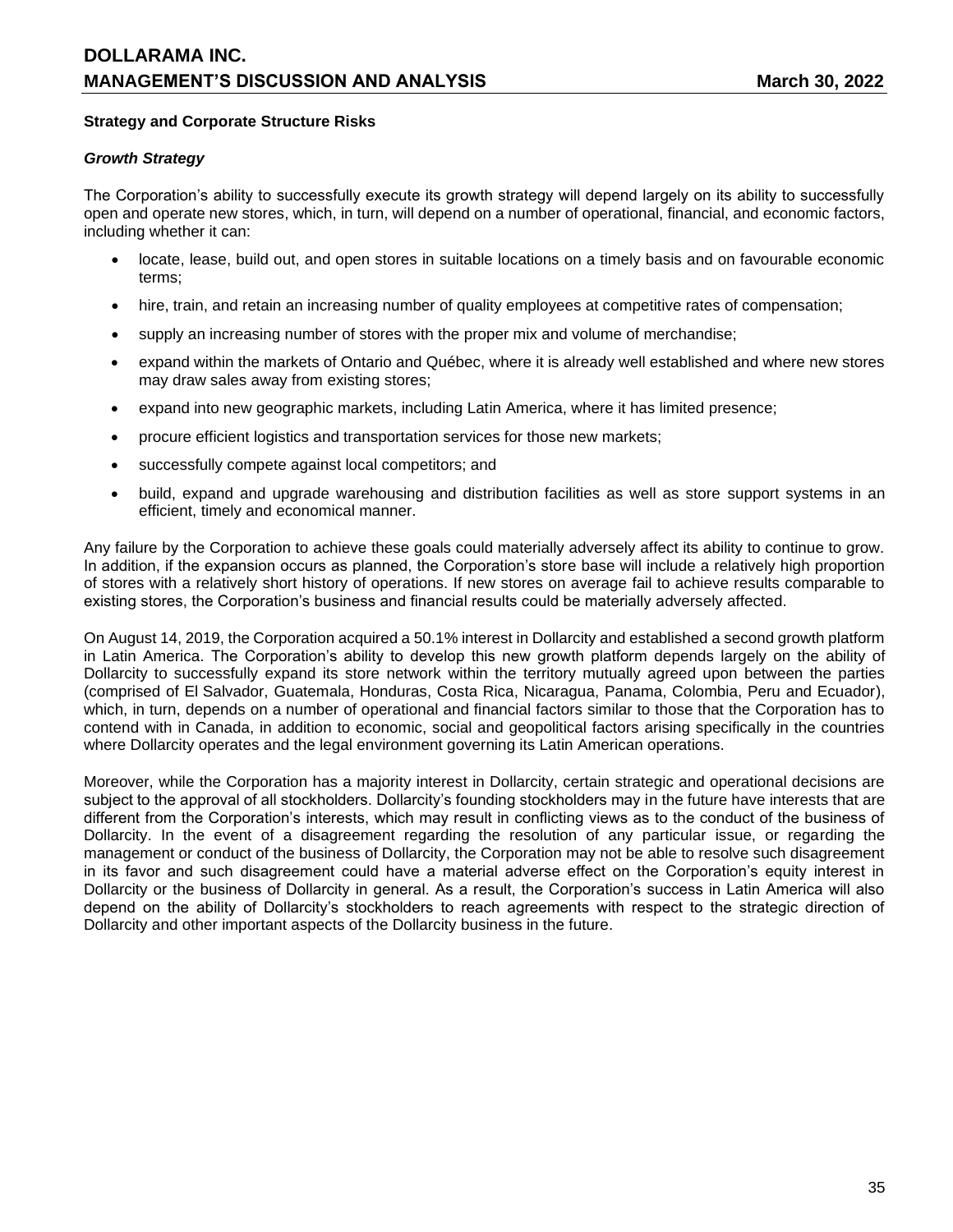## *Corporate Structure*

Dollarama Inc. is a holding company and a substantial portion of its assets are the equity interests in its subsidiaries. As a result, the Corporation is subject to the risks attributable to Dollarama Inc.'s subsidiaries. As a holding company, Dollarama Inc. conducts substantially all of its business through its subsidiaries, which generate substantially all of Dollarama Inc.'s revenues. Consequently, Dollarama Inc.'s cash flows, and its ability to meet financial obligations and to complete current or desirable future enhancement opportunities are dependent on the earnings of its subsidiaries and the distribution of those earnings to Dollarama Inc. The ability of these entities to pay dividends and other distributions will depend on their operating results and may potentially be constrained by various contractual restrictions. Dollarama Inc.'s subsidiaries are distinct legal entities and have no obligation to make funds available to Dollarama Inc. or any of its creditors, except in certain circumstances and subject to certain terms and conditions in the case of a subsidiary that is a guarantor of Dollarama Inc.'s obligations. In the event of a bankruptcy liquidation of any of its subsidiaries, holders of indebtedness and trade creditors will generally be entitled to payment of their claims from the assets of those subsidiaries before any assets are made available for distribution to Dollarama Inc.

### **Business Continuity Risks**

### *Adverse Weather, Natural Disasters, Climate Change, Geopolitical Events, Pandemic and Epidemic Outbreaks*

The occurrence of one or more natural disasters, such as earthquakes and hurricanes, unusually adverse weather exacerbated by global climate change or otherwise, pandemic or epidemic outbreaks (including new outbreaks of COVID-19), boycotts and geopolitical events, such as civil unrest in countries in which suppliers are located or in which the Corporation, including through Dollarcity, operates, and acts of terrorism, or similar disruptions could materially adversely affect the Corporation's business and financial results. Furthermore, the impact of any such events on its business and financial results could be exacerbated if they occur during a period of the year when sales generally increase, such as the winter holidays season or any other major holidays and celebrations.

These events could result in physical damage to one or more of the Corporation's or Dollarcity's properties, increases in fuel or other energy prices, disruption to information systems, the temporary or long-term disruption in the supply of products from some local and overseas suppliers, the temporary disruption in the transportation of goods from overseas, delays in the delivery of goods to warehouses, distribution centres or stores, the temporary or permanent closure of one or more warehouses or distribution centre or of one or more stores, the temporary reduction in the availability of products in stores, delays in opening new stores, a temporary workforce unavailability in a market or a surge in unemployment, the temporary reduction of store traffic, significant disruption in everyday life and consumer spending habits in the markets in which the Corporation operates and/or the loss of sales. These factors could materially adversely affect the Corporation's business and financial results, for a short or long period, and there is no assurance that business will resume and reach historical levels after any such event.

#### *Insurance*

The Corporation's insurance coverage reflects deductibles, self-insured retentions, limits of liability and similar provisions that management believes are reasonable based on the nature and size of the Corporation's operations. However, there are types of losses against which the Corporation cannot be insured or which management chose not to insure, in some cases because it believes it is not economically reasonable to do so, such as losses due to acts of war, nuclear disaster, pandemic, epidemic, reputational risks, supply chain issues, certain cyber risks, product recalls, employee turnover, strikes and some natural disasters. If the Corporation incurs these losses and they are material, its business and financial results could be materially adversely affected. In addition, certain material events may result in sizable losses for the insurance industry and materially adversely affect the availability of adequate insurance coverage or result in excessive premium increases. To offset negative insurance market trends, the Corporation may elect to increase its level of self-insurance, accept higher deductibles or reduce the amount of coverage in response to these market changes. Although it continues to maintain property insurance for catastrophic events, the Corporation is effectively self-insured for property losses up to the amount of its deductibles. If it experiences a greater number of these losses than anticipated, the Corporation's business and financial results could be materially adversely affected.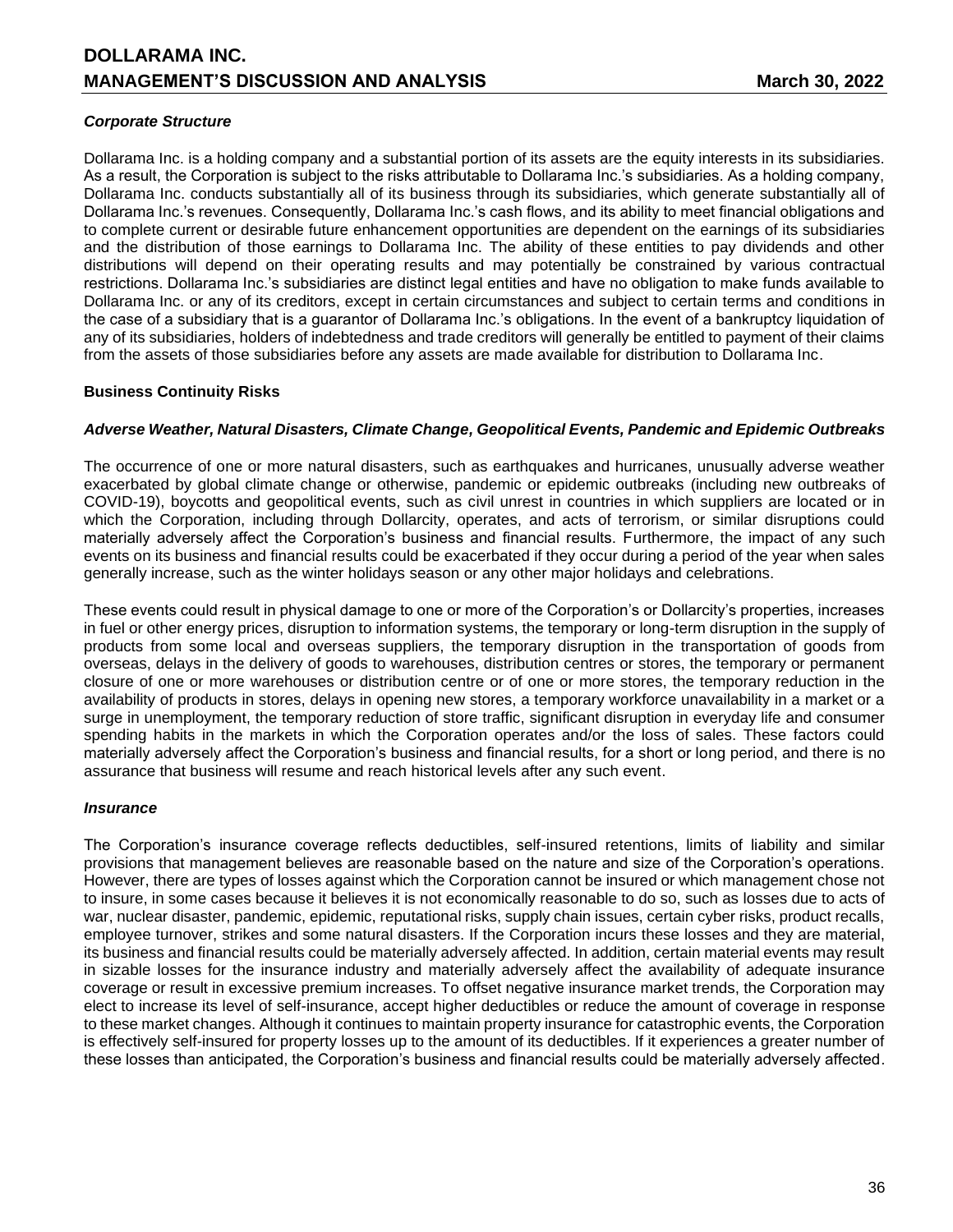## **Legal and Regulatory Risks**

## *Product Liability Claims and Product Recalls*

The Corporation sells products manufactured by unaffiliated third parties. Manufacturers might not adhere to product safety requirements or quality control standards, and the Corporation might not identify the deficiency before merchandise is shipped to stores and sold to customers. As a result, the products sold by the Corporation may expose it to product liability claims relating to personal injury, death or property damage, and may require the Corporation to take actions or act as a defendant in a litigation. In addition, if suppliers are unable or unwilling to recall products failing to meet quality standards, the Corporation may be required to remove merchandise from the shelves or recall those products at a substantial cost. Product liability claims and product recalls may affect customers' perception of the business or the brand and harm the Corporation's reputation, which may materially adversely affect its business and financial results. Although the Corporation maintains liability insurance to mitigate potential claims, it cannot be certain that coverage will be adequate or sufficient to cover for liabilities actually incurred or that insurance will continue to be available on economically reasonable terms or at all.

## *Litigation*

The Corporation's business is subject to the risk of litigation by employees, customers, consumers, product suppliers, service providers, other business partners, competitors, shareholders, government agencies, or others through private actions, class actions, administrative proceedings, regulatory actions or other litigation, including, in the case of administrative proceedings, as a result of reviews by taxation authorities. The outcome of litigation, particularly class action lawsuits, regulatory actions and intellectual property claims, is difficult to assess or quantify. Claimants in these types of lawsuits or claims may seek recovery of very large or indeterminate amounts, and the magnitude of the potential loss relating to these lawsuits or claims may remain unknown for substantial periods of time. In addition, certain of these lawsuits or claims, if decided adversely to the Corporation or settled by it, may result in liability material to its financial statements as a whole or may negatively affect operating results if changes to business operations are required. In addition, in connection with its business activities, the Corporation is subject to reviews by taxation authorities. There is no assurance that any such reviews will not result in taxation authorities challenging any of its tax filings.

The cost to defend litigation may be significant. There also may be adverse publicity associated with litigation, including without limitation litigation related to product safety, which could negatively affect customer perception of the business or the brand, regardless of whether the allegations are valid or whether the Corporation is ultimately found liable. As a result, litigation could materially adversely affect the Corporation's business and financial results.

## *Regulatory Environment*

The Corporation is subject to many laws and regulations, including laws and regulations related to, among other things, permits and licences, product safety, labour practices, health and safety, merchandise quality, labelling, intellectual property, data privacy, environmental levies, trade and customs, bribery and corruption.

Compliance with existing or new laws and regulations, or changes in the interpretation, implementation or enforcement of any laws and regulations, could require the Corporation to make significant system or operating changes or require it to make significant expenditures or incur substantial costs, all of which could materially adversely affect its business and financial results. In addition, untimely compliance or non-compliance with any laws and regulations could trigger litigation or governmental enforcement action, or require the payment of any fines or penalties, and harm the Corporation's reputation, which could materially adversely affect the Corporation's business and financial results.

Furthermore, as the Corporation's sourcing strategy relies heavily on directly imported merchandise from overseas, mainly from China, any violation of applicable local laws and regulations by one or more suppliers, including laws and regulations related to, among other things, labour practices, health and safety, and environmental protection, could also materially adversely affect the Corporation's brand image and reputation.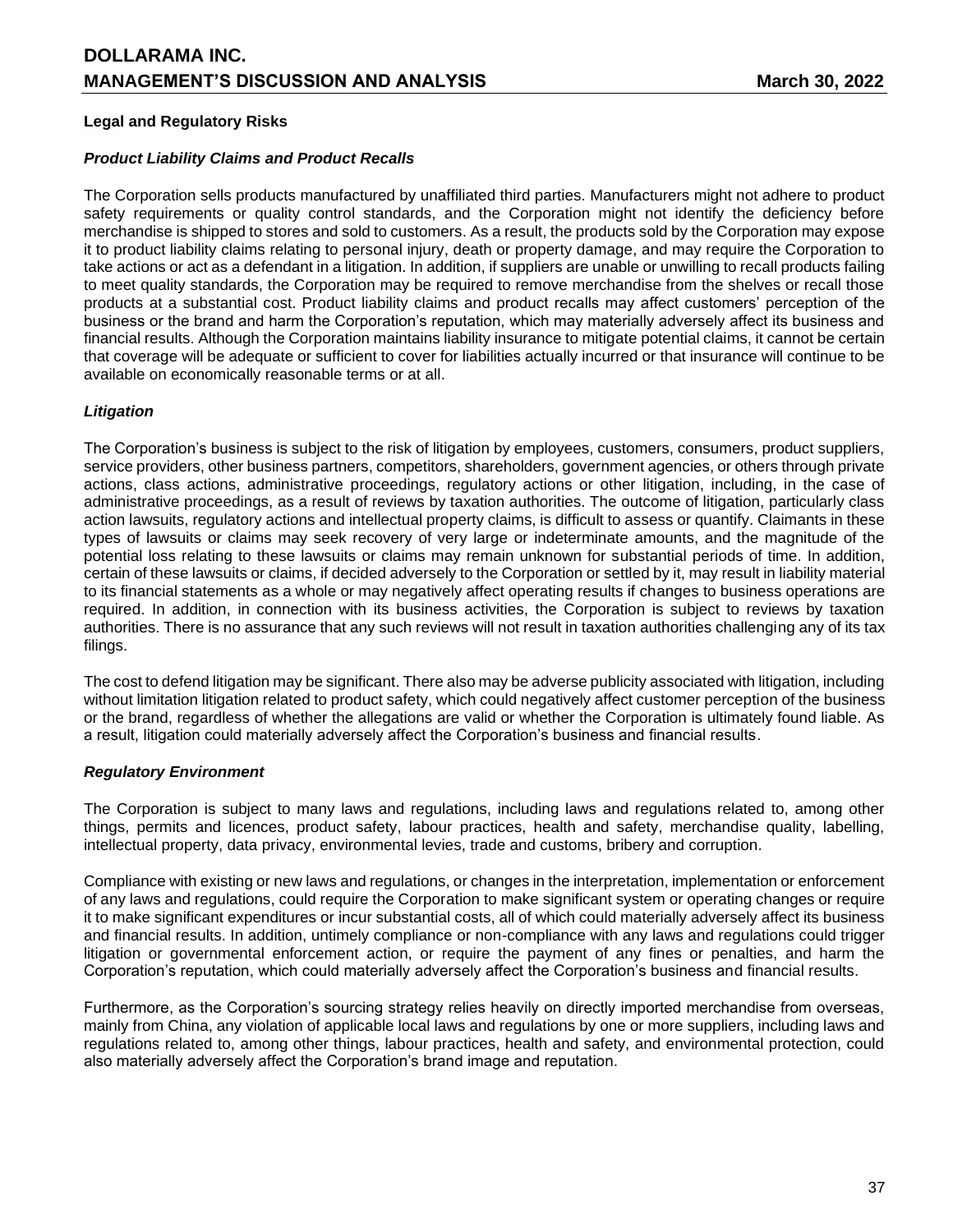In addition, the Corporation and its representatives are subject to anti-corruption and anti-bribery laws that prohibit improper payments directly or indirectly to government officials, authorities, or persons defined in those anti-corruption and anti-bribery laws, in order to obtain business or other improper advantages in the conduct of business. Failure by the Corporation or any of its employees, subcontractors, suppliers, agents, and/or representatives to comply with anticorruption and anti-bribery laws could result in criminal, civil and administrative legal sanctions and negative publicity, and could materially adversely affect the Corporation's business and financial results as well as its brand image and reputation.

## *Environmental Compliance*

Under various federal, provincial, and local environmental laws and regulations, current or previous owners or occupants of property may become liable for the costs of investigating, removing and monitoring any hazardous substances found on the property. These laws and regulations often impose liability without regard to fault.

Certain of the facilities that the Corporation occupies have been in operation for many years and, over such time, the Corporation and the prior owners or occupants of such properties may have generated and disposed of materials, which are or may be considered hazardous. Accordingly, it is possible that environmental liabilities may arise in the future as a result of any generation and disposal of such hazardous materials. Although it has not been notified of, and management is not aware of, any current material environmental liability, claim, or non-compliance, the Corporation could incur costs in the future related to its properties in order to comply with, or address any violations under, environmental laws and regulations.

In the ordinary course of business, the Corporation sometimes uses, stores, handles or disposes of household products and cleaning supplies that are classified as hazardous materials under various environmental laws and regulations. Also, products sold by the Corporation may be subject to environmental regulations prohibiting or restricting the use of certain toxic substances in the manufacturing process.

The Corporation cannot predict the environmental laws or regulations that may be enacted in the future or how existing or future laws and regulations will be administered or interpreted. Compliance with more stringent laws or regulations, as well as more vigorous enforcement policies of the regulatory agencies or stricter interpretations of existing laws and regulations, may require additional expenditures or impose fines or penalties, which could vary substantially from those currently anticipated and could materially adversely affect the Corporation's business and financial results. For example, new federal regulations prohibiting the manufacture, import, and sale of different categories of single-use plastic items which are expected to be adopted in 2022 will force the Corporation to refresh its product assortment. There is no assurance that the Corporation will be able to offer sustainable alternatives, particularly reusable options, to maintain sales levels or that it will be able to do so while preserving product margins.

## *Climate Change*

Climate change is an international concern that is receiving increasing attention worldwide. As a result, in addition to the physical risks associated with climate change, there is the risk that the government introduces climate change legislation and treaties that could result in increased costs, and therefore, decreased profitability of the Corporation's operations.

The Canadian government has established a number of policy measures in response to concerns relating to climate change. While the impact of these measures cannot be quantified at this time, the likely effect will be to increase costs for fuels, electricity and transportation; restrict industrial emission levels; impose added costs for emissions in excess of permitted levels; and increase costs for monitoring and reporting. Compliance with these initiatives could require the Corporation to make significant system or operating changes or require it to make significant expenditures or incur substantial costs, all of which could materially adversely affect its business and financial results.

Increased public awareness and concern regarding global climate change may result in more legislative and/or regulatory requirements to reduce or mitigate the effects of greenhouse gas (GHG) emissions. GHG regulations could require the Corporation to purchase allowances to offset the Corporation's own emissions or result in an overall increase in costs or operating expenses, any of which could materially adversely affect the Corporation's business and financial results. While additional regulation of emissions in the future appears likely, it is too early to predict whether this regulation could ultimately have a material adverse effect on the Corporation's business or financial results.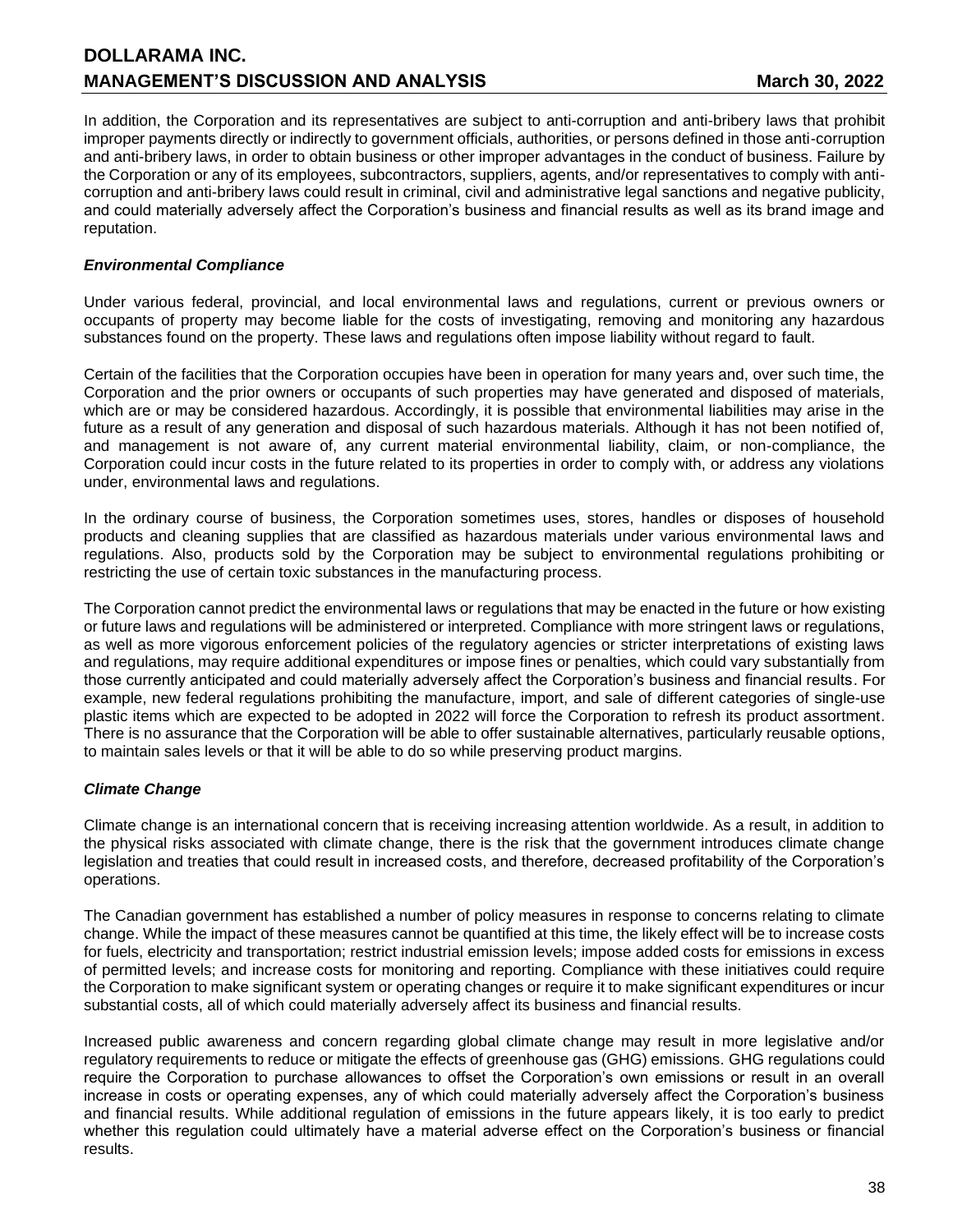### *Shareholder Activism*

The Corporation may be subject to legal and business challenges in the operation of its business due to actions instituted by activist shareholders or others. Responding to such actions can be costly and time-consuming, disrupting business operations and diverting the attention of management and employees. Such investor activism could result in uncertainty of the direction of the Corporation, substantial costs and diversion of management's attention and resources, which could harm the business, hinder execution of the business strategy and initiatives and create adverse volatility in the market price and trading volume of the Corporation's shares.

#### **Disclosure Controls and Procedures and Internal Controls over Financial Reporting**

The Chief Executive Officer ("CEO") and the Chief Financial Officer ("CFO") of the Corporation are responsible for establishing and maintaining the Corporation's disclosure controls and procedures, including adherence to the Disclosure Policy adopted by the Corporation. The Disclosure Policy requires all staff to keep senior management fully apprised of all material information affecting the Corporation so that they may evaluate and discuss this information and determine the appropriateness and timing for public release. The CEO and the CFO evaluated the effectiveness of the Corporation's disclosure controls and procedures as required by Regulation 52-109 respecting Certification of Disclosure in Issuers' Annual and Interim Filings. They concluded that, as at January 30, 2022, the Corporation's design and operation of its disclosure controls and procedures was effective in providing reasonable assurance that material information regarding this MD&A, the consolidated financial statements and other disclosures was made known to them on a timely basis.

Management has developed a system for internal controls over financial reporting in order to provide reasonable assurance about the reliability of the financial information published and the preparation of the financial statements in accordance with GAAP. Furthermore, internal controls over financial reporting design provides reasonable assurance that the Corporation's financial information is reliable and that its financial statements have been prepared, for the purpose of publishing information, in accordance with GAAP. The CEO and the CFO are responsible for developing internal controls over financial reporting or the supervision of their development.

As at January 30, 2022, the CEO and the CFO evaluated the effectiveness of both disclosure controls and procedures and internal control over financial reporting. Based on these evaluations, the CEO and the CFO concluded that disclosure controls and procedures and internal control over financial reporting were effective as at January 30, 2022. In making the evaluation of internal control over financial reporting, management used the criteria set forth by the Committee of Sponsoring Organizations of the Treadway Commission in the 2013 *Internal Control* - *Integrated Framework* (commonly referred to as the 2013 COSO Framework).

There were no changes in internal control over financial reporting that occurred during the period beginning on February 1, 2021 and ended on January 30, 2022 that have materially affected, or are reasonably likely to materially affect internal control over financial reporting.

## **Dividend**

On March 30, 2022, the Corporation announced that its Board of Directors had approved a 10% increase of the quarterly cash dividend for holders of common shares, from \$0.0503 to \$0.0553 per common share. This dividend is payable on May 6, 2022 to shareholders of record at the close of business on April 15, 2022. The dividend is designated as an "eligible dividend" for Canadian tax purposes.

The payment of each quarterly dividend remains subject to the declaration of that dividend by the board of directors. The actual amount of each quarterly dividend, as well as each declaration date, record date and payment date are subject to the discretion of the board of directors.

#### **Normal Course Issuer Bid**

On July 5, 2021, the Corporation announced the renewal of its normal course issuer bid and the approval from the Toronto Stock Exchange ("TSX") to repurchase for cancellation up to 19,376,824 common shares, representing 7.5% of the public float as at the close of markets on June 30, 2021, during the 12-month period from July 7, 2021, to July 6, 2022. (the "2021-2022 NCIB").